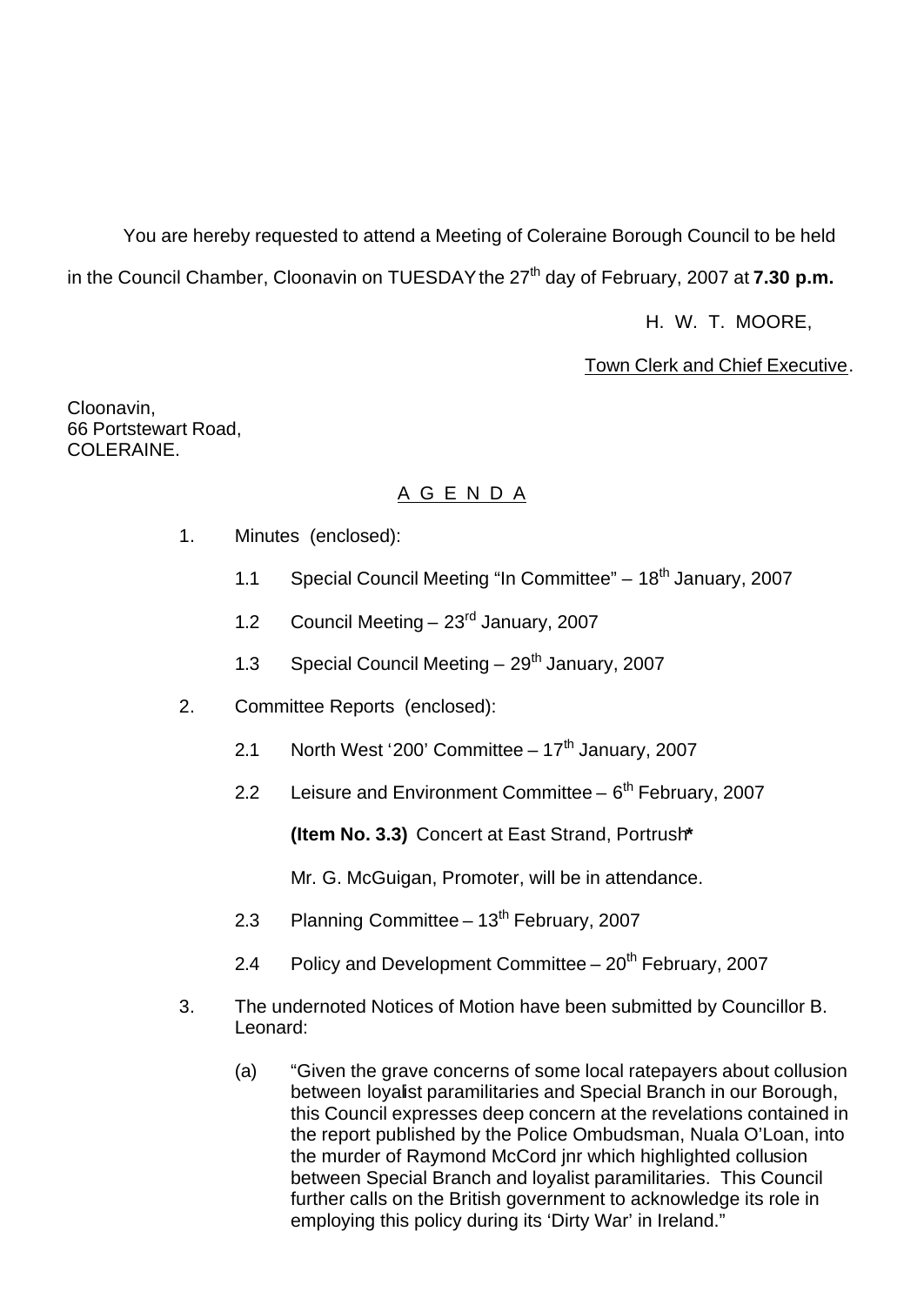- (b) "This Council agrees to invite the Chief Executive of the Housing Executive, along with the District Manager, to explore the group of serious issues affecting housing in this Borough. These include the chronic lack of affordable rentals, provision of social housing, local land owned by the Housing Executive, the level of homelessness and the policy of decant housing sometimes being used as store rooms for equipment."
- 4. Water Reform Northern Ireland Consultation on the draft Charges Scheme for Northern Ireland Water Limited 2007/08 – Consultation Document (previously supplied)
- 5. Consultation List (enclosed)
- 6. River Bann Navigation Order (Northern Ireland) 2002 Appointment of Commissioners from 1<sup>st</sup> July, 2007
- 7. Correspondence, including inter alia:

Response dated 31<sup>st</sup> January, 2007 from Northern Ireland Fire and Rescue Service with regard to the Draft Integrated Risk Management Plan 2007/08 (enclosed)

8. Documents for Sealing

# **Enclosed for Information:**

- (i) Minutes of the Northern Health and Social Services Council dated 3<sup>rd</sup> January, 2007
- (ii) North Coast Wastewater Treatment Works Progress Update January 2007
- **\* Recommended for consideration "In Committee".**

To: Each Member of Council. 23<sup>rd</sup> February, 2007.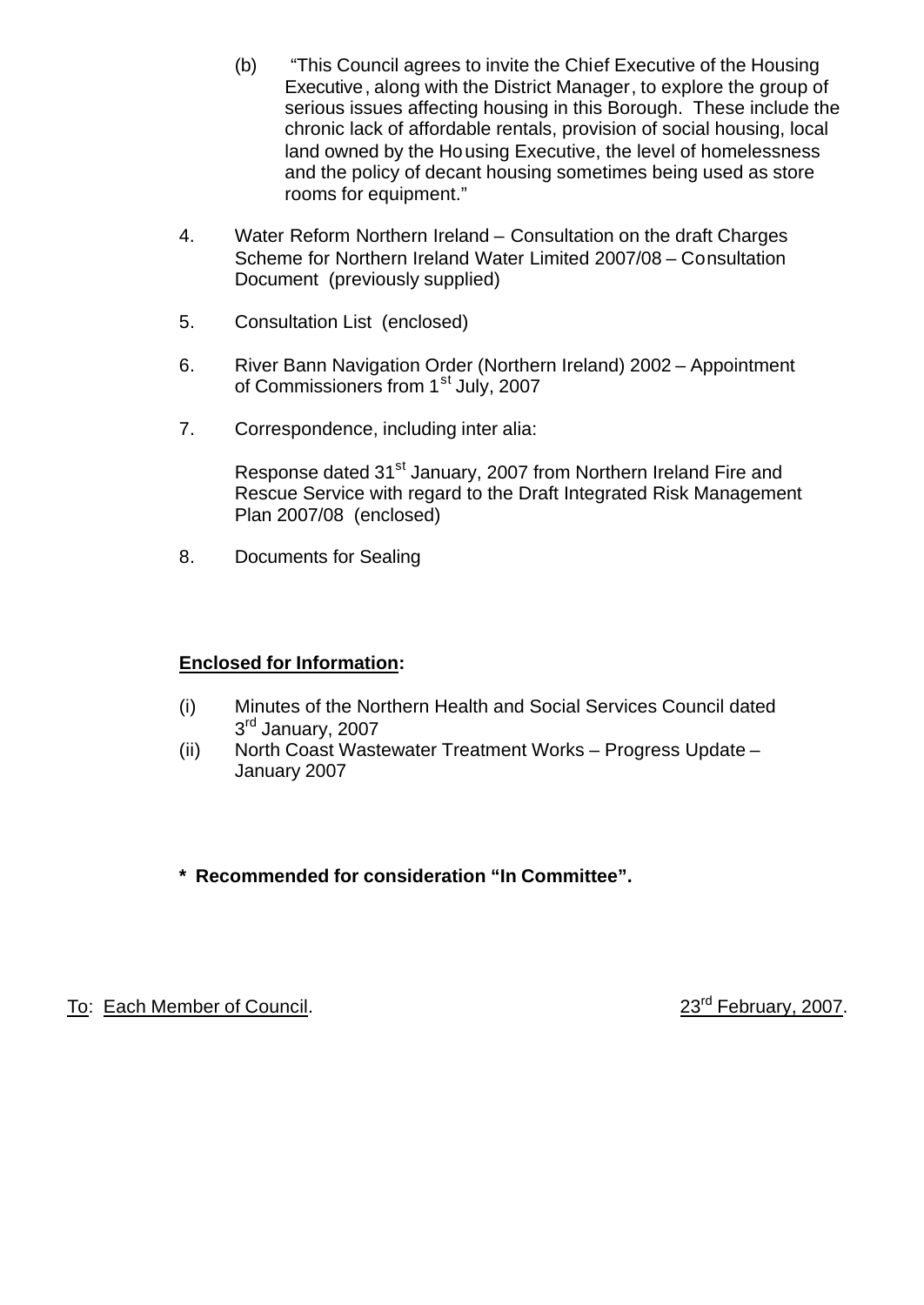# **COUNCIL MEETING**

Minutes of proceedings of Coleraine Borough Council held in the Council Chamber, Cloonavin, on Tuesday, 23<sup>rd</sup> January, 2007 at 7.30 p.m.

| Convened:       | As per Notice attached.                                                                                               |                                                                                                                   |  |
|-----------------|-----------------------------------------------------------------------------------------------------------------------|-------------------------------------------------------------------------------------------------------------------|--|
| <b>Present:</b> |                                                                                                                       | The Mayor, Councillor W. A. King, in the Chair                                                                    |  |
|                 |                                                                                                                       | The Deputy Mayor, Councillor E. P. Fielding (Mrs.)                                                                |  |
|                 | Aldermen                                                                                                              |                                                                                                                   |  |
|                 | E. T. Black (Mrs.)<br>W. T. Creelman                                                                                  | M. T. Hickey (Mrs.)<br>W. J. McClure                                                                              |  |
|                 | Councillors                                                                                                           |                                                                                                                   |  |
|                 | C. S. Alexander (Ms.)<br>J. M. Bradley<br>O. M. Church (Mrs.)<br>J. J. Dallat<br>T. J. Deans<br><b>B.</b> Fitzpatrick | S. Gilkinson<br>E. A. Johnston (Mrs.)<br><b>B.</b> Leonard<br>G. L. McLaughlin<br>R. A. McPherson<br>A. McQuillan |  |
| Officers in     |                                                                                                                       |                                                                                                                   |  |

**Attendance:** Town Clerk and Chief Executive, Director of Corporate Services, Director of Environmental Health, Director of Leisure Services, Director of Technical Services and Administrative Assistant

# **1.0 WELCOME**

The Mayor welcomed everyone to the meeting, extending a special welcome to Mr. Joseph Magwira, Chief Executive, Zomba Municipal Assembly. Mr. Magwira thanked the Council for their continued support and dedication to Zomba which had brought great benefits to the area. He hoped to meet all members during his visit.

# **2.0 MINUTES**

The Minutes of the Council Meeting of 19<sup>th</sup> December, 2006 and the Special Meetings of 14<sup>th</sup> December, 2006, 2<sup>nd</sup> January, 2007 and 10<sup>th</sup> January, 2007 were confirmed and signed.

Matters arising:

2.1 Council Meeting - The response to a query from Councillor Leonard, Invitation (Item 2.0) the Town Clerk and Chief Executive confirmed that the Chief Executive of the Causeway Health and Social Services Trust would attend Policy and Development Committee on 20th February, 2007.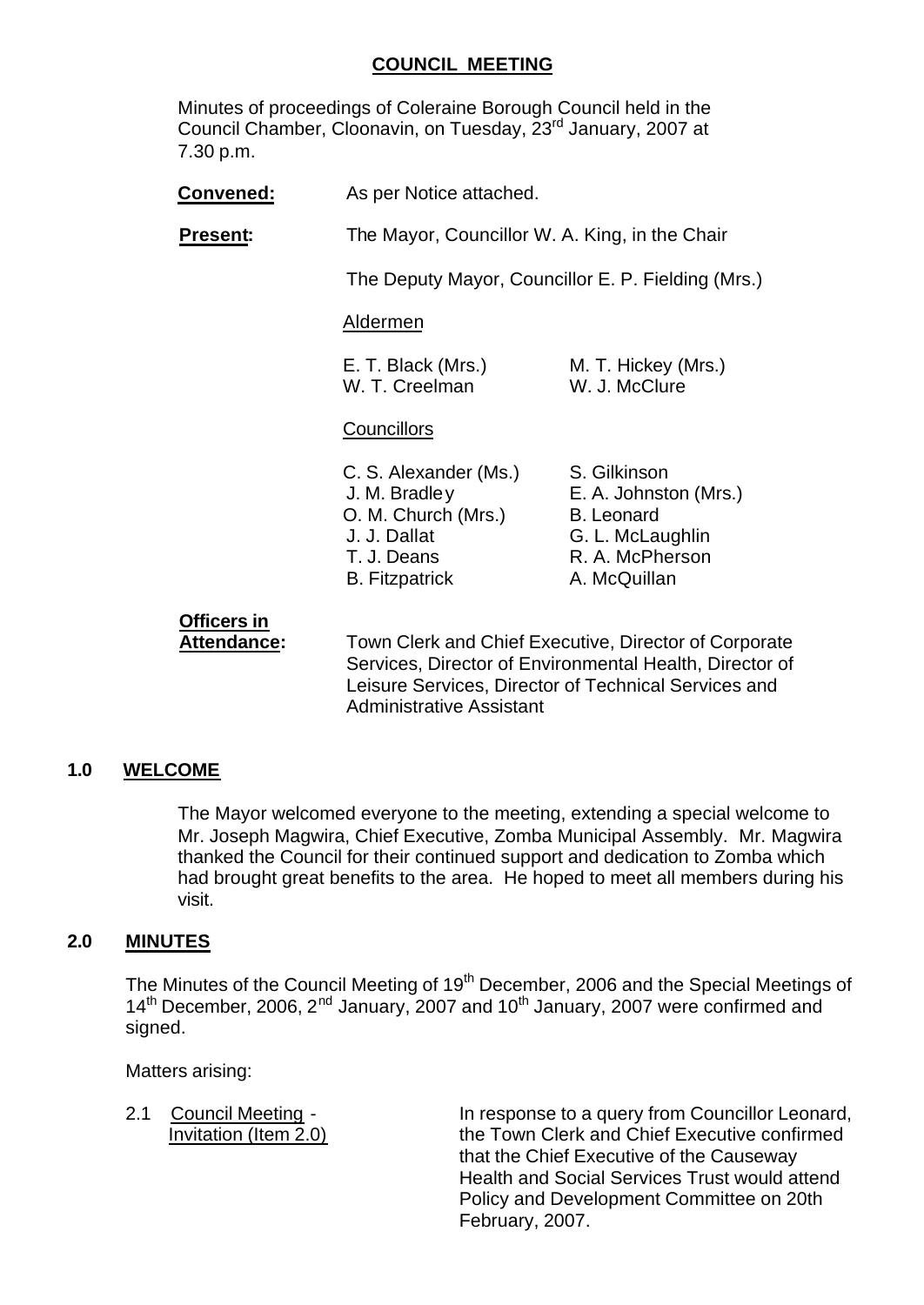# **3.0 COMMITTEE REPORTS**

 3.1 Planning Committee The Chairman, Councillor McLaughlin, moved the adoption of the Planning Committee Report; this was duly seconded by Councillor McQuillan and agreed.

Matters arising:

| 3.1.1 C/2005/0694/O          | Councillor Mrs. Johnston and Alderman             |
|------------------------------|---------------------------------------------------|
| Five storey hotel            | McClure explained that they had not been able     |
| at 1-7 Kerr Street, Portrush | to attend the office meeting on this application. |
| for Kennedy Holdings Ltd.    |                                                   |
|                              |                                                   |

3.2 Policy and Development The Chairman, Councillor Mrs. Johnston, Committee moved the adoption of the Policy and Development Committee Report; this was duly seconded by Councillor Deans and agreed.

Matters arising:

3.2.1 Draft Local Government In response to a query from Councillor Mrs. (Payments to Councillors) Johnston the Director of Corporate Services (Amendments) Regulations confirmed that Council's response would advise (Northern Ireland) 2007 that the Dependants Carers' Allowance be set at actual rates for carers rather than the minimum wage of £5.35 per hour.

#### **4.0 NORTHERN IRELAND FIRE AND RESCUE SERVICE – DRAFT INTEGRATED RISK MANAGEMENT PLAN 2007/08**

The Mayor welcomed Mr. Phil Grimes, Retained Firefighters Union, Mr. Andrew Scott, Retained Fire-fighter, Portstewart Fire Station and Mr. James Campbell, Retained Firefighter, Portrush Fire Station and invited them to make their presentation to members.

Mr. Grimes thanked the Mayor for the opportunity to put their case forward to the members at this meeting. He then made a presentation on the Northern Ireland Fire and Rescue Service Draft Integrated Risk Management Plan (IRMP) 2007/08, highlighting various issues, including:

- The review of second pumping appliances at 12 stations including Portstewart Fire Station;
- Risk assessment of other buildings (buildings which were not covered by the dwellings risk assessment completed in 2005/2006);
- Investigating the potential for the provision of 'small fires' units; and
- Reviewing the location of fire stations and resources in the Belfast area.

Mr. Grimes pointed out that the Fire Brigades' Union had particular concern regarding the review of second pumping appliances in Portstewart. He confirmed that within Portstewart there were 2 Primary Schools, 1 Grammar School, 3 Nursing Homes and 1 University (2 miles away in Coleraine).

Members noted that during the tourist season and particularly at large events such as the North-West '200' or the Air Show, that Portstewart, one of the premier tourist resorts on the North Antrim Coast, would be left with only one pump.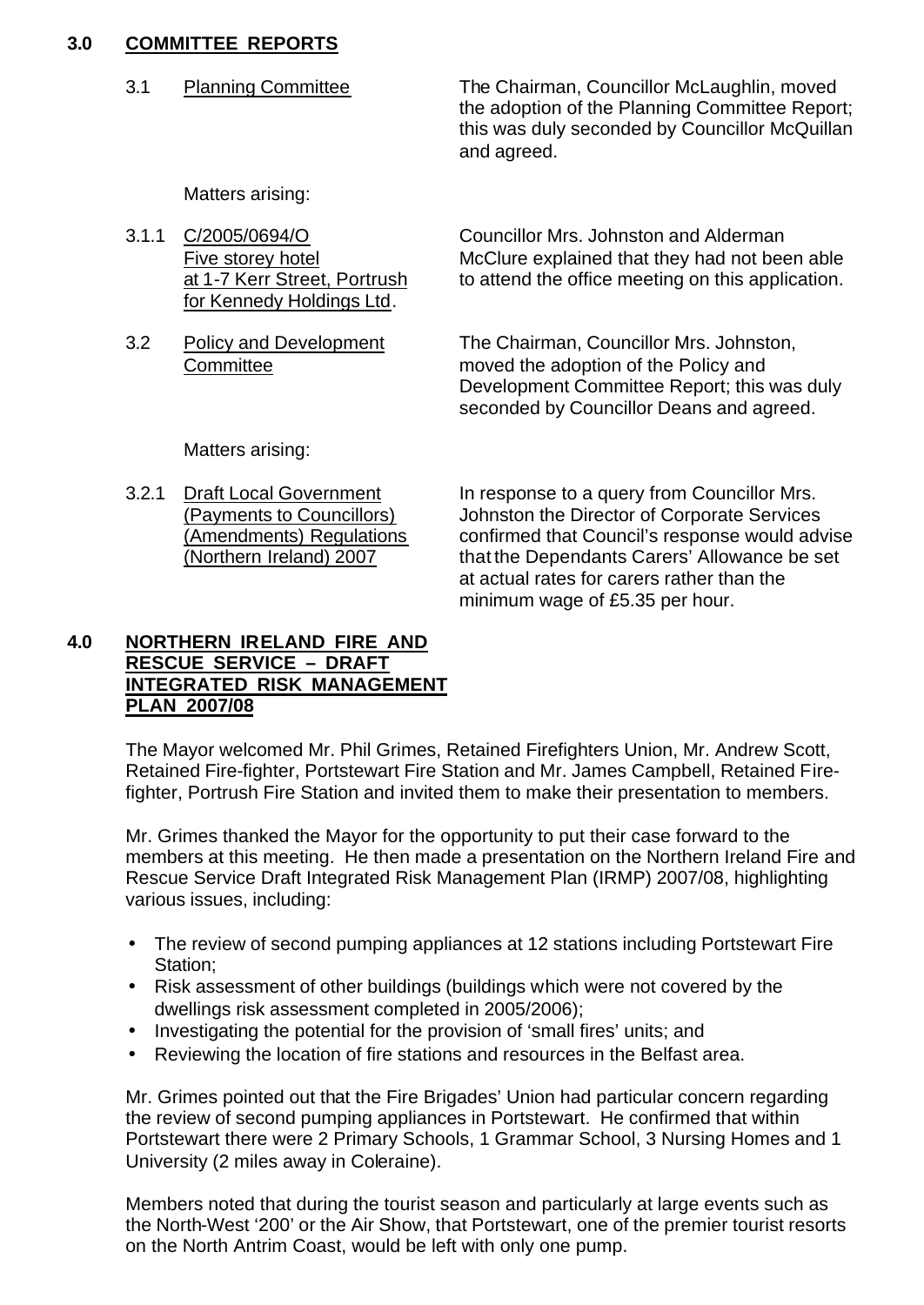It was proposed by Alderman McClure, seconded by Councillor Dallat and unanimously agreed:

That Council strenuously support the retention of the  $2<sup>nd</sup>$  appliance in Portstewart and that the Town Clerk and Chief Executive inform the Northern Ireland Fire and Rescue Service Headquarters of this opinion and ask for a deputation to be received to further discuss proposal 4 in the draft plan.

It was then proposed by Councillor Gilkinson, seconded by Councillor McQuillan and agreed:

That Council should set up a sub-committee, consisting of Skerries Councillors, to deal with this issue and meet the Fire Service.

It was then further proposed by Councillor Bradley, seconded by Alderman McClure and agreed:

That Council, in addition to writing to the Fire and Rescue Service Headquarters and setting up of the Skerries sub-committee, should seek through N.I.L.G.A. to have other councils support the concerns about the potential impact of the measures under consideration.

Mr. Scott thanked the members for their support and offered his team's services to meet with the sub-committee.

#### **5.0 REVIEW INTO AFFORDABLE HOUSING**

Consideration was given to Council's Draft Response to the Review into Affordable Housing (Interim Report) and the contents agreed.

#### **6.0 WATER REFORM NORTHERN IRELAND**

It was noted that the consultation document on the Draft Charges Scheme for Northern Ireland Water Limited 2007/08 would be considered in February 2007.

#### **7.0 CONSULTATION LIST**

The following consultation papers had been received and were available for members who wished to consider making a response:

1. Department of Trade and Industry – Post Office Network Consultation

Comments due: 8<sup>th</sup> March, 2007

2. Department of the Environment – Consultation on Proposals for Marine Works (Environmental Impact Assessment) Regulations 2007

Comments due: 16<sup>th</sup> March, 2007

3. Department for Health, Social Services and Public Safety – Consultation on Promoting the Social Inclusion of People with a Mental Health Problem or a Learning Disability

Comments due: 23rd March, 2007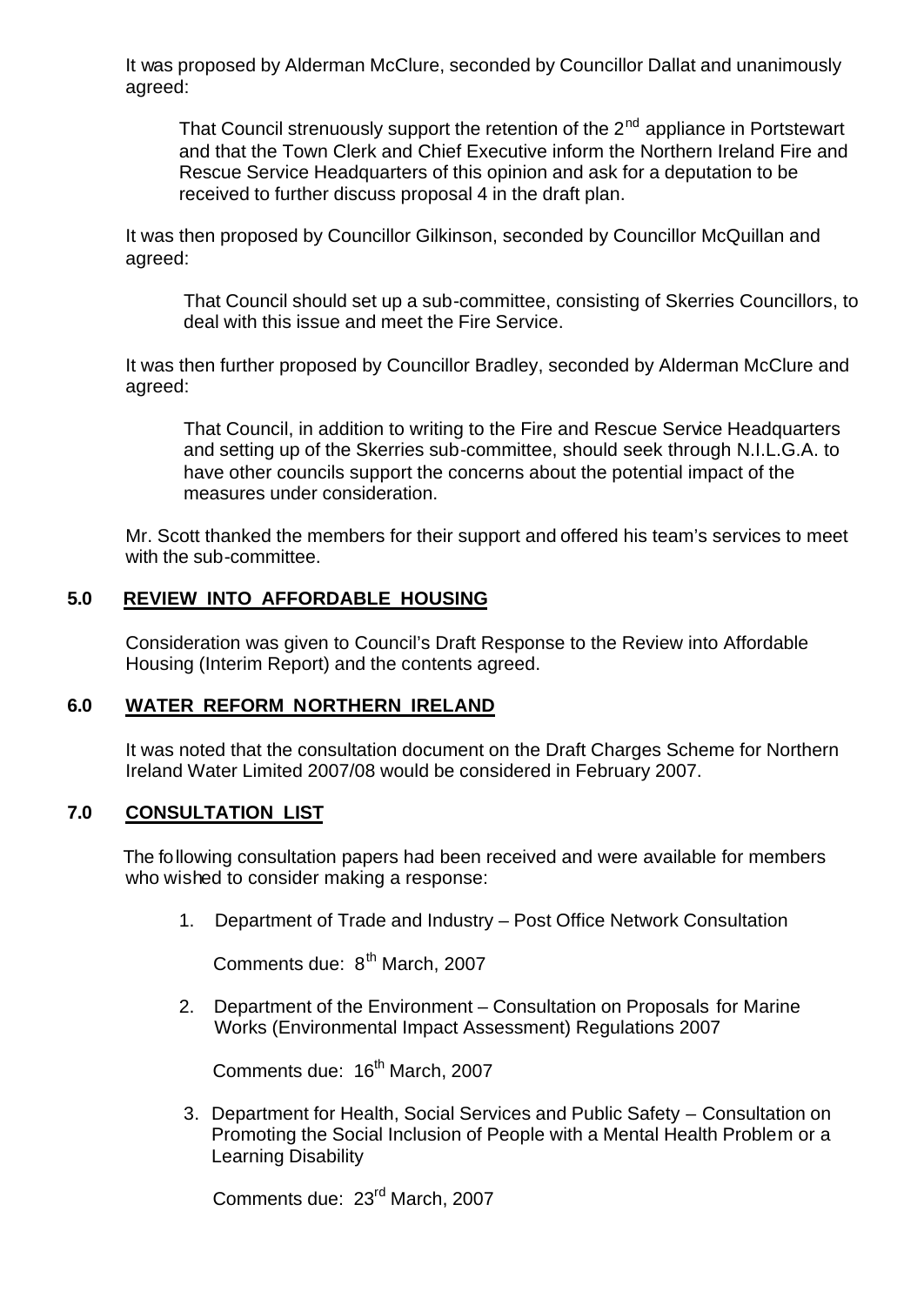4. Fisheries Conservancy Board – Consultation on the Conservation and Protection of Coarse Fish Stocks

Comments due: 3rd April, 2007

# **7.0 POLICE SERVICE OF NORTHERN IRELAND**

Read letter from Superintendent Alasdair Robinson, District Commander, Coleraine, advising members of an ongoing review of security measures in Coleraine Town Centre and especially the need for security barriers. In light of this he would appreciate Council's opinion on the removal of such barriers.

After a period of discussion it was proposed by Councillor McPherson and seconded by Councillor Bradley:

That Council invite Superintendent Alasdair Robinson to discuss this matter with members.

It was then proposed, as an amendment, by Councillor Deans and seconded by Councillor Cole:

That the barriers be retained for a further period.

On being put to the meeting, the amendment was carried with 10 votes for and 7 votes against.

#### **8.0 DOCUMENTS FOR SEALING**

Resolved:

That the following documents be sealed:

1. Cemetery Titles Grant of Rights of Burial – Deeds Register Nos. 3277-3285 (inclusive):

| Agherton           | 0 |
|--------------------|---|
| <b>Ballywillan</b> | 4 |
| Coleraine          | 3 |
| Kilrea             | O |
| Portstewart        | 2 |

Advanced Deeds – Register Nos. 0165-0167 (inclusive):

| Agherton           | $\mathbf{\Omega}$ |
|--------------------|-------------------|
| <b>Ballywillan</b> |                   |
| Coleraine          | 1                 |
| Portstewart        |                   |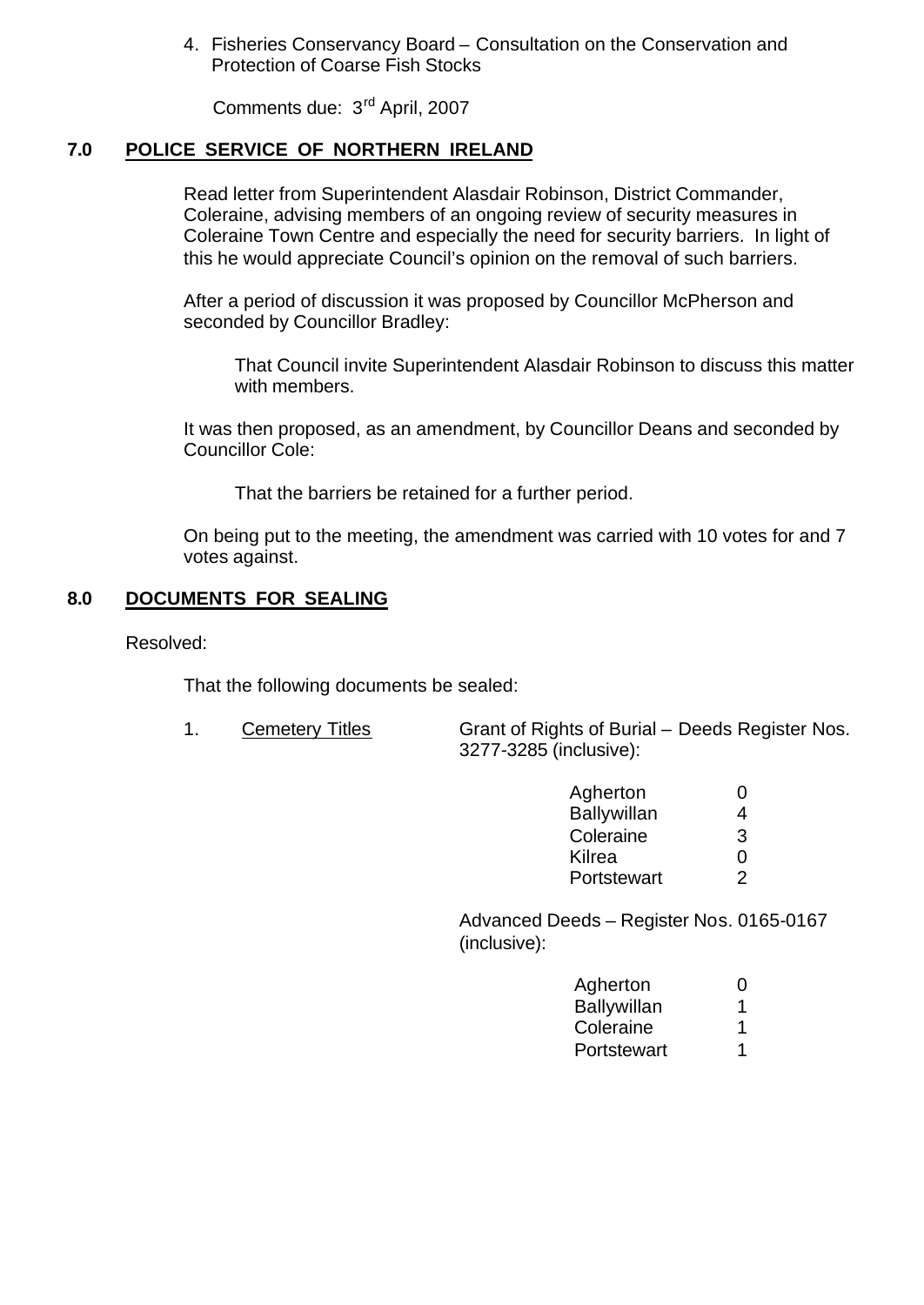### **SPECIAL MEETING**

# **29th January, 2007.**

| <b>Convened:</b>                         | To consider the Rate Estimates and strike a<br>Borough Rate for the year ended 31 <sup>st</sup> March, 2008                                                                                                                        |                                                                                                                                            |  |  |
|------------------------------------------|------------------------------------------------------------------------------------------------------------------------------------------------------------------------------------------------------------------------------------|--------------------------------------------------------------------------------------------------------------------------------------------|--|--|
| <b>Present:</b>                          |                                                                                                                                                                                                                                    | The Mayor, Councillor W. A. King, in the Chair                                                                                             |  |  |
|                                          |                                                                                                                                                                                                                                    | The Deputy Mayor, Councillor E. P. Fielding (Mrs.)                                                                                         |  |  |
|                                          | <b>Aldermen</b>                                                                                                                                                                                                                    |                                                                                                                                            |  |  |
|                                          | E. T. Black (Mrs.)<br>M. T. Hickey (Mrs.)<br>W. T. Creelman<br>W. J. McClure                                                                                                                                                       |                                                                                                                                            |  |  |
|                                          | <b>Councillors</b>                                                                                                                                                                                                                 |                                                                                                                                            |  |  |
|                                          | C. S. Alexander (Ms.)<br>(Item 1.0)<br>D. D. Barbour<br>O. M. Church (Mrs.)<br>A. S. Cole<br>J. J. Dallat<br>T. J. Deans                                                                                                           | <b>B.</b> Fitzpatrick<br>S. Gilkinson<br>N. F. Hillis<br>E. A. Johnston (Mrs.)<br><b>B.</b> Leonard<br>G. L. McLaughlin<br>R. A. McPherson |  |  |
| <b>Officers in</b><br><b>Attendance:</b> | Town Clerk and Chief Executive, Director of Corporate<br>Services, Director of Technical Services, Director of<br>Environmental Health, Director of Leisure Services,<br><b>Management Accountant and Administrative Assistant</b> |                                                                                                                                            |  |  |
| <b>Apologies:</b>                        | Alderman McClarty and Councillors Bradley and<br>McQuillan                                                                                                                                                                         |                                                                                                                                            |  |  |

#### **1.0 RATE ESTIMATES 2007/2008**

The Director of Corporate Services presented his report on the Rate Estimates for 2007/2008 (previously supplied) and members noted the main factors which gave rise to the proposed increase viz:

# ? **Payroll Costs**

The overall payroll cost was expected to increase by around £1,022,000 (11.5%).

The key components of this increase were:

- (a) Annual pay awards and increments would add approximately 4.5% (£400,000) to the overall payroll cost;
- (b) Significant increases to employers' pension contributions following an actuarial review of the Northern Ireland Local Government Officers' Superannuation Scheme – 2007/08 contributions would increase from 11% of gross pay to 13% resulting in additional expenditure of £180,000.
- (c) Provision had been made for a number of new posts.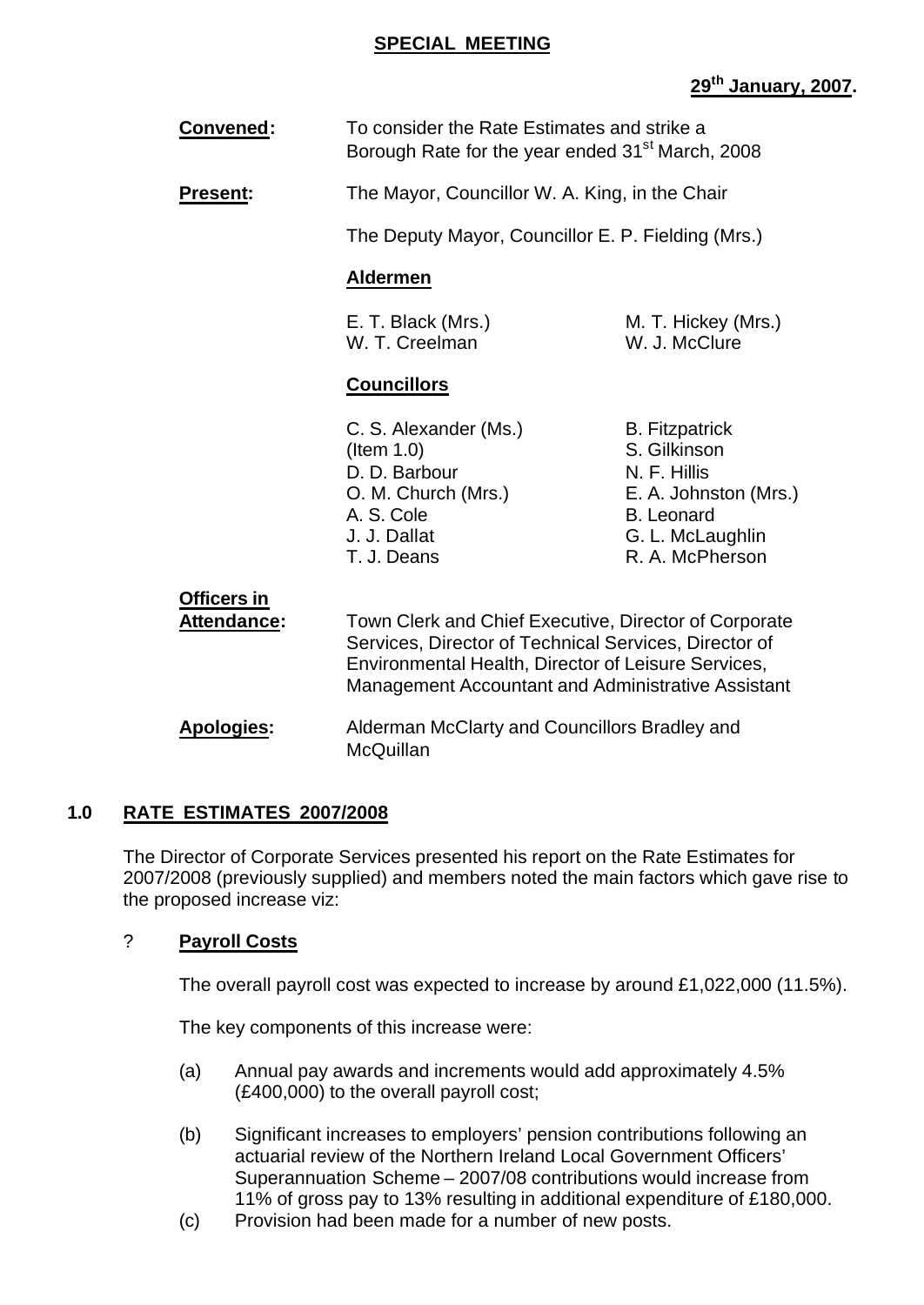# ? **Loan Charges**

Council continued to expend significant capital sums on both new and refurbished facilities and infrastructure throughout the Borough. The current capital programme contained gross expenditure proposals amounting to £17.1 million and in 2007/08 loan charges would increase by £159,000 (6.3%).

During 2007/08 further progress would be made towards the provision of a regional museum in Coleraine. Other major works would include:

- ? Garvagh Sports Hall
- ? Refurbishment and upgrading of several Community Centres throughout the Borough
- ? Development of Council's landfill site at Craigahulliar.

Some funds had also been provided to assist with the regeneration of Portrush and approximately £2.1m of capital expenditure was earmarked for a large number of minor schemes throughout the Borough.

## ? **Other Expenditure**

This category of expenditure showed an estimated increase of around £443,000 (5.2%). The key issues contributing to this increase were as undernoted:

- ? landfill tax payments would increase by around £47,000 reflecting the extra £3 per tonne increase levied by Central Government;
- ? additional recycling initiatives would include the introduction of brown bins for biodegradable waste during the year and continued efforts to remove other types of waste from landfill;
- ? members' allowances have been increased by £54,000;
- ? significant contributions to a number of organisations which include:
	- ? Riding for the Disabled
	- ? Coleraine Enterprise Agency
	- ? Increased contributions to the Town Centre Partnership, North West '200' and Riverside Theatre

#### ? **Income**

Income estimates showed an increase of £409,000 (6.2%). The main reason for the overall rise was additional income of £252,000 in relation to Council's two caravan parks – where vacancy rates had not been as significant as had been anticipated in 2006/07.

It was highlighted that there had been a considerable drop in the grant income Council received from Central Government. In particular, reduced grant aid for the Community Relations function had led to a rise in the net expenditure of some £23,000. In relation to grant funding for the Economic Development service, the reduction in income has led to the overall budget having to be increased by approximately £65,000.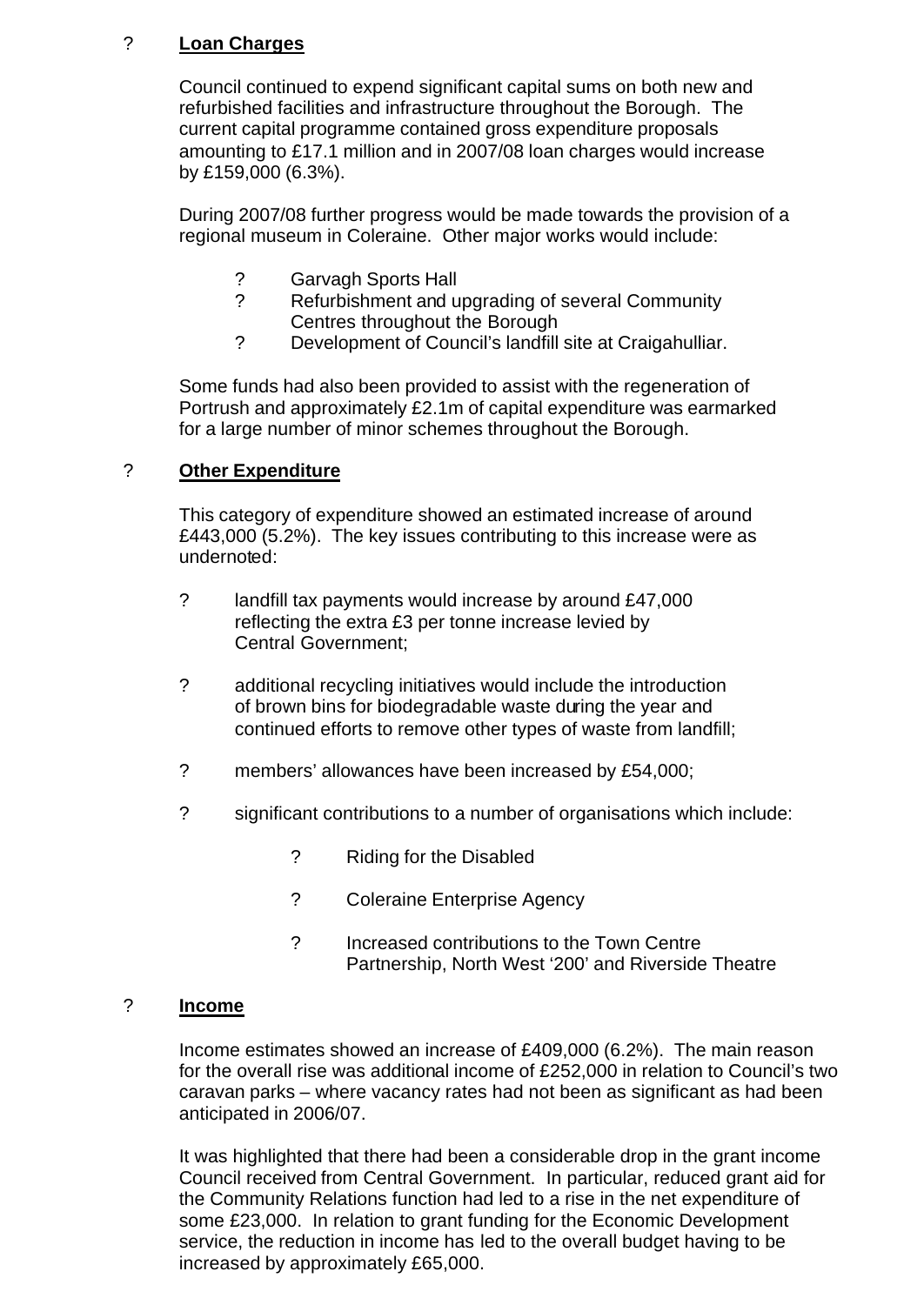# ? **Overall Position**

Council's overall net expenditure was projected to grow by £1.28 million (9.2%). However, the rates base in the Borough continued to expand and this was reflected in a 2.5% rise in the estimated product of a 1p rate (i.e. how much income Council receives from each penny levied).

### ? **Reserves**

At present Council holds a balance in its District Fund to provide working capital and cover unforeseen eventualities. Due to the increase in the rate requirement for 2007/08 and also the likelihood of impending local government re-organisation, it was considered that a sum of £225,000 could be released from reserves. The release of such a sum would reduce the required rate increase from 6.8% to 4.9%.

A period of discussion ensued during which various members' questions were answered by the Director of Corporate Services and other matters noted by the Directors.

1.1 Estimate Summary The estimate of rates culminated in the

| 1. I | <u>Estimate Summary</u> | The estimate of rates cummitated in the<br>following rate requirement:                                                                                                    |                                       |
|------|-------------------------|---------------------------------------------------------------------------------------------------------------------------------------------------------------------------|---------------------------------------|
|      |                         | <b>Net Cost of Services</b><br>Less: General Grant<br>Less: Credit balance applied                                                                                        | £<br>14,458,260<br>516,087<br>225,000 |
|      |                         | Amount to be raised                                                                                                                                                       | 13,717,173                            |
|      |                         | Estimated product of 1p rate                                                                                                                                              | =========<br>722,040                  |
|      |                         | It was proposed by Councillor Barbour and<br>seconded by Councillor Hillis:                                                                                               |                                       |
|      |                         | That Council strike a Borough<br>Rate for the 2007/2008 year<br>as follows:                                                                                               |                                       |
|      |                         | (a) Non-Domestic Rate of 18.9978 pence<br>(b) Domestic Rate of 0.2506 pence                                                                                               |                                       |
|      |                         | As an amendment it was proposed by Alderman<br>Mrs. Hickey and seconded by Councillor Dallat:                                                                             |                                       |
|      |                         | That the Borough Rate required<br>be reduced by £30,000 in respect<br>of the omission of the Special<br><b>Responsibilities Allowance</b><br>to be paid during 2007/2008. |                                       |
|      |                         | On being put to the Meeting the amendment<br>was lost, four members voting in favour and<br>nine members voting against.                                                  |                                       |
|      |                         | The proposal was then put to the Meeting and<br>was subsequently carried, seventeen members                                                                               |                                       |

voting in favour and no one voting against.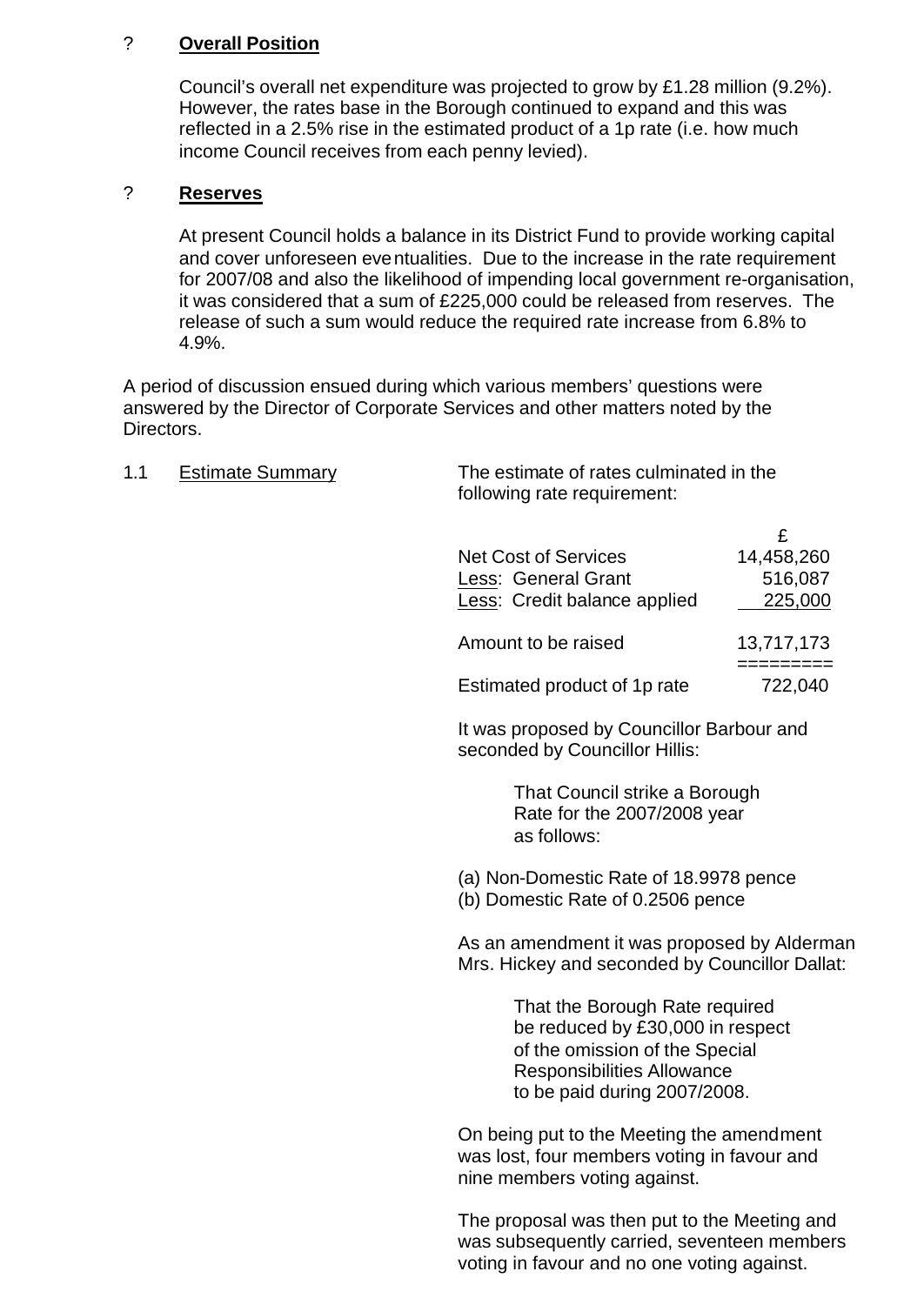#### **NORTH WEST '200' COMMITTEE**

# **17th January, 2007.**

| <b>Alderman</b>                                                                                                                                                                                                                                                              |                                                                                                                                                                                    |
|------------------------------------------------------------------------------------------------------------------------------------------------------------------------------------------------------------------------------------------------------------------------------|------------------------------------------------------------------------------------------------------------------------------------------------------------------------------------|
| W. T. Creelman                                                                                                                                                                                                                                                               |                                                                                                                                                                                    |
| <b>Councillors</b>                                                                                                                                                                                                                                                           |                                                                                                                                                                                    |
| S. Gilkinson                                                                                                                                                                                                                                                                 | E. A. Johnston (Mrs.)                                                                                                                                                              |
| Mr. K. Doherty, Director of Environmental Health<br>Mrs. M. McKinney, Enforcement Officer<br>Mr. T. Neill, Services Manager<br>Mrs. J. Barr, Principal Environmental Health Officer<br>Mr. S. Purcell, Refuse and Cleansing Manager<br>Mrs. J. McCloskey, Clerical Assistant | Miss E. McConaghie, Research & Development Officer                                                                                                                                 |
| Sergeant J. Anderson, Operations Planning<br>Constable A. Watson, PSNI Traffic Division                                                                                                                                                                                      |                                                                                                                                                                                    |
| Councillor R. A. McPherson<br>Councillor N. F. Hillis<br><b>Ireland Ambulance Service</b><br>Club<br>Service                                                                                                                                                                 | Mr. G. Richardson, Divisional Officer (acting), Northern<br>Mr. M. Whyte, Clerk of Course, Coleraine & District Motor<br>Mr. A. Houston, Professional Technical Officer, DoE Roads |
|                                                                                                                                                                                                                                                                              |                                                                                                                                                                                    |

#### **1.0 ELECTION OF CHAIRMAN**

It was proposed by Councillor Gilkinson, seconded by Alderman Creelman and agreed:

That Councillor Mrs. Johnston be appointed Chairman for 2007.

#### **2.0 DATE OF 2007 EVENT**

It was noted that the date of this year's event would be Saturday  $12<sup>th</sup>$  May, 2007. Practice nights would be held on Tuesday  $8<sup>th</sup>$  May, 2007 and Thursday 10<sup>th</sup> May, 2007.

#### **3.0 ROAD CLOSURE ARRANGEMENTS**

After last year's success with the road closures on the practice nights it was agreed that the roads would close at 5.00 p.m. again this year. The Principal Environmental Health Officer enquired if liaison would be taking place with residents and the university.

It was agreed that liaison would take place with the university and that advertising in the local press would then be sufficient for the public and residents. If any special arrangements for access were required, residents should contact Coleraine & District Motor Club directly.

#### **4.0 RACE WEEK ACTIVITIES**

The Director of Environmental Health advised that planning of activities was still in the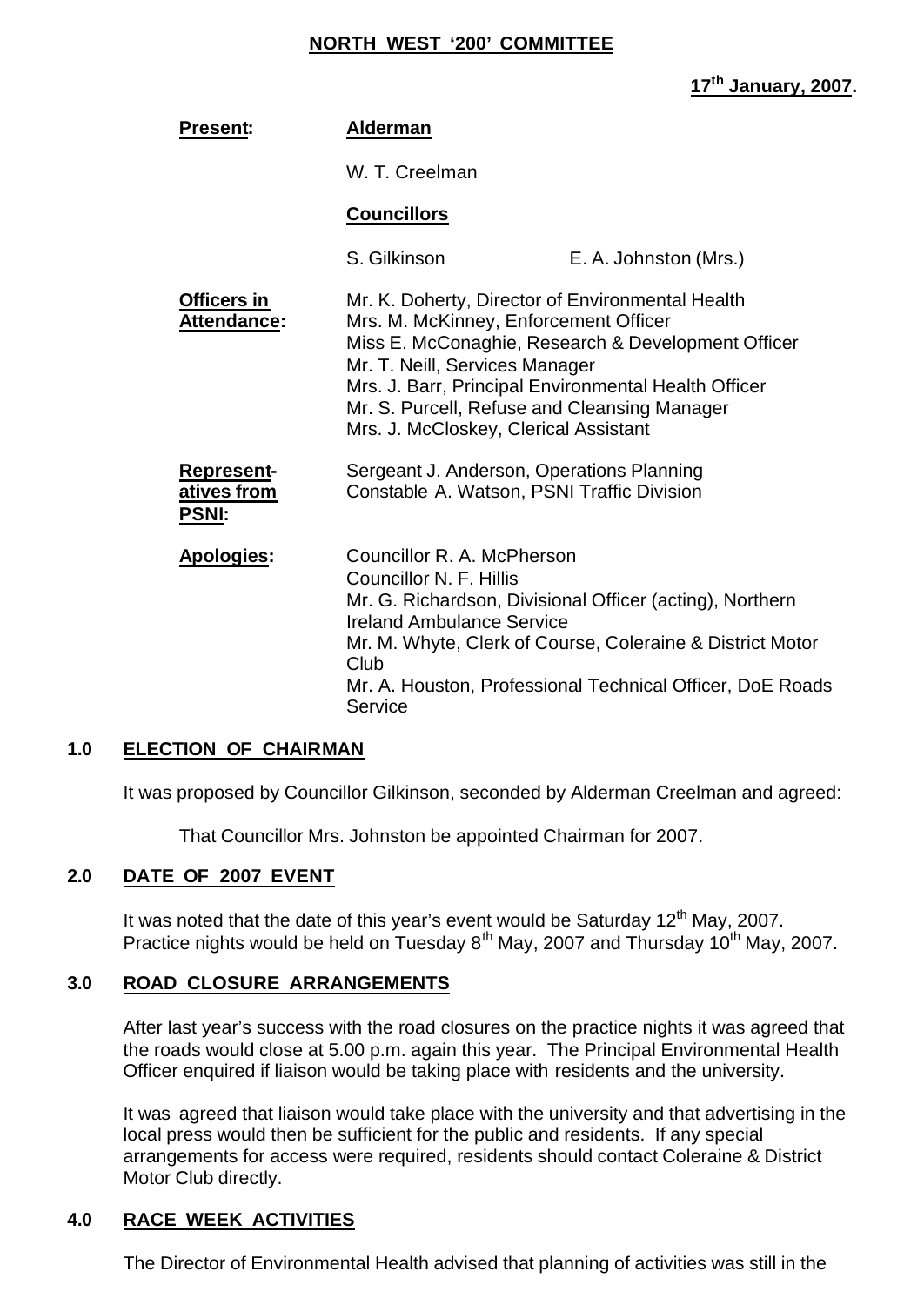very early stages of development. Council and Coleraine & District Motor Club were arranging activities with the emphasis on the early stages of the week. Organisation was still ongoing.

# **5.0 SERVICE DELIVERY**

- 1. Corporate Hospitality
- 2. Bar Facilities
- 3. Camp Sites
- 4. Paddock Management

The Director of Environmental Health advised that after having separate companies dealing with the above matters in previous years, it was decided this year it would be more cost effective to put it out to tender. A contractor was on board and would deal with the corporate hospitality, bar facilities and all facilities at both campsites, thus leaving Council and Coleraine & District Motor Club with more free time for other matters on race day. A contract was in the process of being drawn up. The contractor would also deal with the pre-race dinner which, this year, would be held in the marquee in the Paddock area. The Paddock Area would be managed by the Coleraine & District Motor Club.

Difficulties arising last year from young people at the hospitality tent brought some discussion and it was agreed to discuss again the matter of printing the bar opening times on the hospitality tickets.

The Director of Environmental Health reported that one complimentary ticket would be given to each Councillor. Alderman Creelman suggested that perhaps the Councillors would wish to have a choice between a complimentary hospitality ticket or tickets for seats in one of the grandstands. This was to be considered.

5. Grandstands

Ongoing discussions were being had with regards to the grandstands. Last year Ballysally Road grandstand in Glenn's field was utilised by less than 50%, so it would not be in place this year. Also, as a cost cutting exercise other grandstand locations would be re-considered with a view to removing the under-utilised ones.

Alderman Creelman enquired as to whether or not people were charged for seating at the grandstand at Metropole Corner. The Director of Environmental Health advised him that spectators were charged on race day.

# **6.0 POST RACE CLEAN UP**

The Services Manager advised Committee that resources were extremely stretched at present. Last year's clean up was made easier by the fact that fewer spectators had dropped litter. The Services Manager expressed a hope that this was a new trend, but feared that it may only be a blip. He also advised a real concern that if the clean up was extensive that his team may not be able to cope. It was noted that the contractor would be responsible for both of the camp sites with regard to this matter.

The Refuse and Cleansing Manager reported that an area would be available at the Pits for the disposal of cooking oil, engine oil, tyres and barbecues. However, he also advised that this area would need to be manned, that signage would not be sufficient.

The levy placed on traders last year was considered to be a success. Therefore, a levy of £200 was to be placed on each trader with a view to its return if the trader dealt with their rubbish effectively. Traders have caused considerable problems in previous years by not disposing of their rubbish before leaving their trading site. The Principal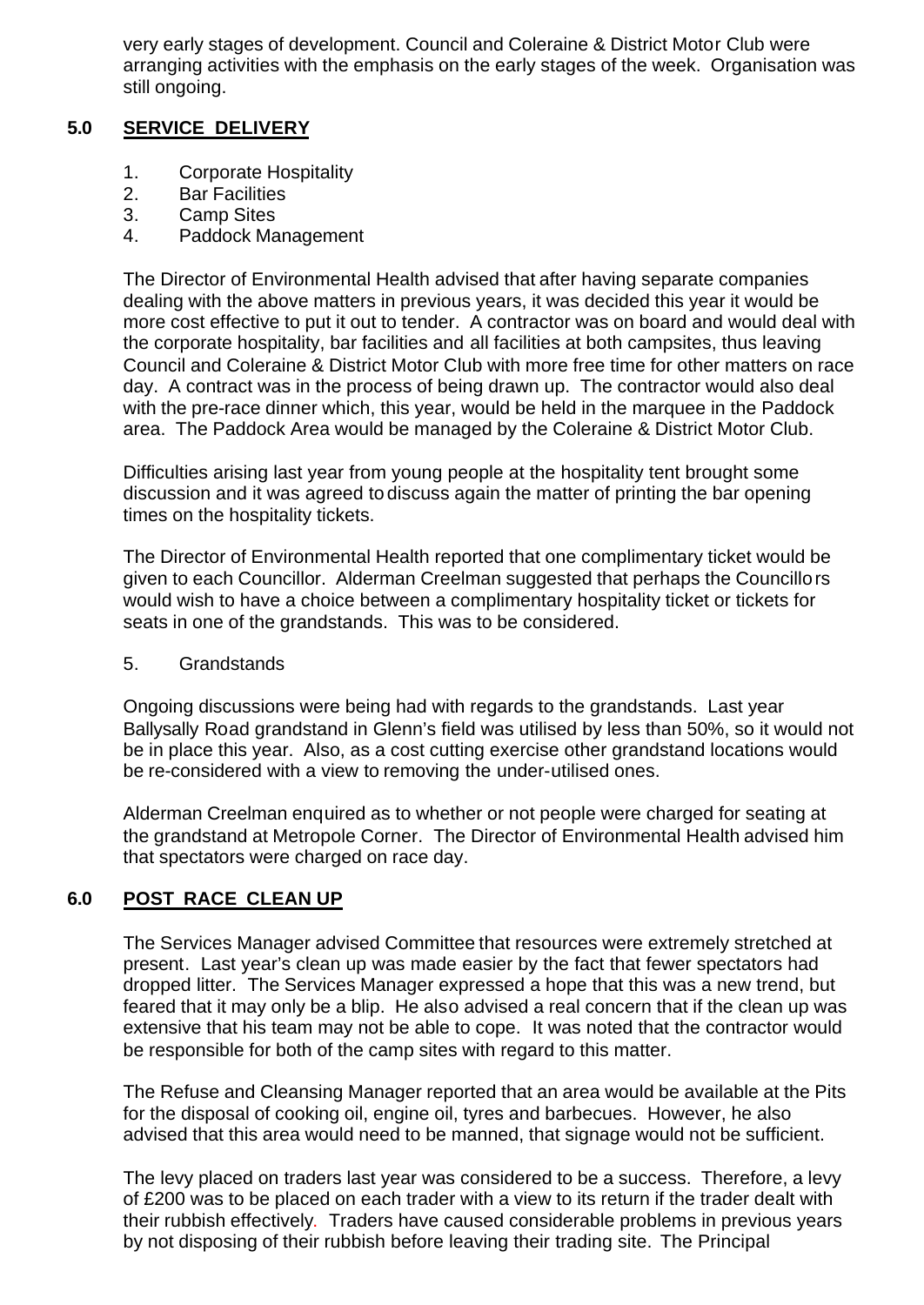Environmental Health Officer and Enforcement Officer would meet with Mr. Whyte next week and would bring this matter up for discussion.

Councillor Gilkinson suggested that Council should approach Magilligan Prison who had a group of prisoners who could be utilised to assist with the clean up operation. It was agreed that this suggestion be considered.

# **7.0 WEBSITE DEVELOPMENTS**

Coleraine & District Motor Club run a website which the club hope to utilise to a higher degree. Using the site for spectator information such as traffic and travel, hospitality, camp site information and online bookings for camp sites and grandstand seat tickets. This would offer bookings and information to a wide spectrum of people with very few overheads. The Club is developing their website at present.

# **8.0 ANY OTHER BUSINESS**

Sergeant Anderson suggested that it may be useful to discuss arrangements for the traffic leaving the area after the races. The Chairman commented that the Access Group was already in place and that they would be delighted to have Sergeant Anderson on board. This is to be discussed. Sergeant Anderson advised of a one way traffic system that was used last year and that feedback from that would be helpful for this year's traffic set up.

The Director of Environmental Health commented that last year's camping on all Council owned coastal lands was prohibited and that it was successful despite a few problems. It was considered that it helped immensely with regard to the litter and that local residents were happy with the reduction in noise. The prohibition of camping on Council owned coastal lands would continue this year.

It was agreed that Street Trading Licences would be issued to traders wishing to trade in the Glenvale, Ballysally Road and Mill Road areas.

The Chairman enquired if it was possible for the Coleraine & District Motor Club to have Programmes available to download from the website. The Director of Environmental Health advised that the sale of Programmes created major revenue for the Club and although it could be done it would be inadvisable due to the loss of revenue.

# **9.0 DATE OF NEXT MEETING**

It was agreed that the Director of Environmental Health arrange a date for mid-April.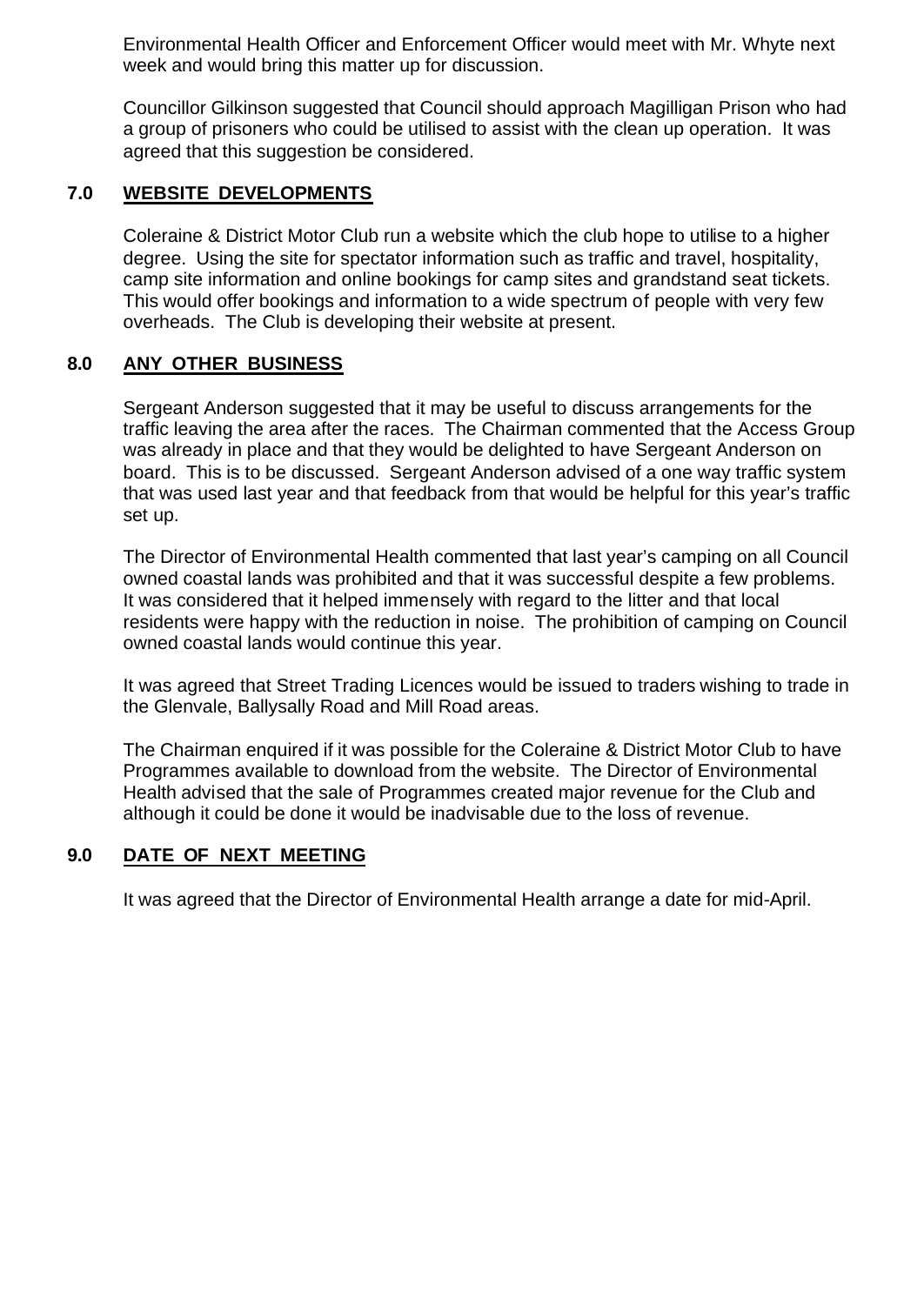#### **LEISURE AND ENVIRONMENT COMMITTEE**

### **6 th February, 2007.**

**Present:** Councillor T. J. Deans, in the Chair

The Mayor, Councillor W. A. King (Items 1.0 – 4.9.1)

The Deputy Mayor, Councillor E. P. Fielding (Mrs.)  $($ ltems  $1.0 - 3.5)$ 

#### **Aldermen**

| E. T. Black (Mrs.)   | D. McClarty          |
|----------------------|----------------------|
| W. T. Creelman       | (Items $1.0 - 3.5$ ) |
| (Items $1.0 - 3.5$ ) | W. J. McClure        |
| M. T. Hickey (Mrs.)  | (Items $1.0 - 5.9$ ) |

#### **Councillors**

| C. S. Alexander (Ms.)  | S. Gilkinson          |
|------------------------|-----------------------|
| D. D. Barbour          | (Items $1.0 - 5.9$ )  |
| (Items $1.0 - 5.4$ )   | N. F. Hillis          |
| J. M. Bradley          | (Items $1.0 - 5.4$ )  |
| (Items $1.0 - 4.5$ )   | E. A. Johnston (Mrs.) |
| O. M. Church (Mrs.)    | (Items $1.0 - 3.5$ )  |
| A. S. Cole             | <b>B.</b> Leonard     |
| (Items $1.0 - 5.9$ )   | G. L. McLaughlin      |
| J. J. Dallat           | R. A. McPherson       |
| (Items $1.0 - 5.5.2$ ) | (Items $1.0 - 5.9$ )  |
| <b>B.</b> Fitzpatrick  | A. McQuillan          |

# **Officers in**

**Attendance:** Director of Technical Services, Principal Environmental Health Officer (Items 1.0 – 3.5), Senior Environmental Health Officer (Health & Safety) (Items 1.0 – 3.5), Smoke-Free Environment Officer (Items 1.0 – 3.1), Director of Leisure Services, Leisure Services Officers, Arts Officer (Items 3.2.1 - 8.0), Principal Building Control Officer (Items 3.2.1 – 4.9.1), Head of Administrative Services, Biodiversity Officer (Items 1.0 - 4.2) and Administrative Assistant

# **1.0 WELCOME**

The Chairman welcomed everyone to the first Leisure and Environment Committee meeting of 2007.

#### **2.0 NORTH COAST WASTEWATER TREATMENT WORKS – UPDATE**

The Project Team gave notice that they could not attend the meeting.

#### **3.0 ENVIRONMENTAL HEALTH REPORT**

The Report of the Director of Environmental Health was considered (previously supplied).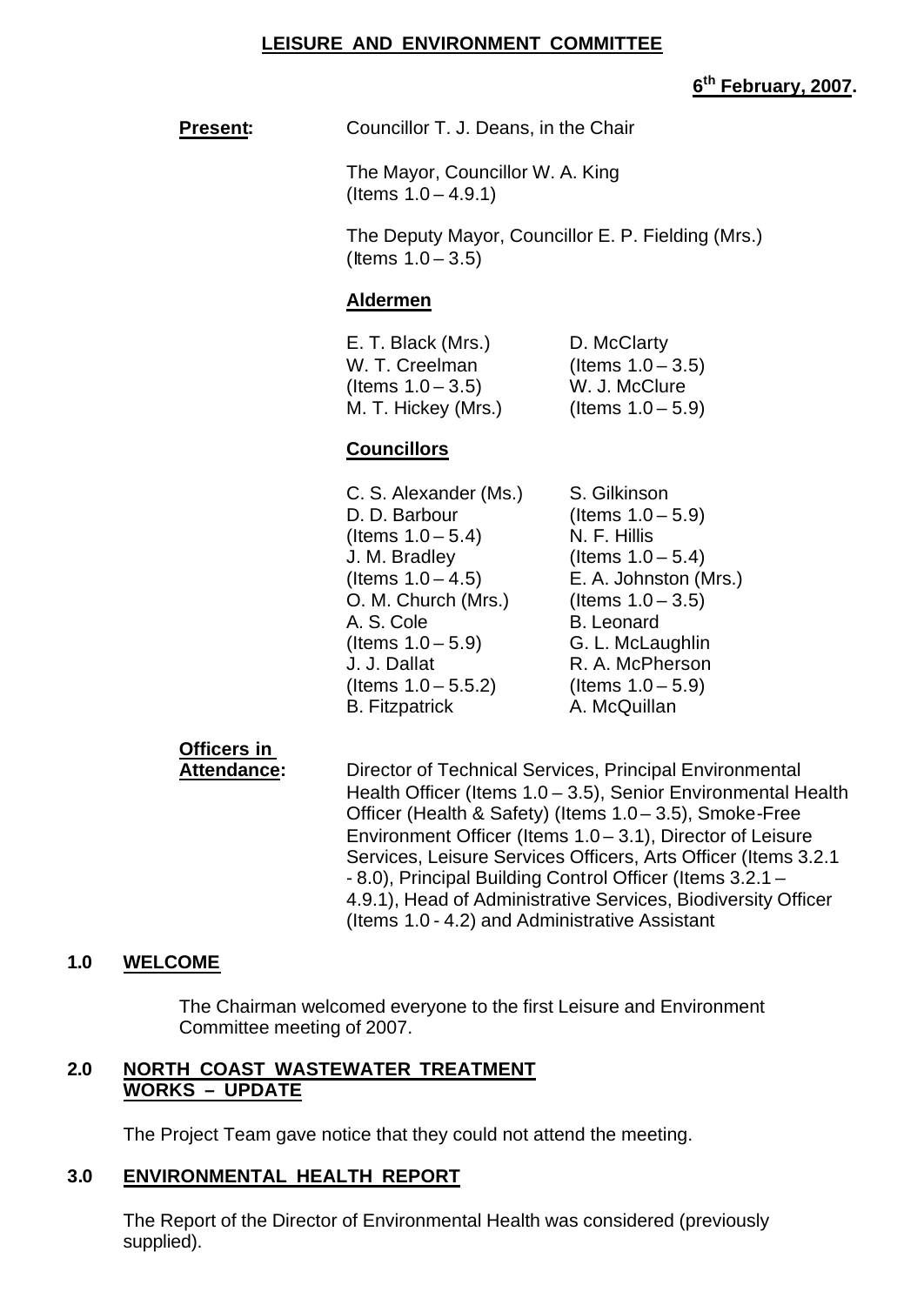Matters arising:

| 3.1 | The Smoking (N.I.) Order 2006 -<br><b>Smoking Presentation</b> | The Smoke-Free Environment Officer gave a<br>brief presentation on the work which the<br>Department is undertaking to ensure<br>businesses are aware of the implications of the<br>forthcoming legislation which come into force on<br>Monday, 30 <sup>th</sup> April, 2007. |
|-----|----------------------------------------------------------------|------------------------------------------------------------------------------------------------------------------------------------------------------------------------------------------------------------------------------------------------------------------------------|
| 3.2 | <b>Consultation Documents</b>                                  |                                                                                                                                                                                                                                                                              |

(Amendment) (N.I.)

3.2.1 Draft Licensing and Consideration was given to information on this Regulations of Clubs topic, as detailed in the report.

Order 2007 Members were, in general, strongly critical of the relaxations contained in the Draft Order.

> Following discussion several members suggested that the subject of alcohol, and its potential abuse, merited a wider reaching discussion at a later date.

Including Relaxation of

3.2.2 Betting and Gaming Law - Consideration was given to information on this Proposed Changes topic, as detailed in the report.

Sunday Restrictions Members were again, in general, strongly critical of the relaxations contained in the Draft Order.

3.3 East Strand Car Park, Consideration was given to information on this Portrush – Beach Party 2007 topic, as detailed in the report.

> It was proposed by Councillor Ms. Alexander and seconded by Alderman Mrs. Hickey:

> > That Council endorse the report in principle and the guidelines as set out in Appendix 1 (previously supplied).

Following discussion, members recommended:

That Council invite the promoter to make a presentation to Council at the end of February.

- 3.4 Fuel Poverty
- 
- 

3.4.1 How Warm is Your Home? Members noted information on this topic, as detailed in the report.

3.4.2 Warmer Ways to Better Consideration was given to information on this Health Project project, as detailed in the report.

> After discussion it was proposed by Councillor Leonard and seconded by Councillor Fitzpatrick:

> > That Council approve funding of £12,500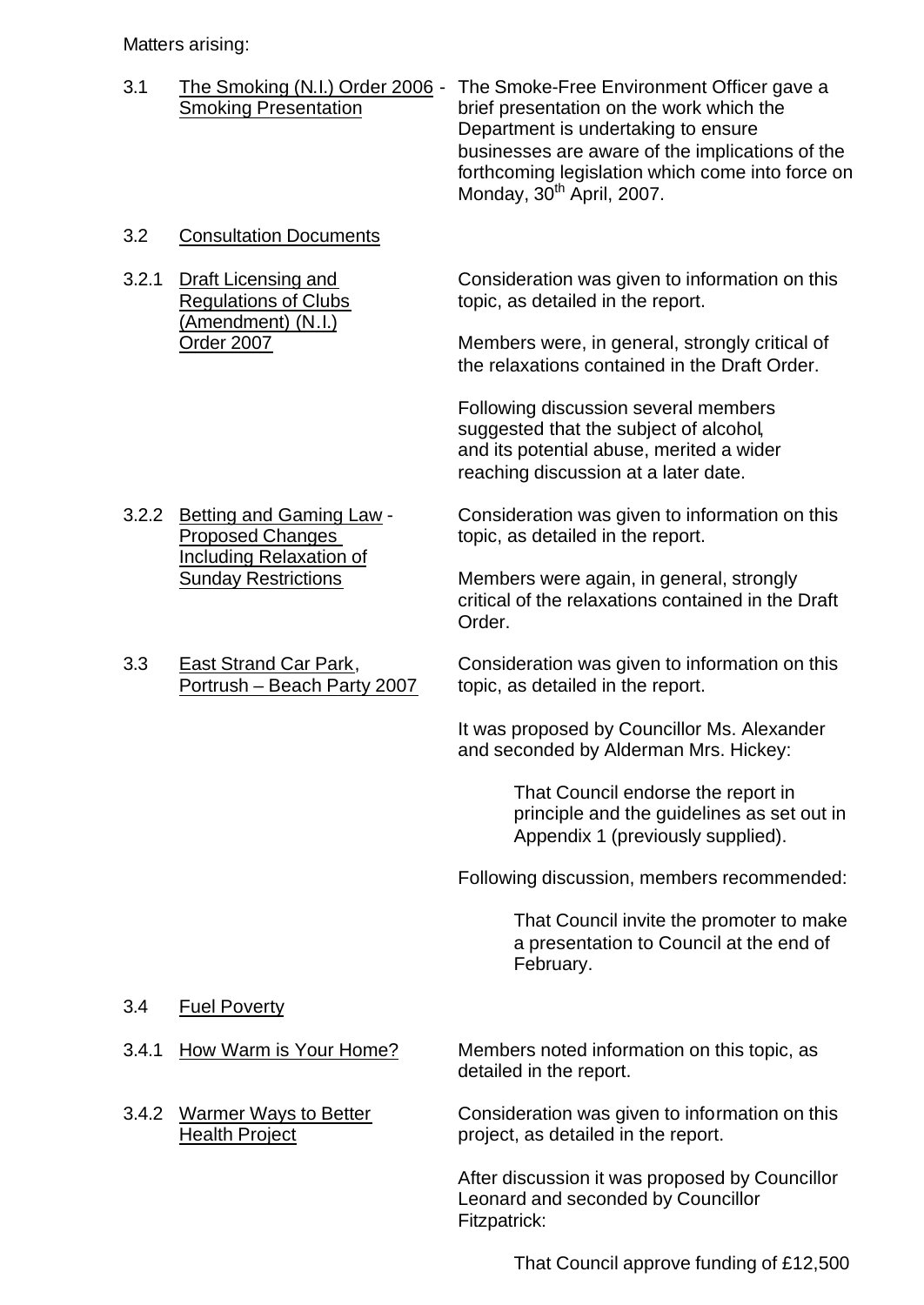towards this project for the financial year 2007/2008.

It was then proposed, as an amendment, by Councillor Mrs. Johnston and seconded by Councillor McQuillan:

> That Council approve the Officer's recommended funding of £10,000 towards this project for the financial year 2007/2008.

On being put to the meeting, the amendment was carried with fourteen votes for and five against.

3.5 Legal Proceedings Members noted information on these The Litter (NI) Order 1994 proceedings, as detailed in the report.

The Dogs (NI) Order 1983 Following discussion it was proposed by as amended by the Councillor Leonard, seconded by Dangerous Dogs (NI) Alderman McClarty and recommended:

> That Council offer an amnesty for dangerous dogs.

#### **4.0 TECHNICAL SERVICES REPORT**

The Report of the Director of Technical Services was considered (previously supplied).

Matters arising:

4.1 Waste Related Services Members noted information on this consultancy, Consultancy as detailed in the report and it was recommended:

> That Council approve the recommendation of the NWRWMG/SWAMP panel and constituent Councils to nominate the following consultancies as the preferred bidders for the framework agreement for the provision of Waste Related Services:

- White Young Green
- **Scott Wilson Ltd.**
- ß RPS Consulting Engineers
- $\blacksquare$  Jacobs

4.2 Biodiversity Study Ms. Emma McLaughlin, Biodiversity Officer, was in attendance to give a presentation outlining the scope and purpose of her work.

> Ms. McLaughlin updated members on the Local Biodiversity Action Plan and highlighted various issues including:

as amended Order 1991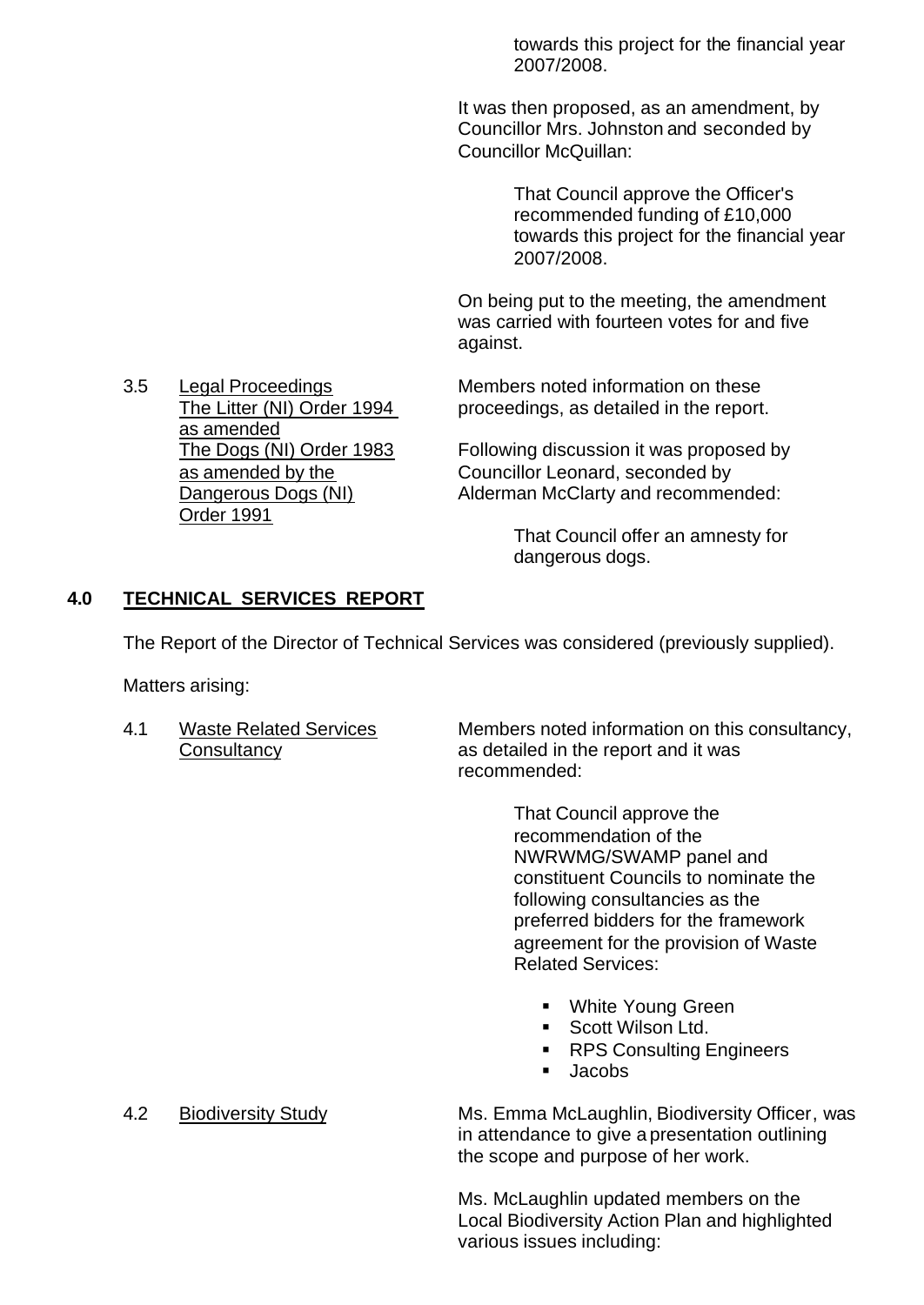- ß Biodiversity problems
- ß Various action plans
- ß Biodiversity Audit (habitat and species)

Ms. McLaughlin answered members' questions and noted comments.

4.3 North West Region Council is recommended to adopt and Waste Management Plan formalise the North West Region Waste Management Plan.

4.4 'In Committee' It was proposed by Councillor McPherson, seconded by Alderman Mrs. Black and agreed:

> That the following item be heard 'In Committee'.

# 4.5 Composting Tender Members noted information on this tender Update Update, as detailed in the report.

4.6 North West Region The Chairman congratulated Councillor Waste Management McPherson on his election as a group Group representative on the Northern Ireland Strategic Waste Board.

> Members noted that Councillor McPherson was also nominated to participate on a study tour to Denmark in March to view and collect information on a Mechanical Biological Treatment Facility.

- 4.7 Street Trading Act (N.I.) 2001 Council is recommended to proceed with the Licence Fees 2007/8 publication of the notice and adoption of the new fees as previously agreed.
- 4.8 Entertainments Licences
- 

4.8.1 Castle Bar Application for an Entertainments Licence had 19 Waterside been received from Mr. P. McCann, 3 Millgrove Coleraine **Place, Portstewart.** 

Recommended:

That an Entertainments Licence be granted subject to compliance with Fire Authority recommendations and any other requirements requested by Council's Licensing Department. All door supervisors employed must be licensed with a scheme recognised by Coleraine Borough Council.

4.8.2 Ramparts Bar Application for an Entertainments Licence had 21 Park Street been received from Mr. D. Guy, 15 Church Coleraine Lane, Rasharkin.

Recommended: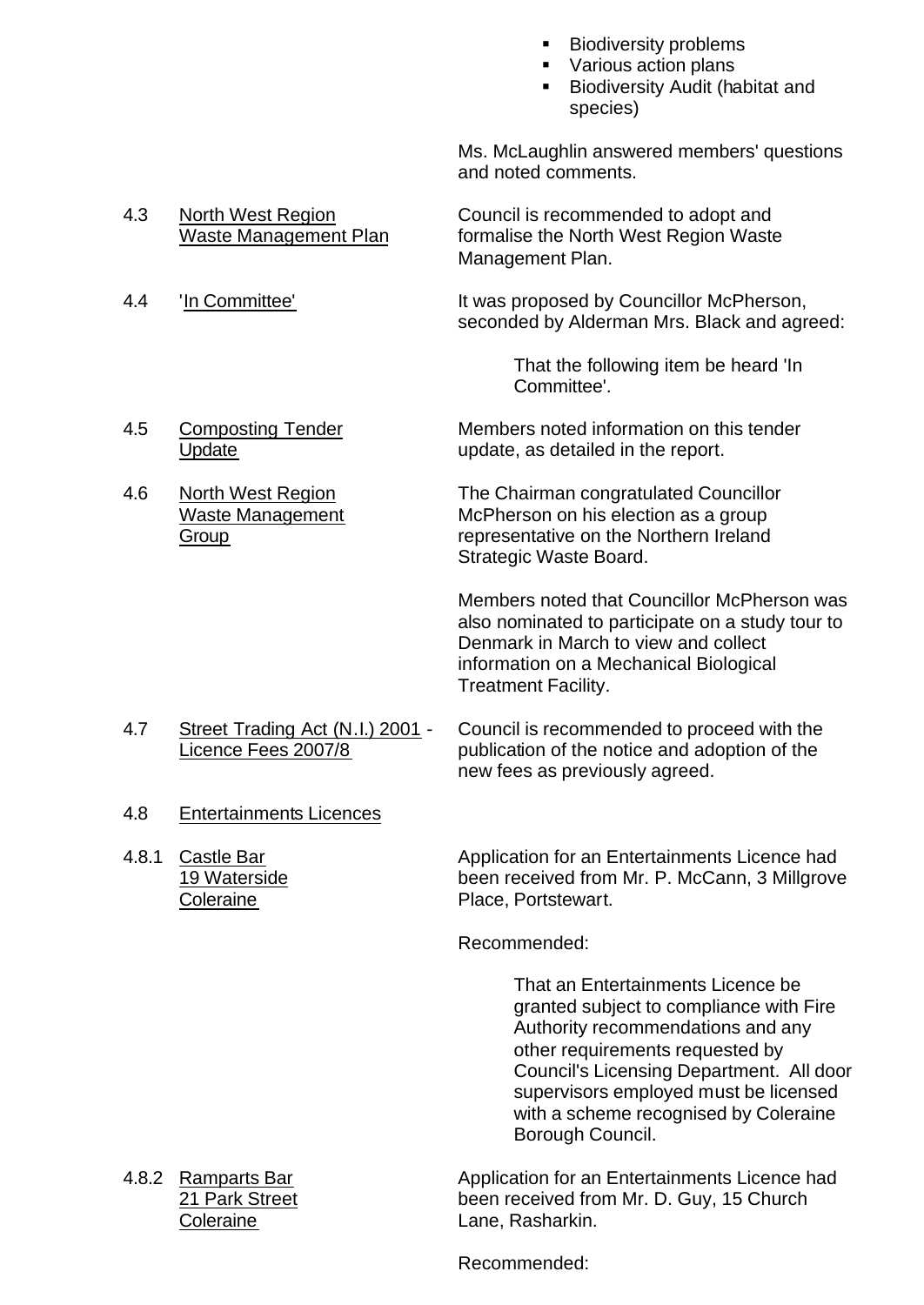That an Entertainments Licence be granted subject to the following special conditions:

- The Licensee shall be responsible for ensuring that a competent Manager is present on the premises at all times when the entertainment is being held.
- The acoustic noise limiting devices which have been installed into the sound systems on the ground and first floor of the premises must be maintained at the calibrated level as agreed with the Council's Environmental Health Department.
- The Licensee shall ensure that persons entering and leaving the premises after 23.00 hours shall do so by the door that opens onto the North Rampart.
- All door supervisors employed within the licensed premises must be registered with a scheme recognised by Coleraine Borough Council.

4.8.3 The Cranagh Application for an Occasional Entertainments Hall Marina **Licence had been received from Mr. J. Carey**, 78 Portstewart Road 34 Burnside Road, Portstewart.

Recommended:

That an Occasional Entertainments Licence be granted.

All door supervisors employed within the licensed premises must be registered with a scheme recognised by Coleraine Borough Council.

- 4.9 Building Control
- 

4.9.1 Approvals Members noted that approval had been granted for one hundred and fifty-one applications.

#### **5.0 LEISURE SERVICES REPORT**

The Report of the Director of Leisure Services was considered (previously supplied).

Matters arising:

5.1 Floodlights – Bowling Greens - Fifteen responses had been received in Select List response to a public advertisement by Cogan & Shackleton for a select list of contractors for floodlights at the Bowling Greens.

**Coleraine**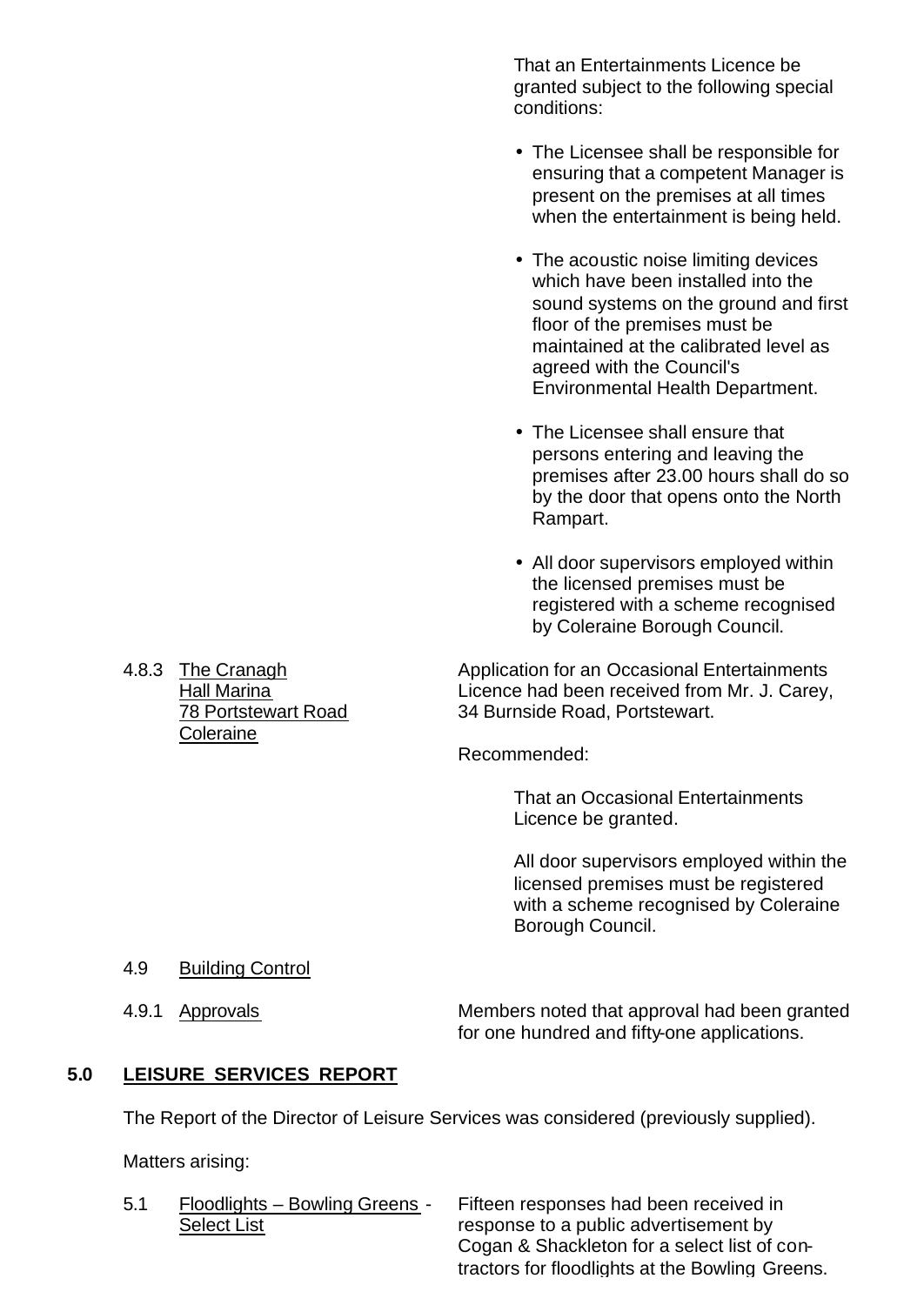Recommended:

That Council approve Cogan & Shackleton's recommendation of the following for Select List:

- Brahm Electrical, Warrenpoint
- Barrett Contracts, Omagh
- HM Electrics, Maghera
- Irwin Group, Armagh
- RHK Davidson, Coleraine
- Braid Electrical Services, Ballymena

5.2 Skateboarding Consideration was given to this topic, as detailed in the report.

> It was proposed by Councillor Ms. Alexander and seconded by Councillor Fitzpatrick:

> > That the Skateboard Committee meet and explore the insurance cost.

As an amendment it was proposed by Councillor Hillis and seconded by Alderman McClure:

> That the Director of Leisure Services' recommendation that 'no firm action be taken at present and that the situation would continue to be monitored' be accepted.

On a request for a recorded vote, members voted thus:

- **For:** Aldermen Mrs. Black and McClure, Councillors Barbour, Mrs. Church, Cole, Deans, Gilkinson, Hillis, McPherson and McQuillan (10)
- **Against:** Alderman Mrs. Hickey, Councillors Ms. Alexander, Dallat, Leonard, McLaughlin and Fitzpatrick (6)

The amendment was, therefore, carried by ten votes to six.

5.3 Coleraine West Recommended:

That Council approve the pursuit of funding for a larger centre.

5.4 Kilrea Town Hall Recommended:

Community Centre

That Council approve an annual increase of £1,500 in their contribution to the Hall Management Committee.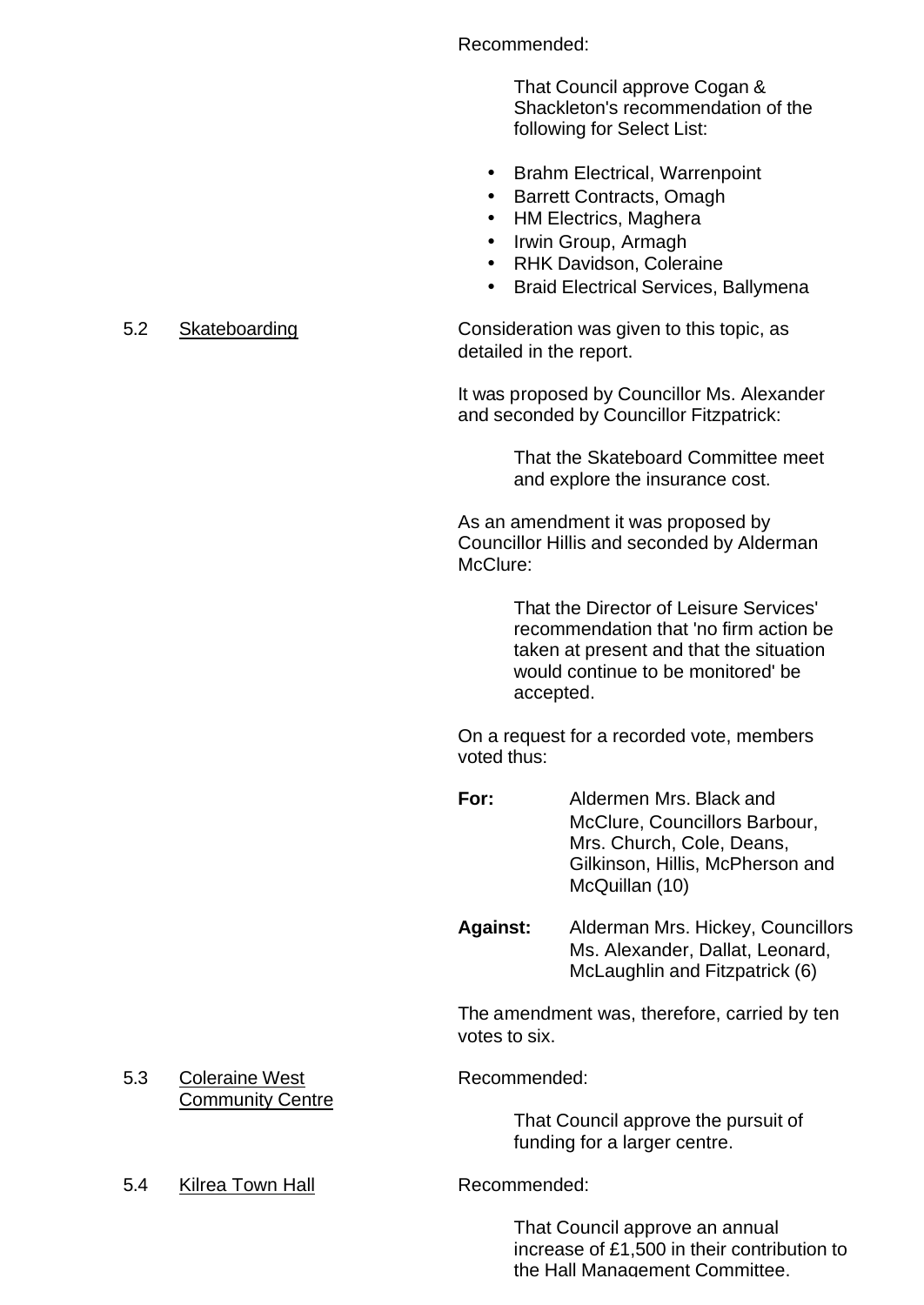| It was proposed by Councillor McQuillan,<br>seconded by Alderman Mrs. Black and<br>That Council meet Ms. Perry's travel<br>costs for the exchange programme<br>in Virginia from $10^{th} - 16^{th}$ March, 2007.<br>Derry City Council Heritage and Museum<br>Services had requested that the exhibition<br>go on display in the Tower Museum,<br>Londonderry from $1st March - 30th April, 2007$ .<br>Council is recommended to agree. |
|-----------------------------------------------------------------------------------------------------------------------------------------------------------------------------------------------------------------------------------------------------------------------------------------------------------------------------------------------------------------------------------------------------------------------------------------|
|                                                                                                                                                                                                                                                                                                                                                                                                                                         |
|                                                                                                                                                                                                                                                                                                                                                                                                                                         |
|                                                                                                                                                                                                                                                                                                                                                                                                                                         |
|                                                                                                                                                                                                                                                                                                                                                                                                                                         |
|                                                                                                                                                                                                                                                                                                                                                                                                                                         |
| That a Special Meeting of Council be<br>held on Thursday, 19 <sup>th</sup> April, 2007 to view<br>the drawings and discuss the proposals<br>for the new museum prior to an<br>application being forwarded to the<br>Heritage Lottery Fund.                                                                                                                                                                                              |
| Members noted information on this topic,                                                                                                                                                                                                                                                                                                                                                                                                |
| Council is recommended to extend the<br>temporary closure of this footpath for<br>a further three month period.                                                                                                                                                                                                                                                                                                                         |
|                                                                                                                                                                                                                                                                                                                                                                                                                                         |
| Members noted that Coleraine Museum had<br>been awarded £1,275 from the Northern Ireland<br>Specimen Purchase Fund towards the purchase<br>of a rare 17 <sup>th</sup> Century portfolio belonging to the<br>Rev. Adam Clark, Portstewart and a collection<br>of first edition novels by Charles Lever.                                                                                                                                  |
| Members noted that the Choral Festival would<br>take place in the University of Ulster on Friday<br>9 <sup>th</sup> and Saturday 10 <sup>th</sup> March, 2007.                                                                                                                                                                                                                                                                          |
| Members wishing to attend were asked to<br>contact Mr. Carmichael or the Director of                                                                                                                                                                                                                                                                                                                                                    |
|                                                                                                                                                                                                                                                                                                                                                                                                                                         |
|                                                                                                                                                                                                                                                                                                                                                                                                                                         |

5.9 Flowerfield Arts Centre Mr. Malcolm Murchison, Arts Officer, was in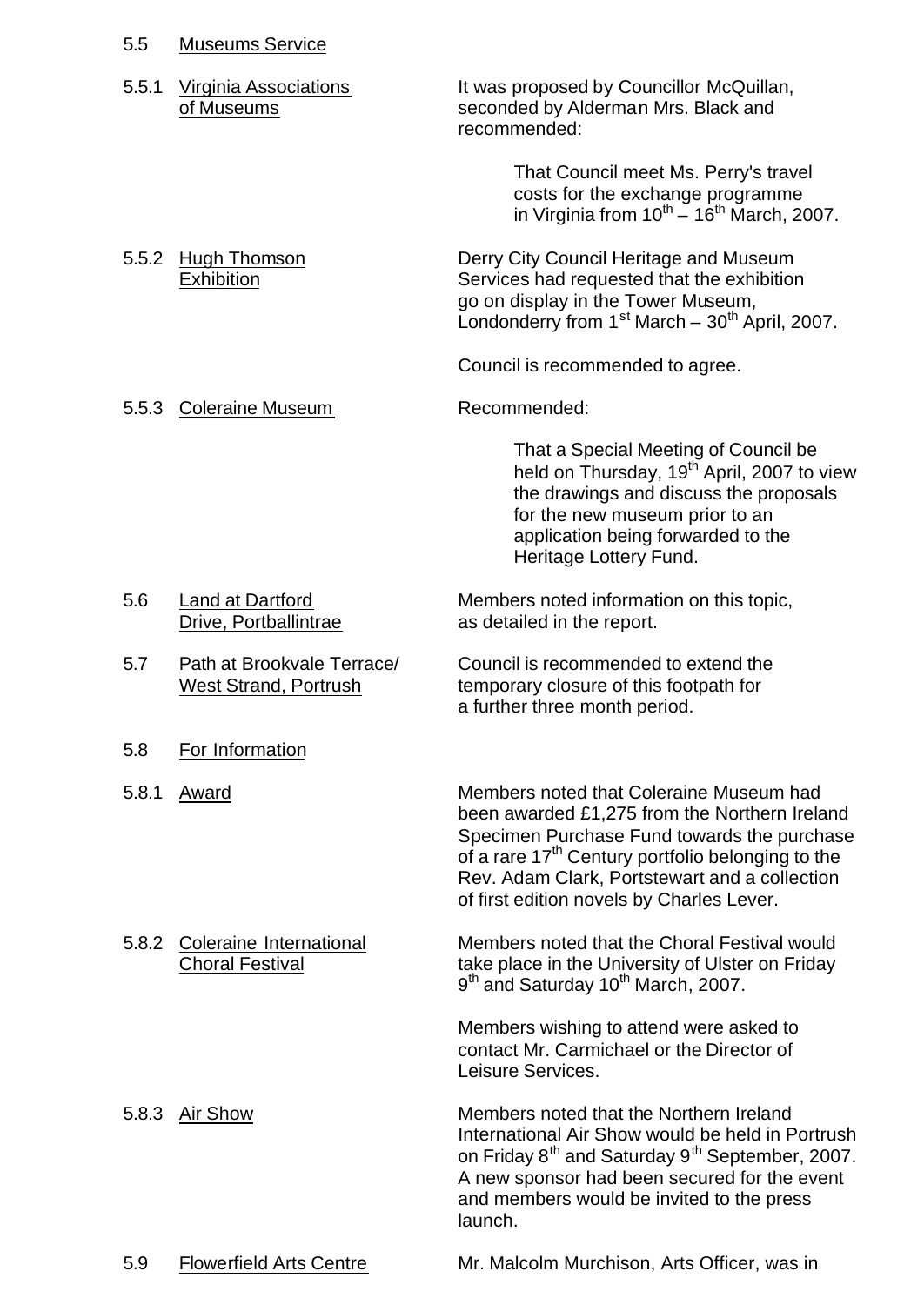attendance to present a report (previously circulated) on the activities and programmes held at Flowerfield Arts Centre.

Mr. Murchison answered members' questions and noted comments.

The Chairman thanked Mr. Murchison for his informative report and conveyed thanks to his staff.

#### **6.0 'THE ROLE OF LOCAL AUTHORITIES IN BUILDING PEACE AND RECONCILIATION'**

Members interested in this one day seminar, to be held at the Park Inn Hotel, Dundalk on Friday, 23rd February, 2007 were asked to contact the Administrative Officer.

# **7.0 FINAL ADOPTION CERTIFICATE - DRD**

Read circular from the Department of Regional Development advising that Millrush, off Lissadell Avenue, Portstewart had been adopted and had now been declared a public road.

#### **8.0 POLICY AND DEVELOPMENT COMMITTEE MEETING**

Members noted that the February Policy and Development Committee Meeting would commence at 6.30 p.m.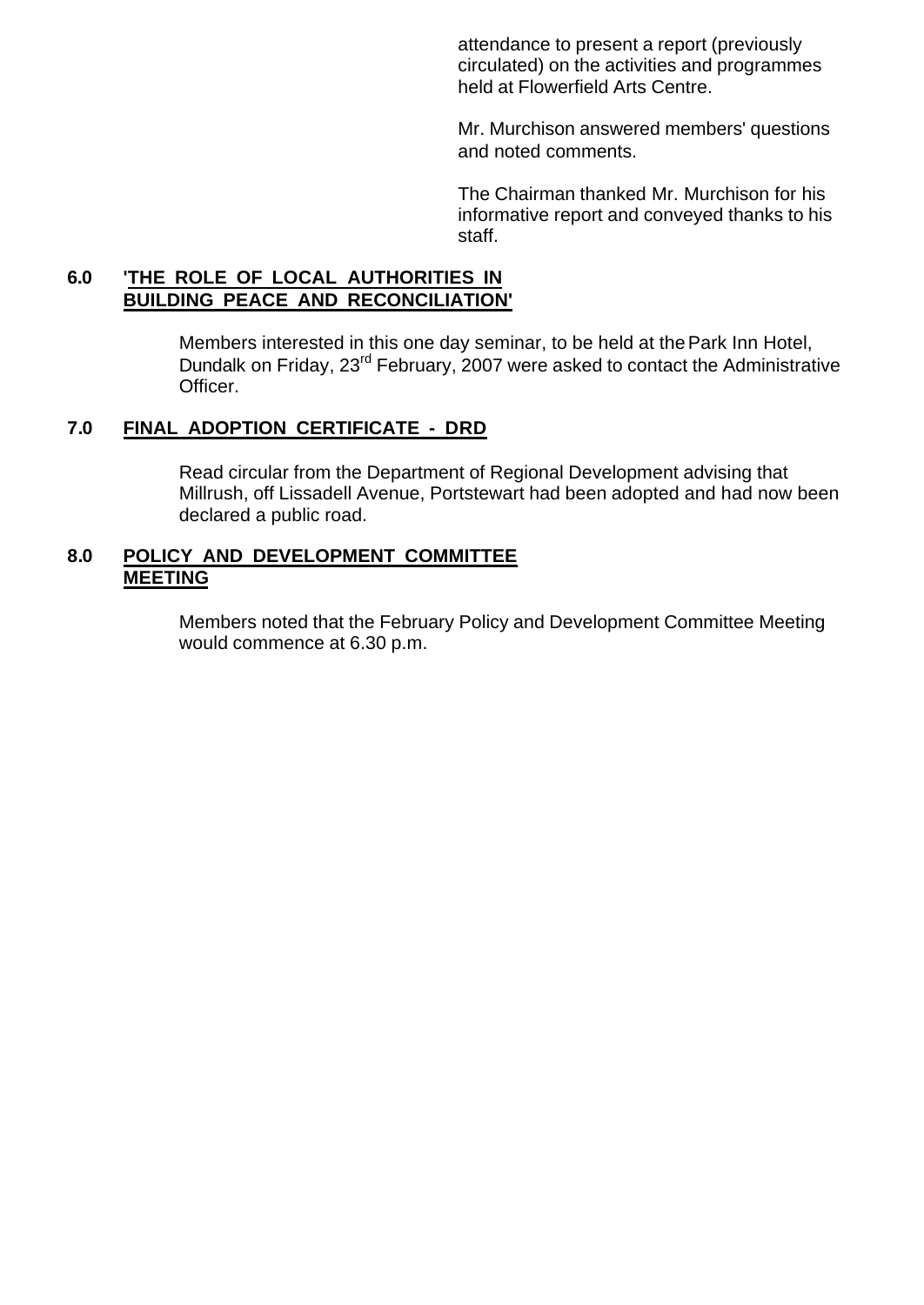### **PLANNING COMMITTEE**

# **13th February, 2007.**

| <b>Present:</b>                          | Councillor G. L. McLaughlin, in the Chair                                                                                                    |                                                                                                                   |  |  |
|------------------------------------------|----------------------------------------------------------------------------------------------------------------------------------------------|-------------------------------------------------------------------------------------------------------------------|--|--|
|                                          | The Mayor, Councillor W. A. King                                                                                                             |                                                                                                                   |  |  |
|                                          | <b>Aldermen</b>                                                                                                                              |                                                                                                                   |  |  |
|                                          | W. J. McClure<br>E. T. Black (Mrs.)<br>M. T. Hickey (Mrs.)                                                                                   |                                                                                                                   |  |  |
|                                          | <b>Councillors</b>                                                                                                                           |                                                                                                                   |  |  |
|                                          | C. S. Alexander (Ms.)<br>J. M. Bradley<br>O. M. Church (Mrs.)<br>(Items $2.13 - 14.0$ )<br>A. S. Cole<br>T. J. Deans<br>(Items $1.0 - 5.7$ ) | <b>B.</b> Fitzpatrick<br>S. Gilkinson<br>N. F. Hillis<br>E. A. Johnston (Mrs.)<br>R. A. McPherson<br>A. McQuillan |  |  |
| <u>Also in</u><br><b>Attendance:</b>     | Representatives from the Planning Service -<br>Mr. P. Duffy and Mr. G. Walker                                                                |                                                                                                                   |  |  |
| <b>Officers in</b><br><u>Attendance:</u> | Administrative Officer and Administrative Assistant                                                                                          |                                                                                                                   |  |  |
| <b>Apologies:</b>                        | The Deputy Mayor, Aldermen Creelman and McClarty,<br><b>Councillors Barbour, Dallat and Leonard</b>                                          |                                                                                                                   |  |  |

#### **1.0 WELCOME**

The Chairman welcomed everyone present including those in the public gallery.

#### **2.0 PLANNING APPLICATIONS**

A list of one hundred and fifteen applications was considered (previously supplied).

#### **Applications Deferred from Previous Meeting**

- 2.1 Application No. D1 C/2004/0274/F 2 no. dwellings and access to public roadway off Castle Walk, Castlerock for C. W. **Developments**
- 2.2 Application No. D2 C/2005/0125/O 1 no. replacement dwelling with accommodation for dependant relative at No. 42 Roselick Road, Portrush for Mr. S. Kane

The opinion of the Planning Service was to approve.

It was agreed that the application be approved.

The opinion of the Planning Service was to approve.

It was agreed that the application be approved.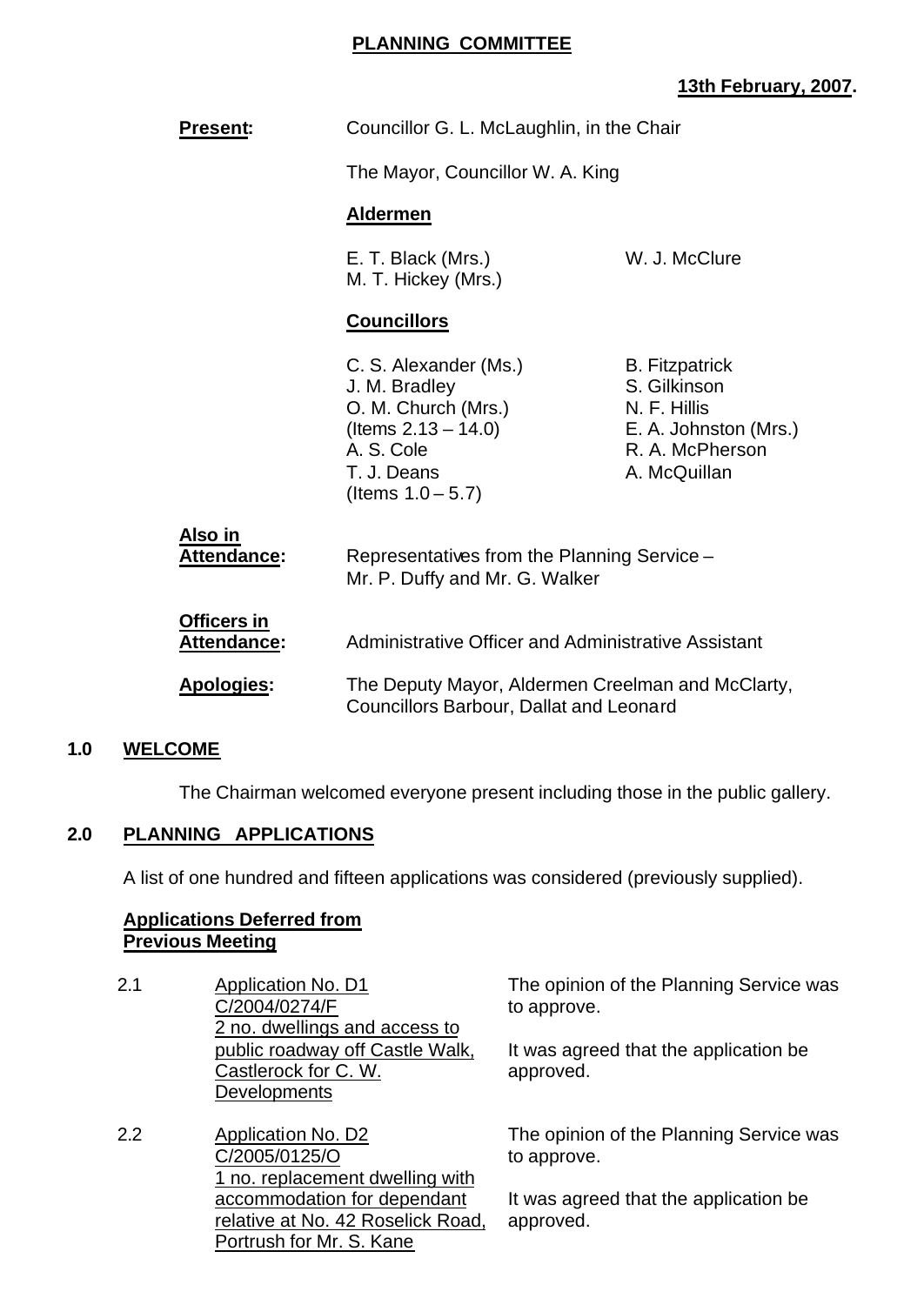| 2.3 | <b>Application No. D3</b><br>C/2005/0263/F<br>Retrospective approval for<br>vehicle premises at 54A<br>Gateside Road, Coleraine for<br>Mr. G. Millar                   | The opinion of the Planning Service was<br>to refuse.                                              |                                                                                                                                                        |  |  |
|-----|------------------------------------------------------------------------------------------------------------------------------------------------------------------------|----------------------------------------------------------------------------------------------------|--------------------------------------------------------------------------------------------------------------------------------------------------------|--|--|
|     |                                                                                                                                                                        | It was proposed by Councillor Bradley,<br>seconded by Councillor Ms. Alexander<br>and agreed that: |                                                                                                                                                        |  |  |
|     |                                                                                                                                                                        | (a)                                                                                                | the application be held<br>for one week to facilitate<br>further discussion with<br>the applicant; and                                                 |  |  |
|     |                                                                                                                                                                        | (b)                                                                                                | the application be<br>approved.                                                                                                                        |  |  |
|     |                                                                                                                                                                        |                                                                                                    | It was noted that if additional information<br>was not received or the application<br>withdrawn the Department's opinion to<br>refuse would be issued. |  |  |
| 2.4 | <b>Application No. D4</b><br>C/2005/0288/F                                                                                                                             |                                                                                                    | The opinion of the Planning Service was<br>to approve.                                                                                                 |  |  |
|     | Proposed 3 no. apartments at<br>98 Causeway Street, Portrush for<br>Mr. H. Mullan                                                                                      | It was agreed that the application be<br>approved.                                                 |                                                                                                                                                        |  |  |
| 2.5 | <b>Application No. D5</b><br>C/2005/0567/F                                                                                                                             | The opinion of the Planning Service was<br>to approve.                                             |                                                                                                                                                        |  |  |
|     | Proposed dwelling off Brone<br>Road, Garvagh (220m north of<br>No. 34 Brone Road) for<br>Mr. E. Holmes                                                                 | It was agreed that the application be<br>approved.                                                 |                                                                                                                                                        |  |  |
| 2.6 | <b>Application No. D6</b><br>C/2005/0593/F<br>Erection of 17 townhouses and                                                                                            |                                                                                                    | The opinion of the Planning Service was<br>to approve both applications.                                                                               |  |  |
|     | roadway for Private Streets<br>Determination at 12 and 12a<br>Castlewalk, Castlerock for<br><b>Northbrook Business Park Ltd.</b>                                       |                                                                                                    | It was agreed that the applications be<br>approved.                                                                                                    |  |  |
|     | <b>Application No. D10</b><br>C/2005/0777/F<br>Erection of 10 townhouses at<br>12 and 12a Castlewalk,<br><b>Castlerock for Northbrook</b><br><b>Business Park Ltd.</b> |                                                                                                    |                                                                                                                                                        |  |  |
| 2.7 | <b>Application No. D7</b><br>C/2005/0607/O<br>Redevelopment of existing mill to                                                                                        | to approve.                                                                                        | The opinion of the Planning Service was                                                                                                                |  |  |
|     | provide 1 no. dwelling adjacent to<br>32 Newmills Road, Coleraine for<br>Mr. Irwin                                                                                     |                                                                                                    | It was agreed that the application be<br>approved.                                                                                                     |  |  |
| 2.8 | <b>Application No. D8</b><br>C/2005/0626/O<br><b>Proposed residential</b>                                                                                              | to approve.                                                                                        | The opinion of the Planning Service was                                                                                                                |  |  |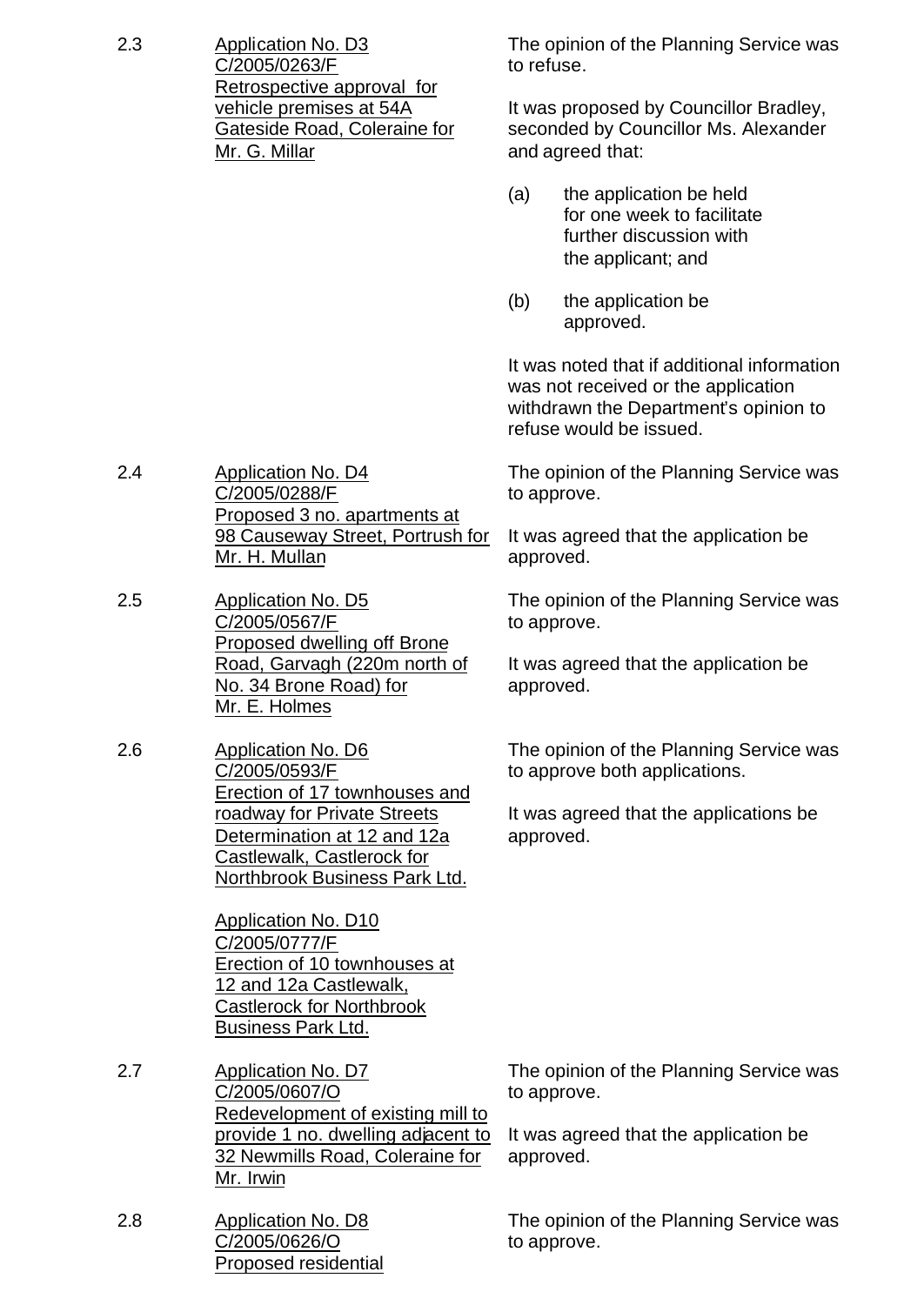development at 18 – 20 Ballynameen Avenue, Garvagh for Mr. McFaul

- 2.9 Application No. D9 C/2005/0694/O Five-storey bedroom hotel including bar, restaurant, conference facilities and gym including 16 metre long swimming pool and 2 part levels of parking at Nos. 1 – 7 Kerr Street, Portrush for Kennedy Holdings Ltd.
- 2.10 Application No. D11 C/2005/0851/F 2 no. two-storey private dwellings at 27 Seafield Park, Portstewart for Mrs. M. McLaughlin
- 2.11 Application No. D12 C/2005/0993/F Extension to front and removal of internal walls to existing shop at Spar Supermarket, 35/39 Hazelbank Road, Coleraine for Ms. Culbertsons
- 2.12 Application No. D13 C/2005/1064/F Proposed bungalow and garage north west of 58 Plantation Road, Garvagh for Mr. Hutchinson
- 2.13 Application No. D14 C/2005/1082/F Proposed construction of four townhouses and associated car parking at 49 Mill Road, Portstewart for R & S McIlmoyle and McCombe

It was agreed that the application be approved.

The opinion of the Planning Service was to refuse.

It was proposed by Alderman McClure, seconded by Councillor Fitzpatrick and agreed:

> That the application be approved.

The opinion of the Planning Service was to refuse.

The application had now been withdrawn.

The opinion of the Planning Service was to approve.

It was agreed that the application be approved.

The opinion of the Planning Service was to approve.

It was agreed that the application be approved.

The opinion of the Planning Service was to approve.

It was proposed by Councillor Ms. Alexander, seconded by Councillor McQuillan and agreed:

> That Council write to the Divisional Planning Manager requesting a second deferral to facilitate objectors who had been mis-informed.

It was further proposed by Councillor McQuillan, seconded by Councillor Fitzpatrick and agreed:

> That in the event of a second deferral being refused the application be refused.

The opinion of the Planning Service was to refuse.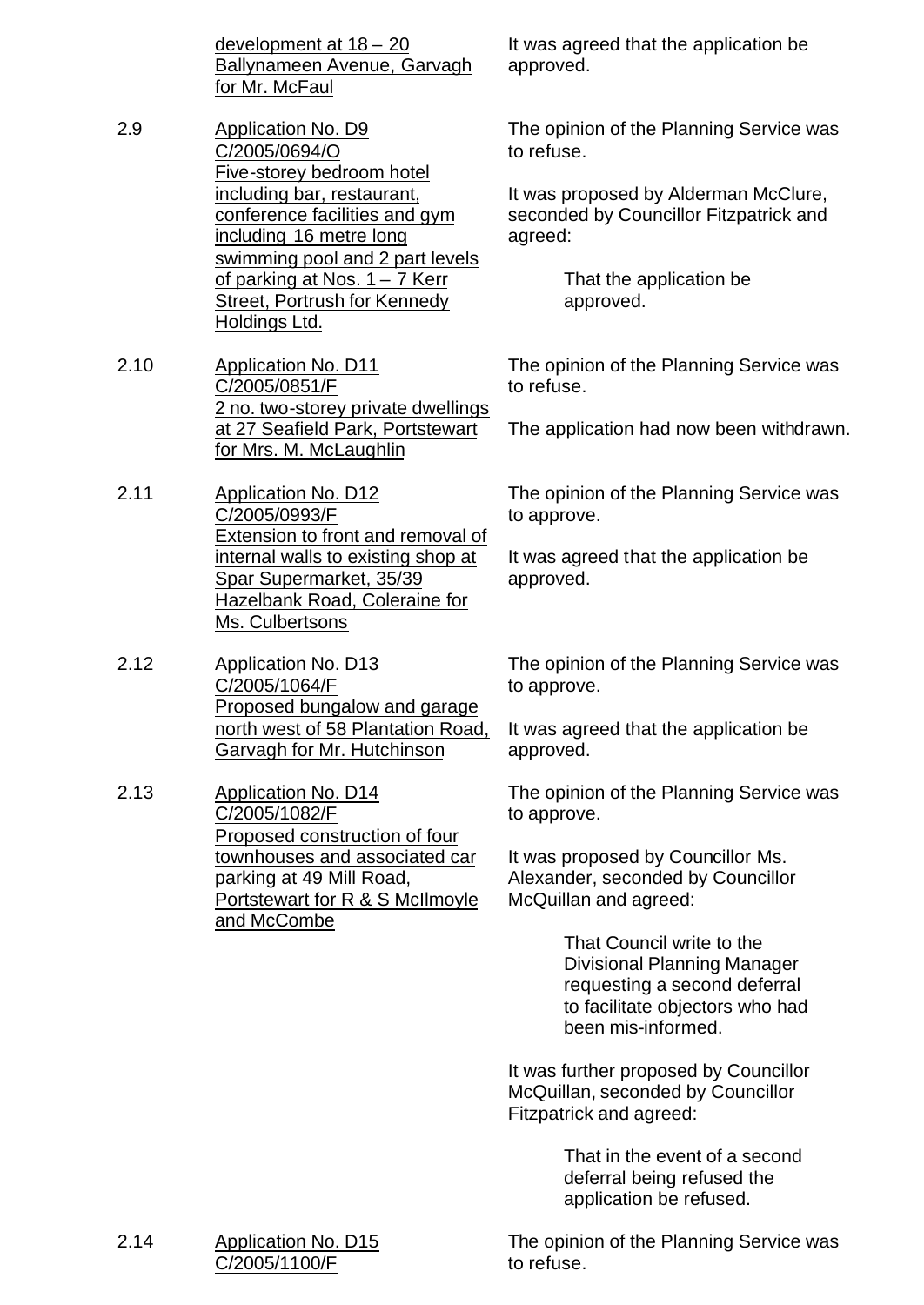Proposed townhouse to rear of 52a The Promenade, Portstewart for Mr. G. Fulton

Proposed dwelling with integral garage and new laneway 60m south-west of No. 14 Revallagh

and redevelopment to 2 no. apartments at 1 Chapel Square,

Coleraine for D. Estates

2.15 Application No. D16

2.16 Application No. D17

C/2006/0003/F

C/2005/1365/RM

Road, Bushmills for Mr. and Mrs. Kennedy It was proposed by Alderman McClure, seconded by Councillor Mrs. Johnston and agreed:

> That the application be approved.

The opinion of the Planning Service was to approve.

It was agreed that the application be approved.

Proposed demolition of dwelling The opinion of the Planning Service was to approve.

> It was proposed by Councillor Bradley, seconded by Councillor McQuillan and agreed:

> > That the application be refused.

The opinion of the Planning Service was to approve.

It was agreed that the application be approved.

2.17 Application No. D18 C/2006/0111/F Demolition of existing dwelling and erection of 2 no. two-storey houses with garage at 5 Seafield Park, Portstewart for Mr. M. Lyttle

2.18 Application No. D19 C/2006/0113/O Residential development of 12 no. apartments, associated car parking and amenity space at 22 and 24 Cambridge Park, Coleraine for Mr. A. Wray

The opinion of the Planning Service was to approve.

It was proposed by Councillor McQuillan, seconded by Councillor Mrs. Johnston and agreed:

> That the application be rejected and referred to BDP Planning for examination before deciding whether it should be forwarded to the Planning Service Management Board for consideration.

2.19 Application No. D20 C/2006/0163/F Proposed redevelopment of 88 Causeway Street, Portrush to 4 no. apartments for residential use for Mr. P. Gordon

The opinion of the Planning Service was to refuse.

It was agreed that the application be refused.

2.20 Application No. D21 The opinion of the Planning Service was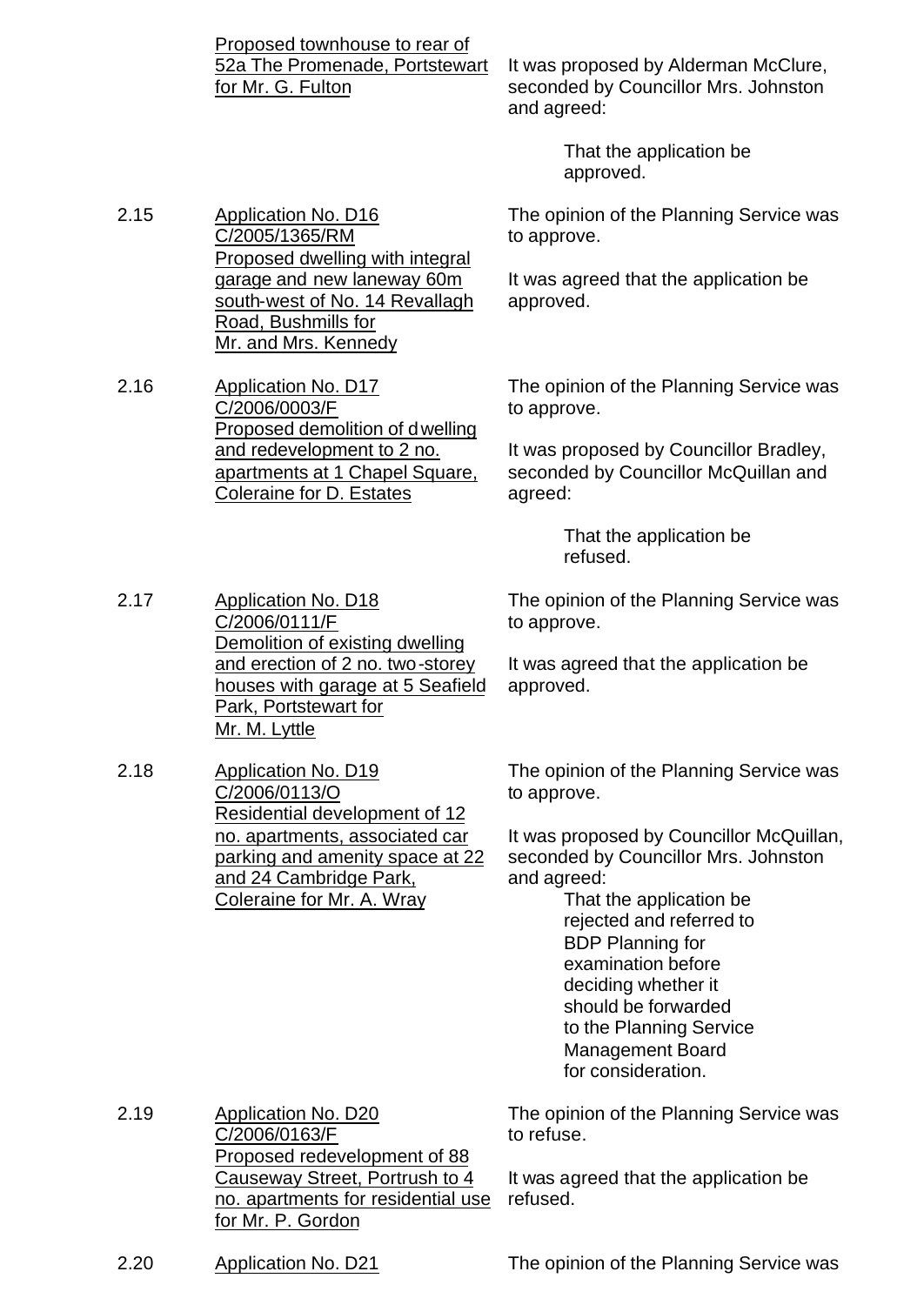C/2006/0175/O Site for dwelling to rear of 68 Causeway Street, Portrush for Mr. H. Clements

2.21 Application No. D22 C/2006/0216/F Proposed dwelling and detached garage 180m south of No. 63 Ballymenagh Road, Garvagh for Mr. Glass

> Application No. D23 C/2006/0217/F Proposed dwelling and detached garage 210m south of No. 63 Ballymenagh Road, Garvagh for Mr. Glass

2.22 Application No. D24 C/2006/0439/O Proposed site for rural designed dwelling approximately 65m north east of 11 Greenhill Road, Aghadowey, Coleriane for Mr. N. McElroy

2.23 Application No. D25 C/2006/0510/A Shop sign at 10 Lower Captain Street, Coleraine for Mr. Ghaie to approve.

It was agreed that the application be approved.

The opinion of the Planning Service was to approve both applications.

It was agreed that both application be approved.

The opinion of the Planning Service was to refuse.

It was proposed by Councillor Mrs. Church, seconded by Alderman Mrs. Hickey and agreed:

> That the application be approved.

The opinion of the Planning Service was to refuse.

It was proposed by Councillor Deans, seconded by Alderman McClure and agreed:

> That the application be held for one week to facilitate further discussion with the applicant.

It was noted that if additional information was not received or the application withdrawn the Department's opinion to refuse would be issued.

The opinion of the Planning Service was to approve.

> It was agreed that the application be approved.

The opinion of the Planning Service was to refuse.

It was agreed that the application be refused.

- 2.24 Application No. D26 C/2006/0593/F Side two-storey extension to house at 94 Somerset Park, Coleraine for Mr. M. Carlin
- 2.25 Application No. D27 C/2006/0605/A 1 no. double sided free standing display unit at 277 Dunhill Road, Coleraine for Miss R. Thorne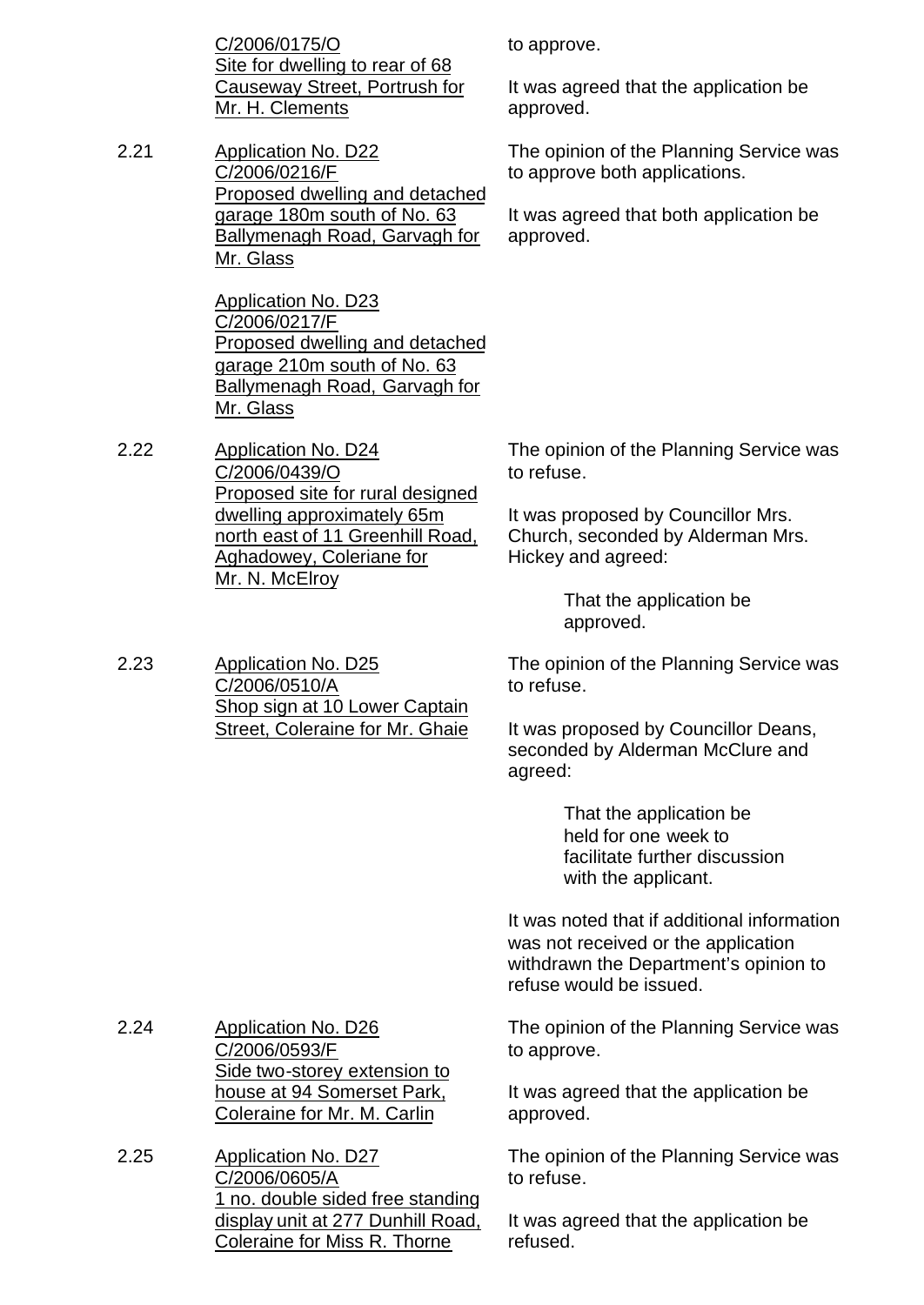- 2.26 Application No. D28 C/2006/0662/RM Erection of 1.5 storey dwelling adjacent to 856 Seacoast Road, Downhill, Castlerock for Mr. J. Hart
- 2.27 Application No. D29 C/2006/0723/O Proposed development of 2 no. townhouses for residential purpose to rear of 33 – 35 Central Avenue, Portstewart for Mr. P. Gordon
- 2.28 Application No. D30 C/2006/0754/O Proposed replacement dwelling and detached double garage at No. 20 Ballinrees Lane (off Windyhill Road), Macosquin, Coleraine for Mr. Calvin

# **NEW APPLICATIONS**

2.30 Application No. 4

C/2006/0161/F

Proposed farm dwelling and detached double garage 200m north west of 13 Lisnamuck Road, Coleraine for Mr. D. Scott

2.29 Application No. 2 C/2006/0074/F Residential building with 8 no. apartments over 31/2 storeys with car parking and private amenity space provided at 6 and 7a The Crescent, Portstewart for Caulfield Mulvenna

The opinion of the Planning Service was to approve.

It was agreed that the application be approved.

The opinion of the Planning Service was to refuse.

It was agreed that the application be refused.

The opinion of the Planning Service was to refuse.

Reported that this application had been withdrawn from the schedule to facilitate consideration of legal information to be submitted by the agent.

The opinion of the Planning Service was to refuse.

It was proposed by Councillor Mrs. Johnston, seconded by Councillor Fitzpatrick and agreed:

> That the application be deferred for one month to facilitate an office meeting on grounds relating to change in design.

The opinion of the Planning Service was to refuse.

It was proposed by Councillor Mrs. Church, seconded by Alderman McClure and agreed:

> That the application be deferred for one month to facilitate an office meeting on the grounds that all material planning considerations had not been assessed.

2.31 Application No. 7 C/2006/0281/O Apartment development at Nos. 61 – 63 Portstewart Road,

The opinion of the Planning Service was to approve.

Following discussion it was proposed by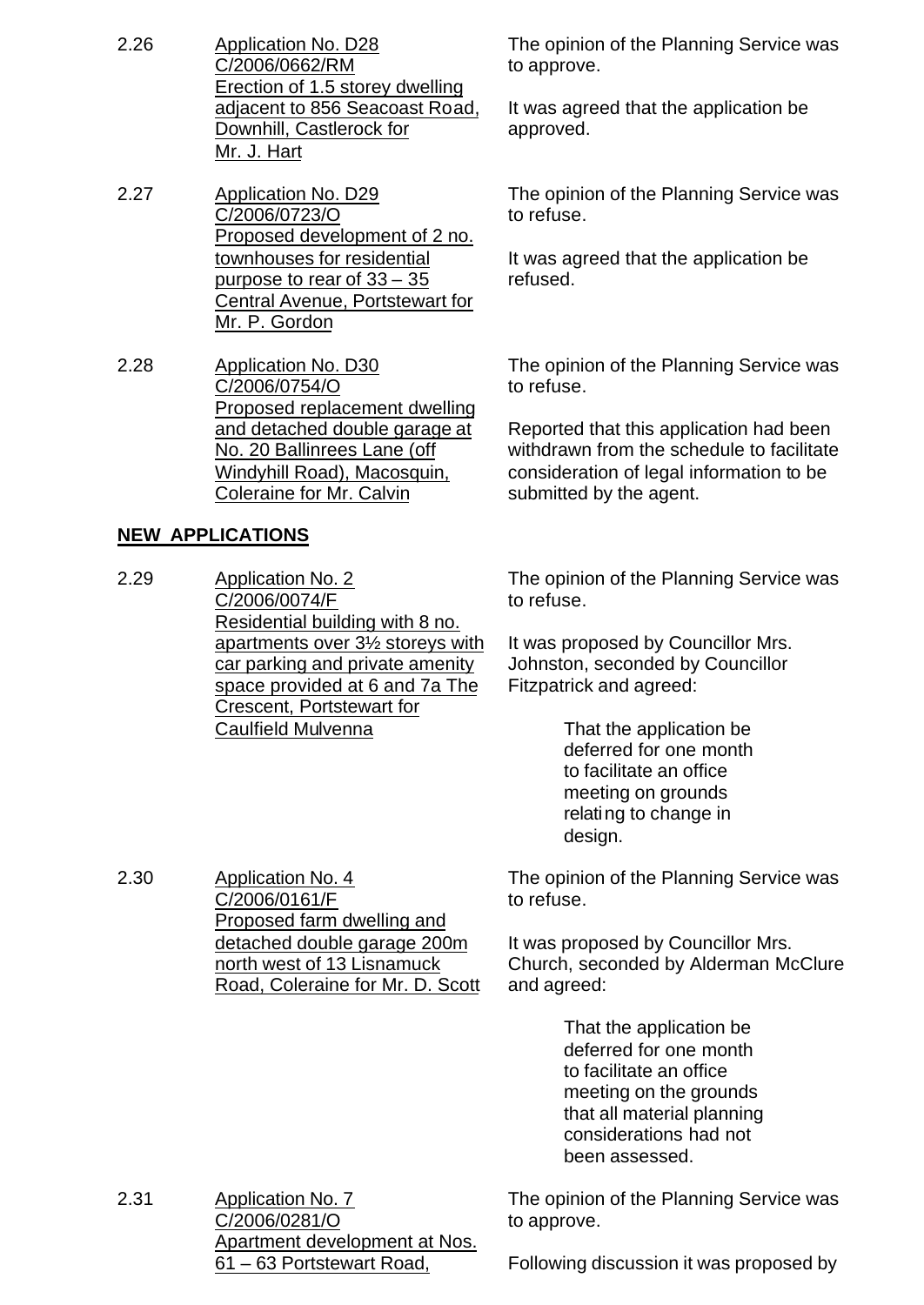|      | <b>Coleraine for West Bay Capital</b>                                                                                                                                                | Councillor Bradley, seconded by<br>Councillor McPherson and agreed:                                                                                                              |
|------|--------------------------------------------------------------------------------------------------------------------------------------------------------------------------------------|----------------------------------------------------------------------------------------------------------------------------------------------------------------------------------|
|      |                                                                                                                                                                                      | That the application be<br>refused.                                                                                                                                              |
| 2.32 | <b>Application No. 10</b><br>C/2006/0540/O<br>Outline application to replace                                                                                                         | The opinion of the Planning Service was<br>to refuse.                                                                                                                            |
|      | existing dwelling with 2 no. semi-<br>detached dwellings at 4 Lissadell<br>Gardens, Portstewart for<br>Mr. and Mrs. McGeough                                                         | It was proposed by Councillor Fitzpatrick,<br>seconded by Alderman McClure and<br>agreed:                                                                                        |
|      |                                                                                                                                                                                      | That the application be<br>deferred for one month<br>to facilitate an office<br>meeting on the grounds<br>that all material planning<br>considerations had not<br>been assessed. |
| 2.33 | <b>Application No. 12</b><br>C/2006/0612/RM<br>Residential development of 18                                                                                                         | The opinion of the Planning Service was<br>to approve.                                                                                                                           |
|      | no. apartments and associated<br>car parking and amenity space,<br>previously approved-<br><u>C/2005/0412/O at Nos. 51 - 55</u><br>Mountsandel Road, Coleraine for<br>Mr. S. Sweeney | It was proposed by Councillor Bradley,<br>seconded by Alderman McClure and<br>agreed:                                                                                            |
|      |                                                                                                                                                                                      | That the application<br>be refused.                                                                                                                                              |
|      |                                                                                                                                                                                      | It was further proposed by Councillor Ms.<br>Alexander, seconded by Councillor<br>Bradley and agreed:                                                                            |
|      |                                                                                                                                                                                      | That the application be<br>deferred for one month to<br>facilitate an office meeting<br>to clarify outstanding<br>issues.                                                        |
| 2.34 | <b>Application No. 21</b><br>C/2006/0784/F<br><b>Erection of retirement dwelling</b>                                                                                                 | The opinion of the Planning Service was<br>to refuse.                                                                                                                            |
|      | adjacent to 3 Tullybeg Avenue,<br>Coleraine for Mr. and Mrs.<br>R. and I. Linton                                                                                                     | It was proposed by Councillor Deans,<br>seconded by Alderman McClure and<br>agreed:                                                                                              |
|      |                                                                                                                                                                                      | That the application be<br>deferred for one month<br>to facilitate an office<br>meeting on the grounds<br>that all material planning<br>considerations had not<br>been assessed. |
| 2.35 | <b>Application No. 23</b><br>C/2006/0801/O                                                                                                                                           | The opinion of the Planning Service was<br>to refuse.                                                                                                                            |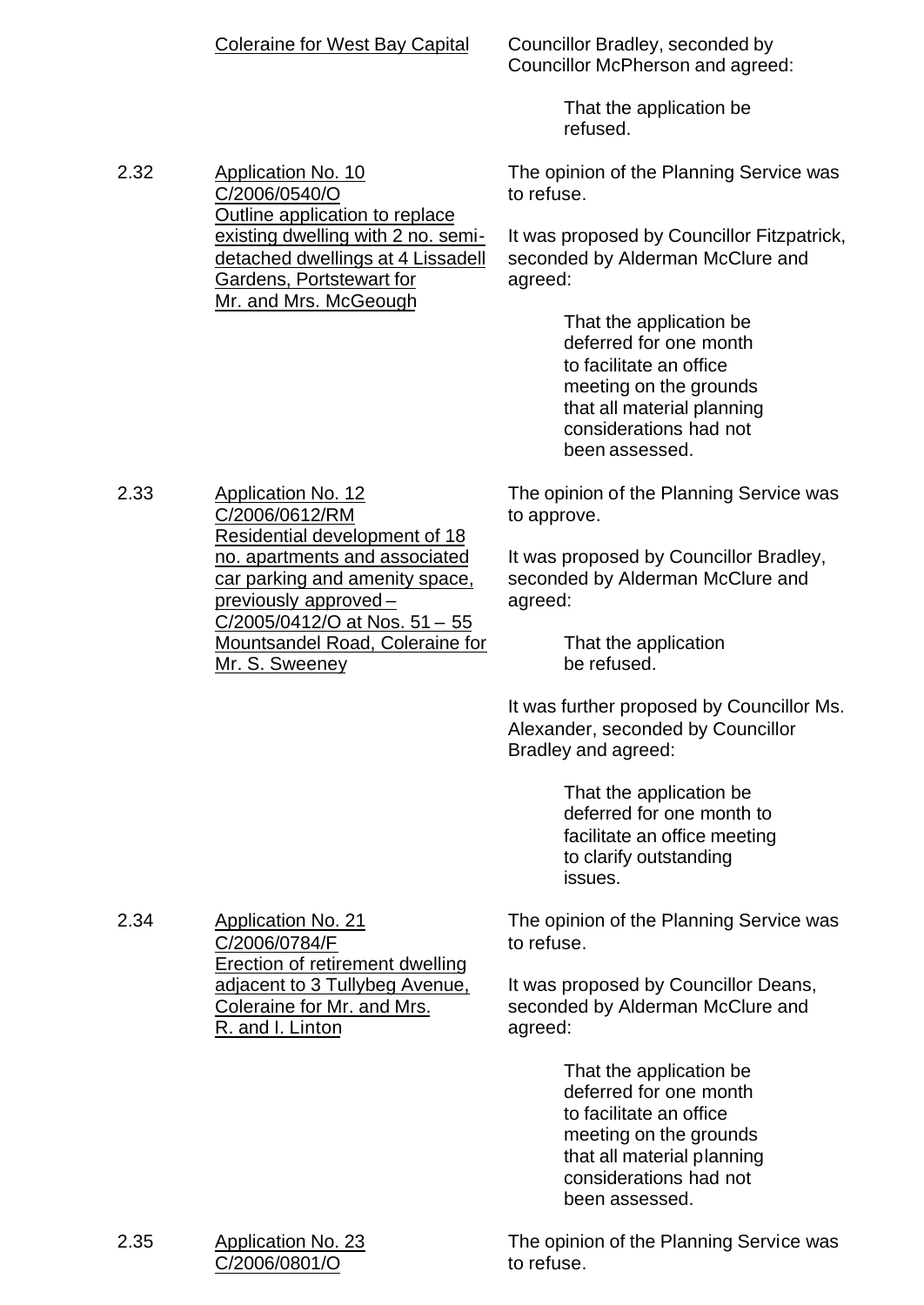Removal of existing dwelling and construction of seven threestorey townhouses south of 7 – 15 Ardbann Avenue, Kilrea for Mr. McKenna

It was proposed by Councillor Mrs. Johnston, seconded by Alderman Mrs. Black and agreed:

> That the application be deferred for one month to facilitate an office meeting on the grounds that all material planning considerations had not been assessed.

The opinion of the Planning Service was to refuse.

It was proposed by Councillor Deans, seconded by Alderman McClure and agreed:

> That the application be deferred for one month to facilitate an office meeting on the grounds that all material planning considerations had not been assessed.

The opinion of the Planning Service was to refuse.

It was proposed by Councillor Mrs. Johnston, seconded by Alderman Mrs. Black and agreed:

> That the application be deferred for one month to facilitate an office meeting on the grounds that all material planning considerations had not been assessed.

The opinion of the Planning Service was to refuse.

It was proposed by Alderman Mrs. Hickey, seconded by Councillor Fitzpatrick and agreed:

> That the application be deferred for one month to facilitate an office meeting on the grounds that new information was now available.

2.36 Application No. 25 C/2006/0817/F Demolition of existing detached dwelling and erection of two semi-detached dwellings at No. 20 Seaview Drive North, Portstewart for Dr. R. McCrea

2.37 Application No. 27

C/2006/0831/F Erection of three storey building comprising two flats and ground floor garages to rear of No. 13 Coleraine Road, Portstewart for Messrs. Armstrong and Kelly

2.38 Application No. 33

C/2006/0872/F

Mr. P. Gordon

Proposed re-development of 117 Eglinton Street, Portrush to provide 8 no. apartments for residential purposes for

It was further proposed by Councillor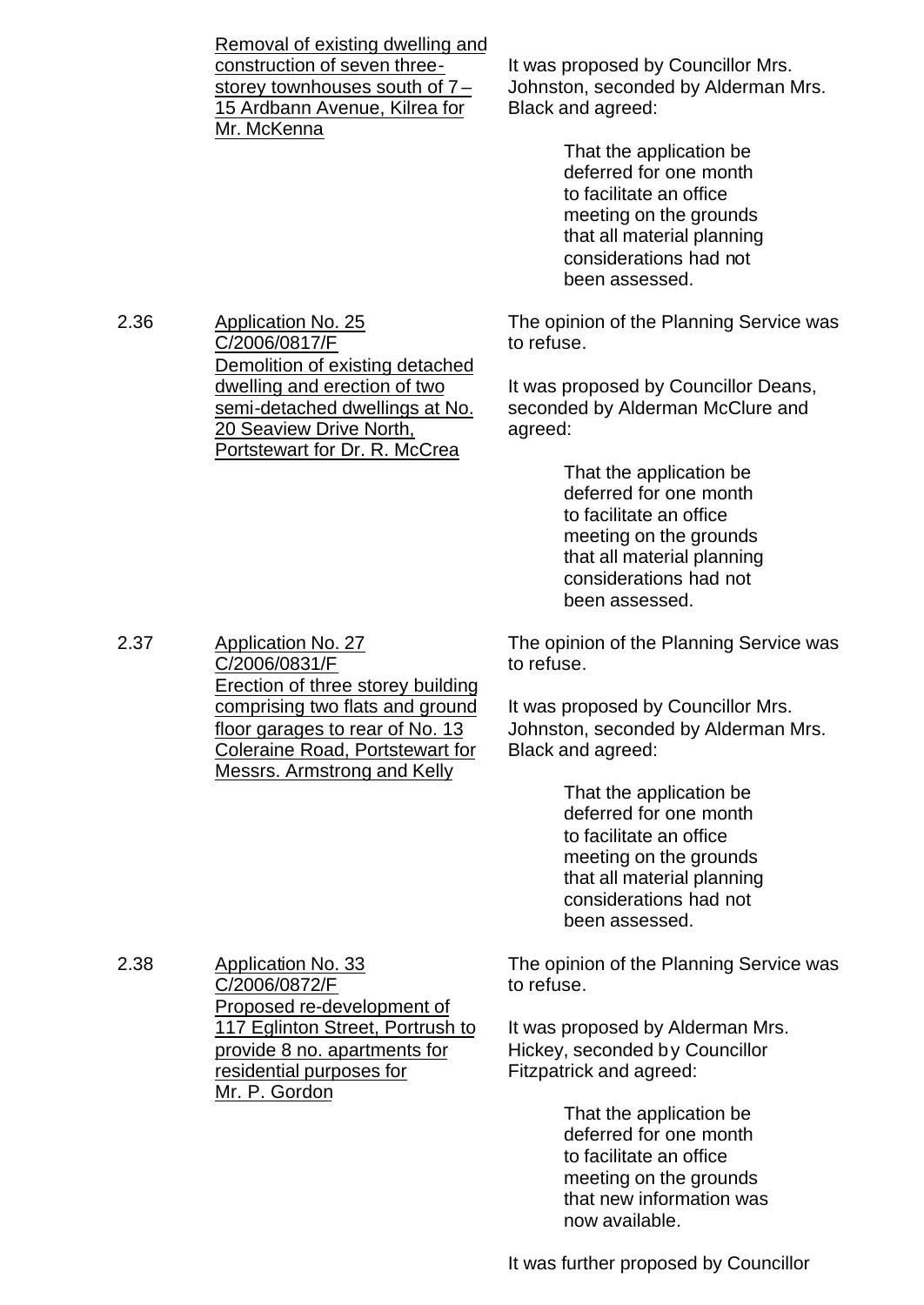Bradley, seconded by Councillor McPherson and agreed:

to refuse.

That the application be refused.

It was proposed by Alderman Mrs. Hickey, seconded by Councillor

The opinion of the Planning Service was

2.39 Application No. 38 C/2006/0894/F Proposed development of 7 no. apartments at 71 Eglinton Street, Portrush for GSG Construction Ltd.

Fitzpatrick and agreed: That the application be deferred for one month to facilitate an office meeting on the grounds

that all material planning considerations had not been assessed.

It was further proposed by Councillor McPherson, seconded by Alderman Mrs. Black and agreed:

> That the application be refused.

The opinion of the Planning Service was to refuse.

It was proposed by Alderman McClure, seconded by the Mayor and agreed:

> That the application be deferred for one month to facilitate an office meeting on the grounds that all material planning considerations had not been assessed.

The opinion of the Planning Service was to refuse.

It was proposed by Councillor Ms. Alexander, seconded by Councillor Mrs. Church and agreed:

> That the application be deferred for one month to facilitate an office meeting on the grounds that all material planning considerations had not been assessed.

C/2006/0899/O 1 no. retirement dwelling (farm retirement) 80m south-west of 34 Cashel Road, Macosquin for J. S. Acheson

2.40 Application No. 40

2.41 Application No. 51 C/2006/0944/F Proposed amended access to current approval ref. C/2004/0772/O 30m south-east of Mullaghinch Road, Agivey Road junction, Coleraine for Mr. B. Wilson

2.42 Application No. 55 The opinion of the Planning Service was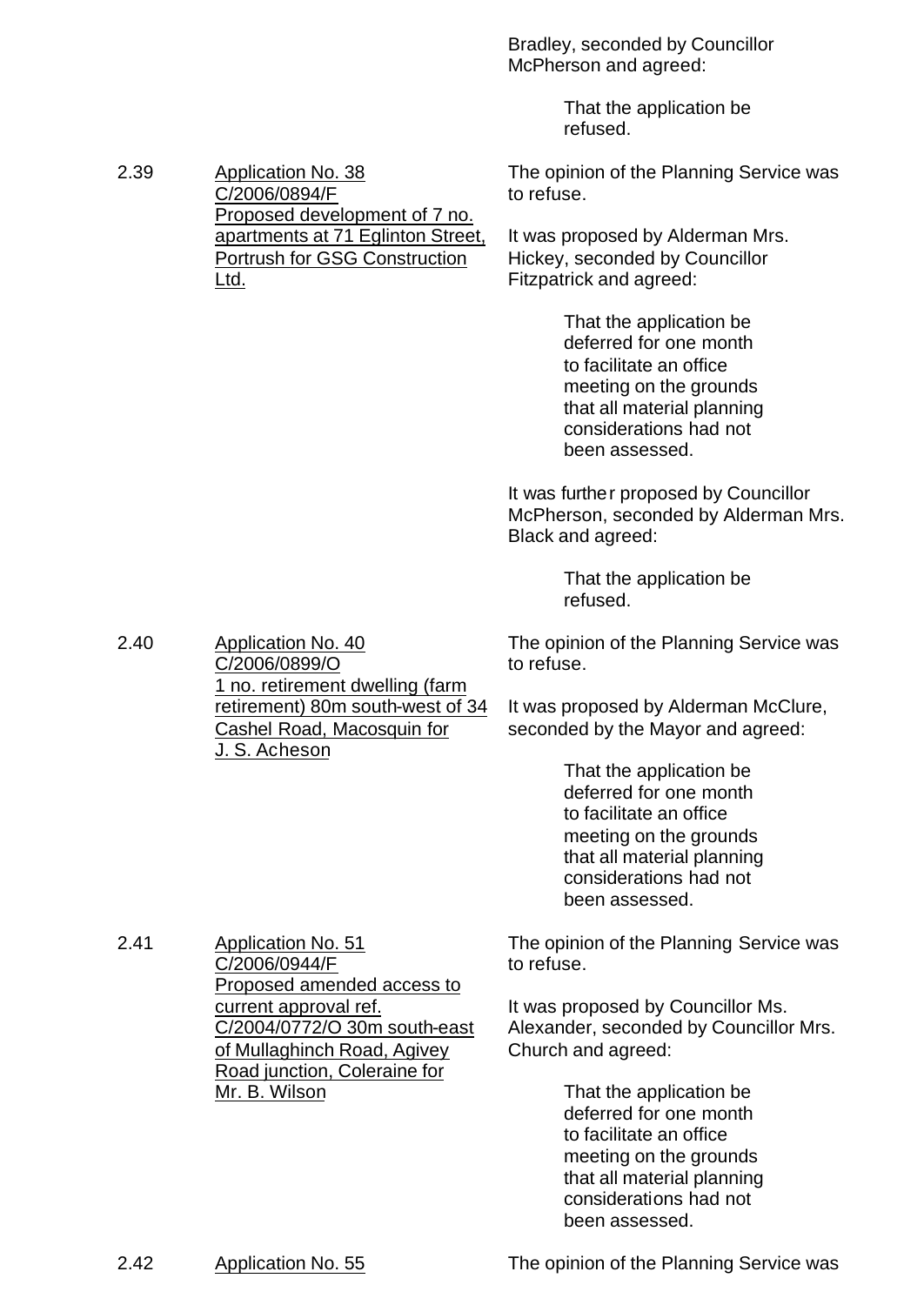| C/2006/0956/F                                                                                   | to refuse.                                                                                                                                                                       |  |  |
|-------------------------------------------------------------------------------------------------|----------------------------------------------------------------------------------------------------------------------------------------------------------------------------------|--|--|
| 2 no. proposed dwellings at<br>17 Gloucester Crescent,<br><b>Portstewart for AJM Properties</b> | It was proposed by Councillor Hillis,<br>seconded by Councillor Mrs. Johnston<br>and agreed:                                                                                     |  |  |
|                                                                                                 | That the application be<br>deferred for one month<br>to facilitate an office<br>meeting on the grounds<br>that all material planning<br>considerations had not<br>been assessed. |  |  |
| <b>Application No. 57</b><br>C/2006/0959/F<br>2 no. dwellings at 18 Seaview                     | The opinion of the Planning Service was<br>to refuse.                                                                                                                            |  |  |
| Drive North, Portstewart for<br>Mr. and Mrs. D. Currie                                          | It was proposed by Councillor Hillis,<br>seconded by Councillor Mrs. Johnston<br>and agreed:                                                                                     |  |  |
|                                                                                                 | That the application be<br>deferred for one month<br>to facilitate an office<br>meeting on the grounds<br>that all material planning<br>considerations had not                   |  |  |

2.44 Application No. 61 C/2006/0968/RM 1 no. dwelling house and garage at Killyvalley Road, Kilrea (at junction with Cullyrammer Road) for Mr. J. Bolton

The opinion of the Planning Service was to refuse.

been assessed.

It was proposed by Councillor Mrs. Church, seconded by Alderman McClure and agreed:

> That the application be deferred for one month to facilitate an office meeting on the grounds that all material planning considerations had not been assessed.

#### **3.0 OFFICE MEETINGS**

 $2.43$ 

It was noted that the office meetings would be held on Friday, 2<sup>nd</sup> March, 2007.

#### **4.0 CORPORATE OPINION**

Concern was expressed regarding how the corporate opinion of Council could be made known to the Planning Service on occasions when office meetings had been requested.

Following discussion it was agreed that Mr. Duffy provide clarification on this matter for the March Planning Committee meeting.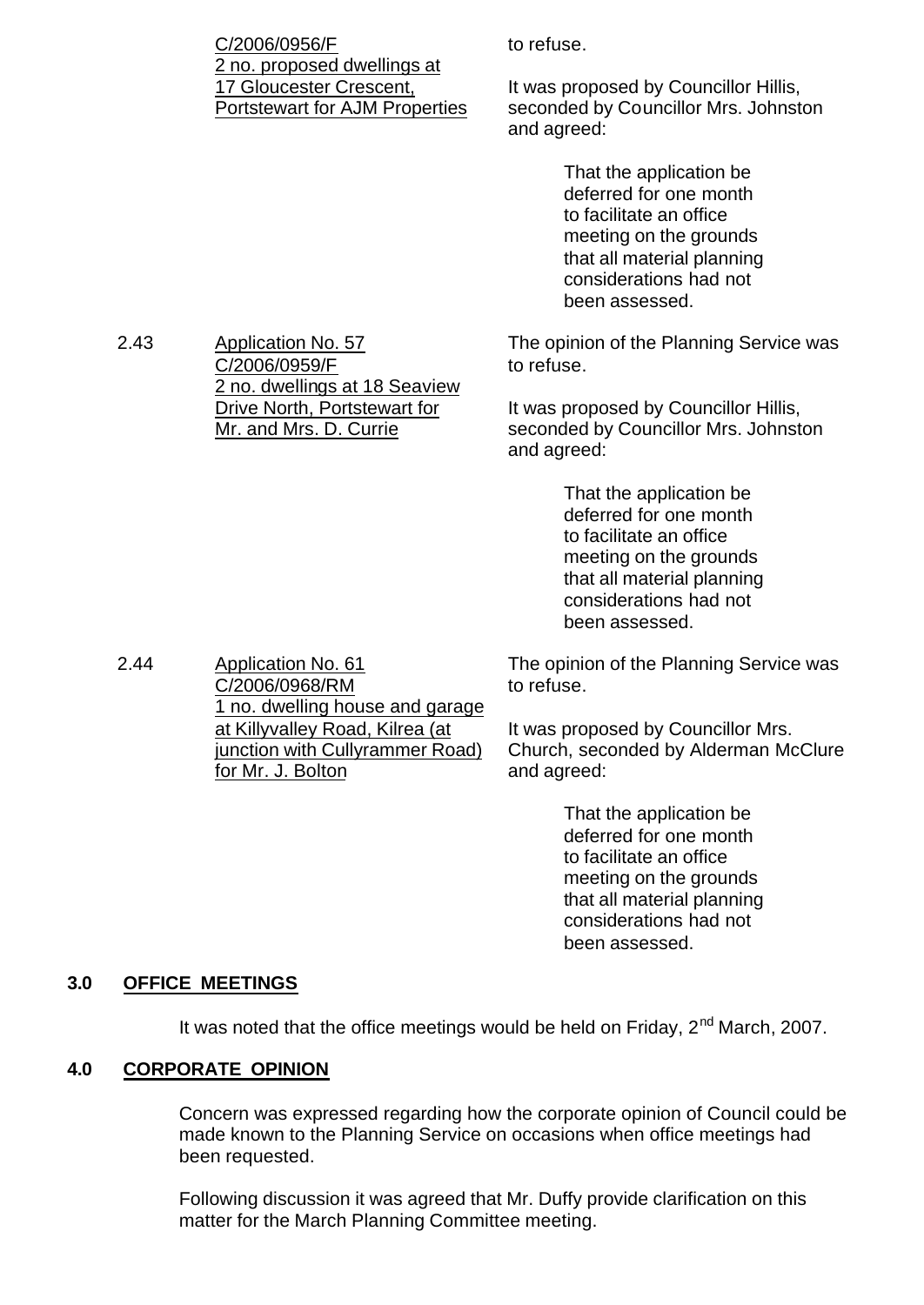# **5.0 GENERAL PLANNING ISSUES**

| 5.1 | <b>Kilcranny House, Coleraine</b>                           | Reference was made to an application relating<br>to this property and the funding implications<br>involved.                                    |
|-----|-------------------------------------------------------------|------------------------------------------------------------------------------------------------------------------------------------------------|
|     |                                                             | Mr. Duffy advised that he would consult with the<br>Case Officer and request that the application be<br>given priority.                        |
| 5.2 | 61 Strand Road, Portstewart                                 | Reference was made to the retaining wall at<br>this address. Mr. Duffy would ascertain if a<br>planning application had been received or if it |
| 5.3 | Salmon Leap, Coleraine                                      | was an enforcement case.<br>Concern was expressed at the number of trees<br>being cut down at this site.                                       |
| 5.4 | Application - O'Hara,<br><b>Ballyversal Road, Coleraine</b> | Reference was made to this application which<br>had been lodged November/December 2006.                                                        |
|     |                                                             | Mr. Duffy advised that another office meeting<br>had been arranged.                                                                            |
| 5.5 | <b>Office Meetings</b>                                      | Concern was expressed regarding the time<br>lapse between office meetings and applications<br>being returned to Council.                       |
|     |                                                             | Mr. Duffy advised that he tries to bring them<br>back to Council as soon as possible.                                                          |
| 5.6 | 17/19 Bayhead Road,<br>Portballintrae                       | It was noted that a new application was being<br>considered.                                                                                   |
| 5.7 | <b>Directional Signs</b>                                    | Reference was made to the legislation<br>concerning directional signs.                                                                         |
|     |                                                             | Mr. Duffy would clarify and inform Councillor                                                                                                  |

### **6.0 CONSULTATION ON RESIDENTIAL EXTENSIONS AND ALTERATIONS - DRAFT ADDENDUM TO PLANNING POLICY STATEMENT 7 - QUALITY RESIDENTIAL ENVIRONMENTS**

Consideration was given to the above consultation document (previously supplied).

Reported that the Draft Response from BDP Planning would be available in March 2007.

McQuillan.

# **7.0 PLANNING APPEALS INFORMATION**

Consideration was given to the Town Clerk and Chief Executive's Report on Planning Appeals Information (previously supplied).

- 7.1 Non-Determination Appeals
- 7.1.1 C/2005/0118 Proposed site for residential development at Castleroe Road off

The opinion of the Planning Service was to refuse.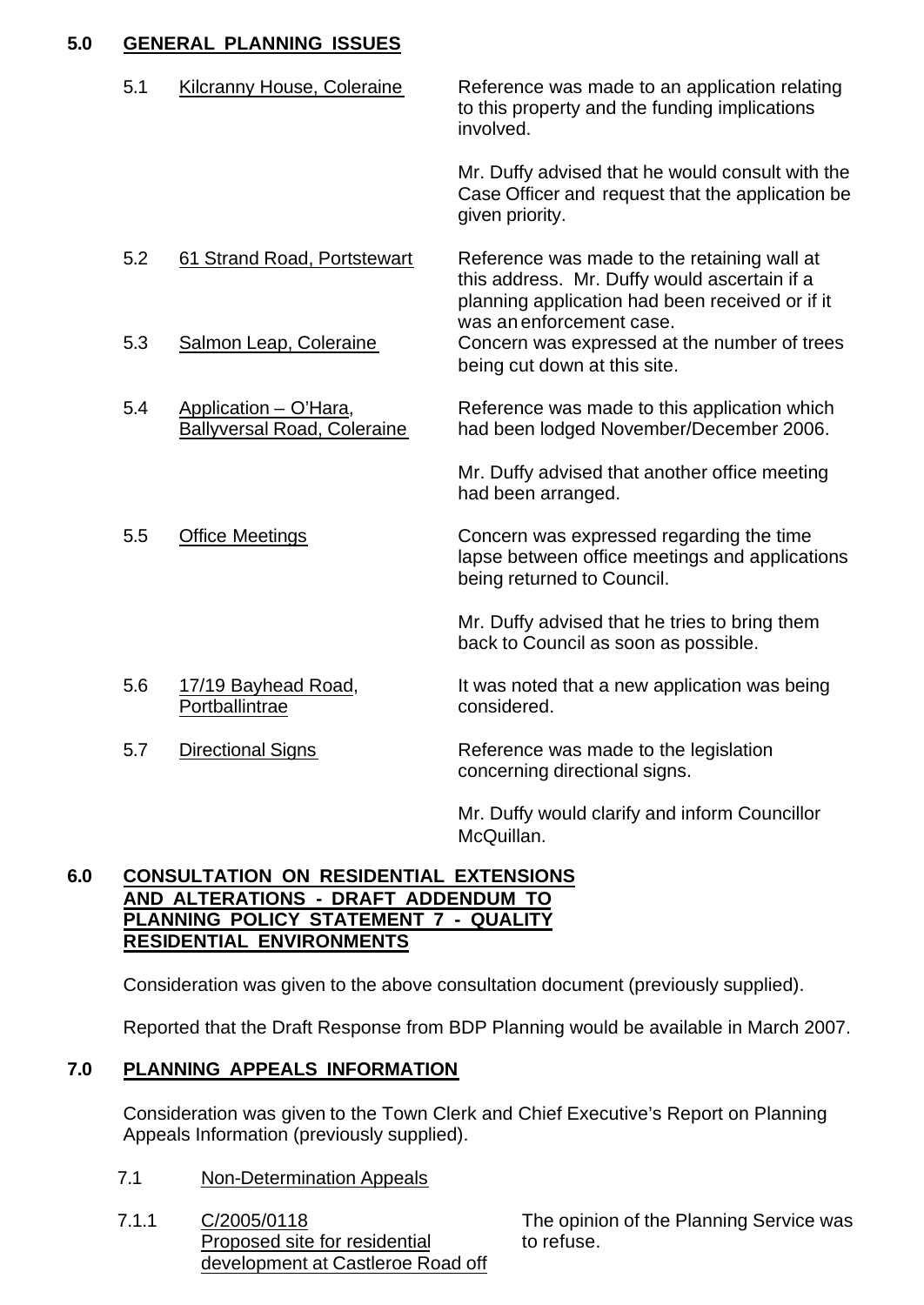Lower Paddocks, Coleraine for Maxbro

It was proposed by Councillor McPherson, seconded by Councillor McQuillan and agreed:

> That Council support a refusal.

The opinion of the Planning Service was to refuse.

It was proposed by Councillor Bradley, seconded by Alderman Mrs. Hickey and agreed:

> That Council support a refusal if it emerges through the submission of further information, that the development, if permitted, would be at risk from flooding and would increase the risk of flooding elsewhere.

7.2 Proposed site for 11 no. townhouses and 9 no. apartments with associated parking court and landscaping south of Nos.  $1 - 27$ Nursery Avenue, Portstewart for Mr. M. Devine

The Planning Appeals Commission had notified Council that this Non-Determination Appeal would be heard by written representation procedure with an accompanied site visit. Written submissions were required by 28<sup>th</sup> February, 2007 and the site visit would be held on 30<sup>th</sup> March, 2007 at 10.30 a.m.

Noted.

Reported that this application was now the subject of a Planning Appeal and the Divisional Planning Manager had notified Council that, in light of the Minister for Regional Development's announcement concerning strategic road improvements, Roads Service would now recommend refusal of this application and accordingly the Department would add the following additional reason for refusal:

• The proposed development would, if permitted, prejudice the implementation of the proposed dualling of 7km of the A26 between Ballymoney (Portrush Road roundabout) and Coleraine (Windyhall) as announced by the Minister for Regional Development on 21st July, 2006.

- 
- 7.3 Proposed 7 no. dwellings, shared roadways and 2 no. accesses at Newbridge Road/No. 14 Newbridge Park, Coleraine for Northbrook Business Park Ltd.

7.1.2 C/2006/0268/O Proposed 4 luxury log cabins for selling fishing holidays (farm diversification), Rhee Farm, 138 Curragh Road, Aghadowey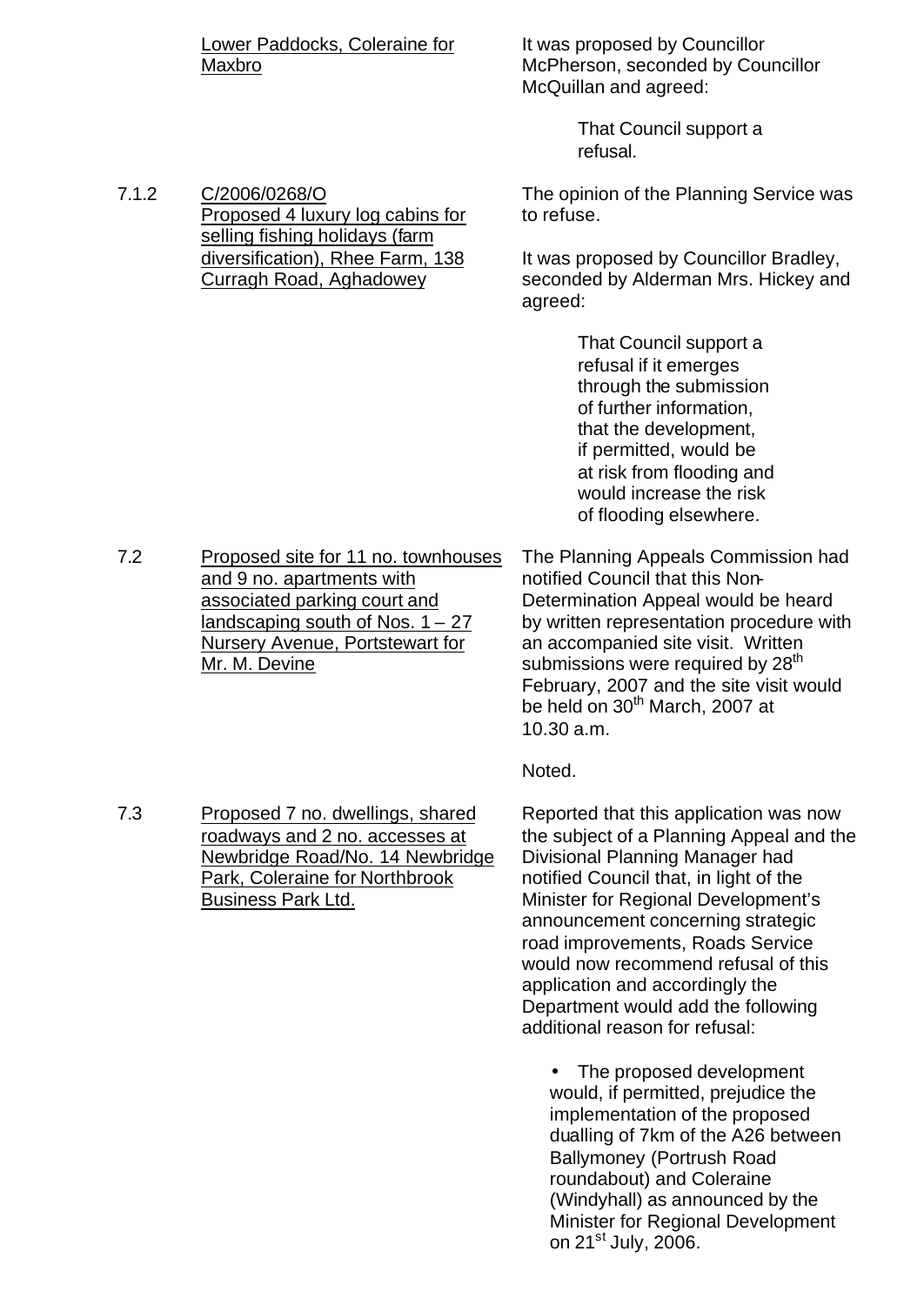#### **8.0 MBR SCREENING NOTE APPLICATION NO. C/2006/0562/F - PROPOSED INFILL DWELLING ADJACENT TO 150 EDENBANE ROAD, KILREA**

Consideration was given to the MBR Screening Note from BDP Planning in respect of the above application (previously supplied).

BDP Planning considered that the application did not meet the criteria contained in the document 'Guidance for Councils on the Operation of the Management Board Referral Procedure'.

It was agreed that Council accept the recommendation of BDP Planning and that the application should not be referred to the Planning Service Management Board.

# **9.0 APPLICATION NO. C/2005/0967/F - ERECTION OF 4 NO. SEMI-DETACHED DWELLINGS AT 18 WINSTON DRIVE, PORTSTEWART**

Consideration was given to letter dated  $10<sup>th</sup>$  January, 2007 from the Chief Executive of the Planning Service in response to Council's correspondence regarding the above planning application (previously supplied).

The Chief Executive had elaborated on the history of the application and assured members that the application had been processed in accordance with the correct procedures and that the development was considered to be acceptable in planning terms. Noted.

### **10.0 PROPOSED STORAGE DEPOT FOR TRANSPORT COMPANY - NORTHBROOK INDUSTRIAL ESTATE, OFF NEWMILLS ROAD, COLERAINE**

Read letter from the Roads Service, in reply to Council's correspondence, regarding the serious traffic movement problems at this location. Roads Service advised that when planning permission had been granted for Northbrook Industrial Estate it was considered that the increase in traffic would not be significant enough to require changes to the junction layout but would continue to monitor the junction.

Following discussion it was agreed:

That Council write to Roads Service requesting that the traffic movement be re-assessed.

### **11.0 NOTIFICATION OF PLANNING SUBMISSION FOR PROPOSED ORANGE RADIO TRANSMITTER SITE AT BALLYWILLAN ORANGE HALL, 114 GATESIDE ROAD, PORTRUSH**

Read letter from Orange Personal Communications advising Council of an application recently submitted to the Planning Service for a proposed Orange radio transmitter site at the above location. Noted.

#### **12.0 PROPOSED WINDFARM AT BOLEA ROAD, DUNBEG, 8KM NORTH EAST OF LIMAVADY**

Read letter from Gaelectric advising members of their intention to submit an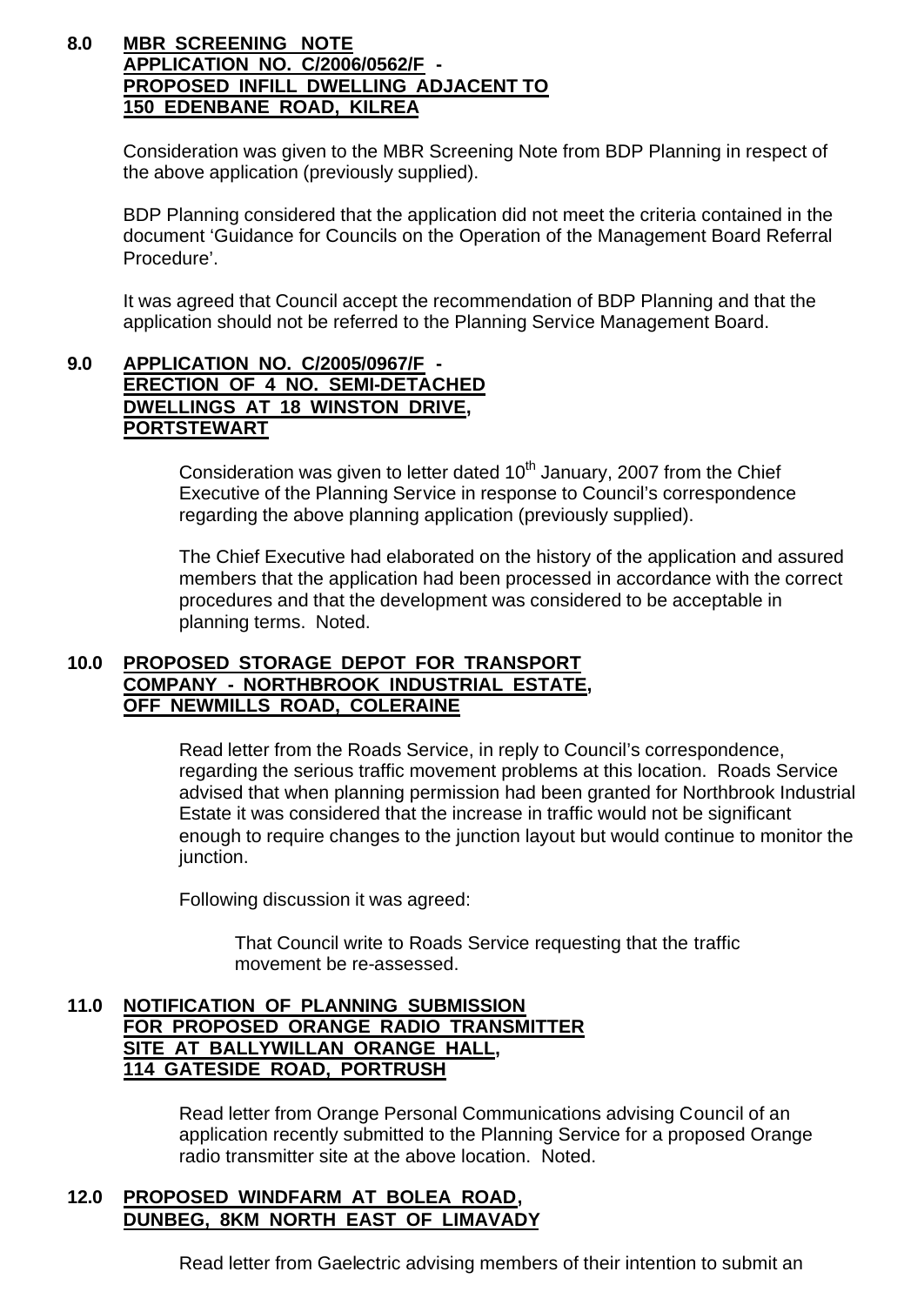environmental statement in conjunction with a planning application for a proposed windfarm at the above location and would welcome comments on the proposal during the consultative phase of the development. Noted.

#### **13.0 PLANNING SERVICE SEMINAR - 'ePIC - THE SOLUTION'**

Reported that a Planning Service Seminar – 'ePIC – The Solution' would be held at the Hilton Hotel (Waterfront), Belfast on Thursday, 1<sup>st</sup> March, 2007 from 10.00 a.m. – 12.30 p.m.

Members interested in attending were asked to contact the Administrative Officer.

### **14.0 ENVIRONMENT AND HERITAGE SERVICE**

Reported that the Environment and Heritage Service had listed a cow tailed water pump outside 139 Carhill Road, Swatragh. Noted.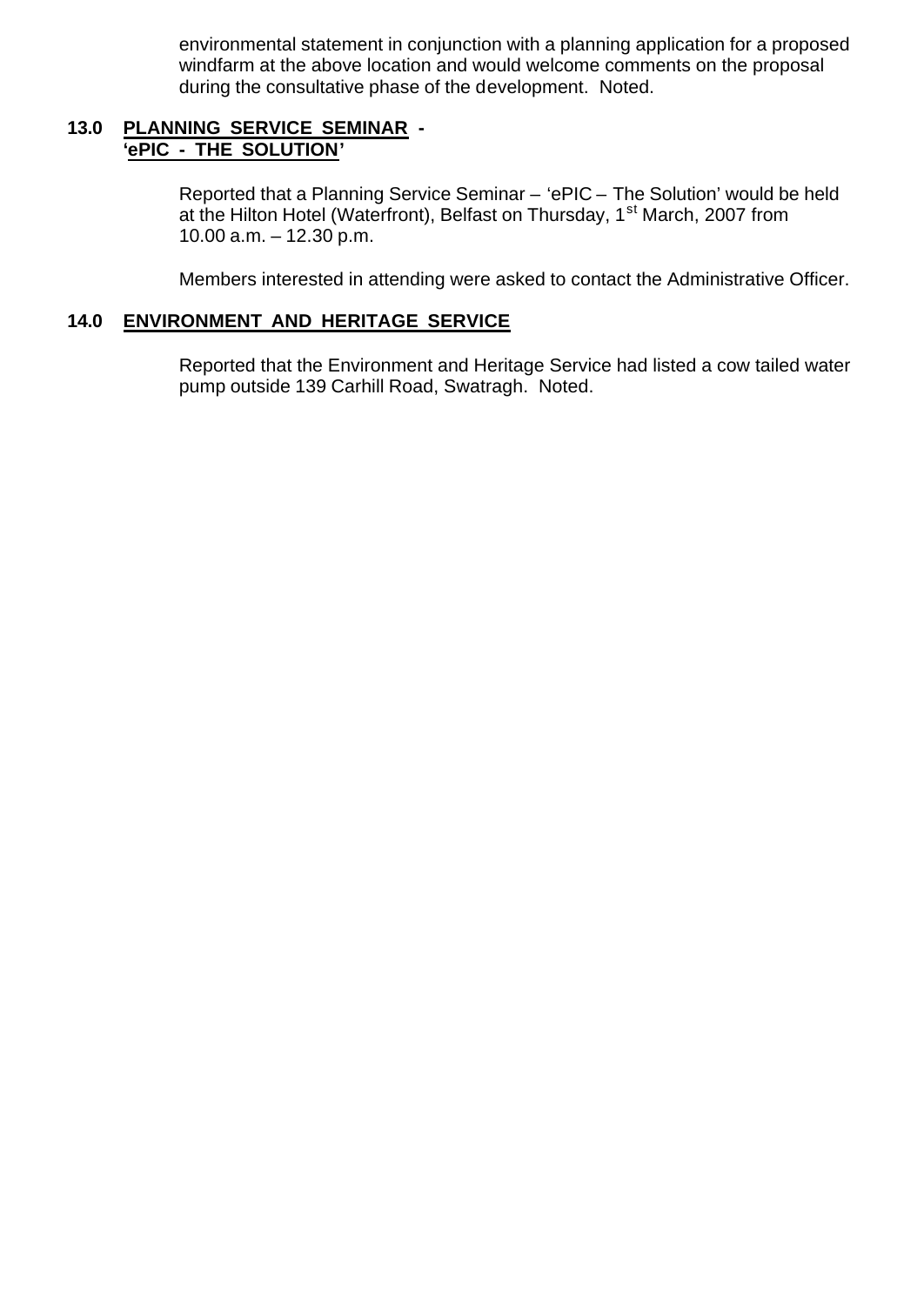#### **POLICY AND DEVELOPMENT COMMITTEE**

# **20th February, 2007.**

|     | <b>Present:</b>                      | Councillor E. A. Johnston (Mrs.), in the Chair                                                                                                                                                                                                                     |                                                                                                                   |
|-----|--------------------------------------|--------------------------------------------------------------------------------------------------------------------------------------------------------------------------------------------------------------------------------------------------------------------|-------------------------------------------------------------------------------------------------------------------|
|     |                                      | The Mayor, Councillor W. A. King                                                                                                                                                                                                                                   |                                                                                                                   |
|     |                                      | The Deputy Mayor, Councillor E. P. Fielding (Mrs.)<br>(Items $1.0 - 4.0$ )                                                                                                                                                                                         |                                                                                                                   |
|     |                                      | Aldermen                                                                                                                                                                                                                                                           |                                                                                                                   |
|     |                                      | E. T. Black (Mrs.)<br>(Items $1.0 - 7.0$ )                                                                                                                                                                                                                         | W. T. Creelman<br>(Items $3.0 - 19.0$ )<br>W. J. McClure                                                          |
|     |                                      | <b>Councillors</b>                                                                                                                                                                                                                                                 |                                                                                                                   |
|     |                                      | D. D. Barbour<br>J. M. Bradley<br>(Items $4.0 - 9.0$ )<br>A. S. Cole<br>J. J. Dallat<br><b>B.</b> Fitzpatrick<br>S. Gilkinson                                                                                                                                      | N. F. Hillis<br><b>B.</b> Leonard<br>G. L. McLaughlin<br>R. A. McPherson<br>A. McQuillan<br>(Items $3.0 - 19.0$ ) |
|     | Officers in<br>Attendance:           | Town Clerk and Chief Executive, Director of Corporate<br>Services, Head of Administrative Services, Services Manager<br>(Items 1.0 – 6.0), Community Development Manager (Item<br>4.0), Community Safety Manager (Item 4.0) and<br><b>Administrative Assistant</b> |                                                                                                                   |
|     | <u>Also in</u><br><b>Attendance:</b> | Mr. Brendan Patterson, Youth Forum Manager and<br>Ms. Lauren Hayes, Chairperson, Anti-Social Behaviour<br>Education Sub Group (Item 4.0)                                                                                                                           |                                                                                                                   |
|     |                                      | Mr. Brian Dornan, Chief Executive, Dr. Michael Ledwith,<br>Medical Director and Dr. Michael Ryan, Director of Laboratory<br>Services/Consultant Chemical Pathologist, Causeway Health<br>and Social Services Trust (Items $1.0 - 3.0$ )                            |                                                                                                                   |
|     | <b>Apologies:</b>                    | Alderman McClarty and Councillor Mrs. Church                                                                                                                                                                                                                       |                                                                                                                   |
| 1.0 | <b>CONGRATULATIONS</b>               |                                                                                                                                                                                                                                                                    |                                                                                                                   |

The Mayor extended congratulations to Owen Roe on achieving Ulster Champion status and invited them to a reception to be held after the All Ireland match, for which the team were wished the best of luck.

# **2.0 SYMPATHY**

The Mayor and members extended sympathy to Alderman McClarty, his wife and family, on the death of his father-in-law. A letter of sympathy would be sent.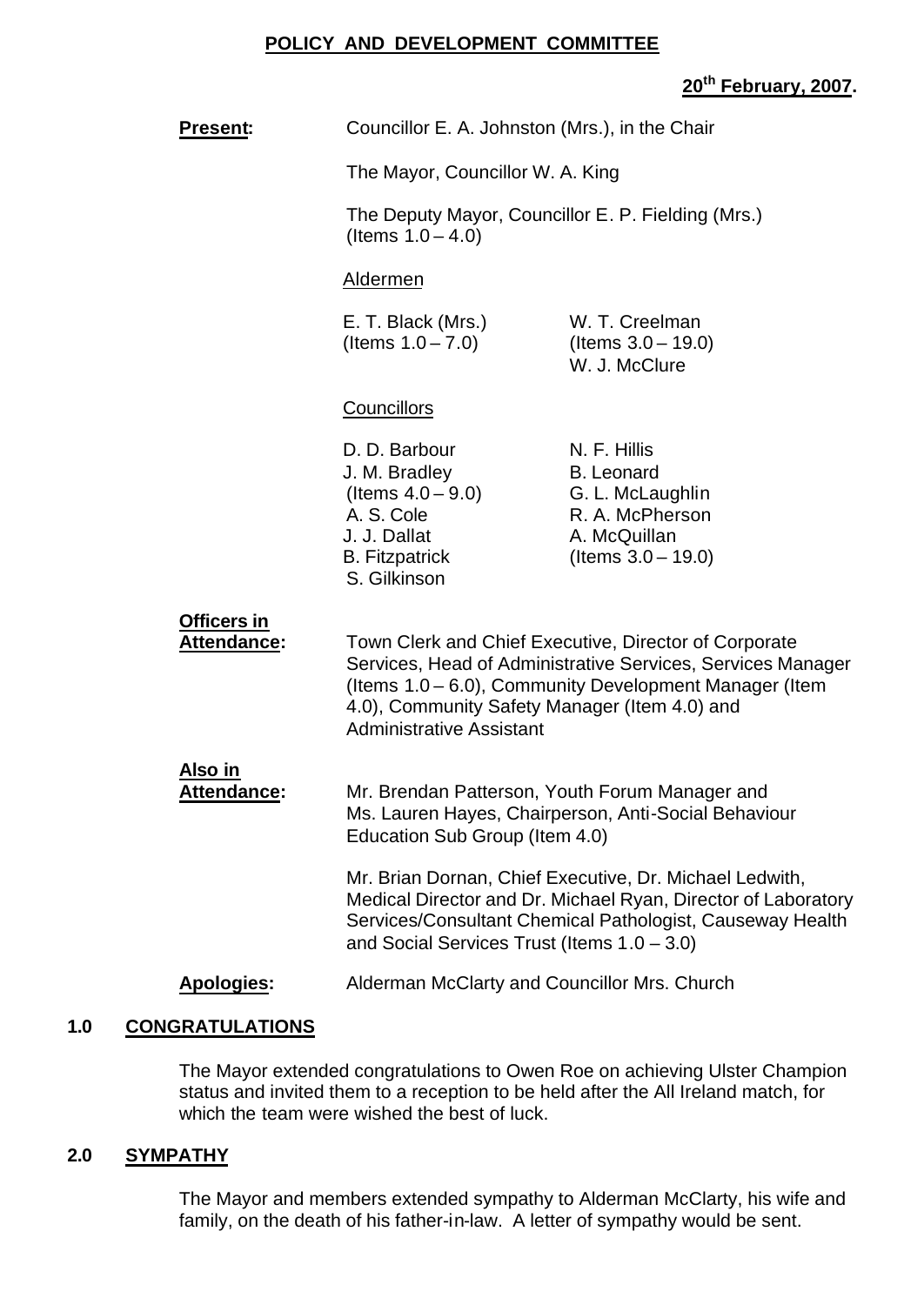### **3.0 THE FUTURE OF PATHOLOGY SERVICES IN NORTHERN IRELAND - EXECUTIVE SUMMARY OF CONSULTATION PAPER AND REPORT**

The Chairman welcomed Mr. B. Dornan, Dr. M. Ledwith and Dr. M. Ryan who were in attendance to update members on the views of clinical staff involved in acute and emergency care in the Causeway, in order to inform Council's response to the consultation document.

The representatives highlighted issues and concerns, particularly those arising from Proposal 20 of the Report, viz:

"At Causeway, Daisy Hill, and the New South West Hospitals integrated clinical biochemistry and haematology services should be provided on a 12-hour daily basis. Out-of-hours urgent samples should be transferred to the nearest large acute hospital laboratory. 24 hour blood transfusion will be maintained with out-of-hours cover from the nearest large acute hospital laboratory and with electronic release of blood for patients who have previously been cross matched." (*The Future of Pathology Services in Northern Ireland, DHSSPS 2006, page 98*).

The representatives then answered various members' questions on the implications of this recommendation, if accepted, and advised that support for the Causeway could be best expressed, at this stage, through rational written responses to the consultation document.

The Chairman thanked the representatives for their presentation and members also acknowledged the work of Mr. Dornan during his time with the Causeway Health and Social Services Trust and wished him well in the new position which he would shortly be taking up.

# **4.0 DEVELOPMENT SERVICES REPORT**

The Report of the Head of Development Services was considered (previously supplied).

Matters arising:

4.1 Challenging Anti-Social The Chairman welcomed Miss Elaine Black, Ms. Behaviour in our Community Lauren Hayes and Mr. Brendan Patterson who were in attendance to present a report on the work being carried out to tackle anti-social behaviour and the linkages between the work of the Youth Forum and the Community Safety Partnership (CSP).

> Miss Black updated members on the CSP Anti-Social Behaviour Initiative 2006-2008, elaborating on various points viz:

- Key elements of education, enforcement and empowerment
- Achievements over the past six months
- Plans for the remainder of year one
- Areas for future development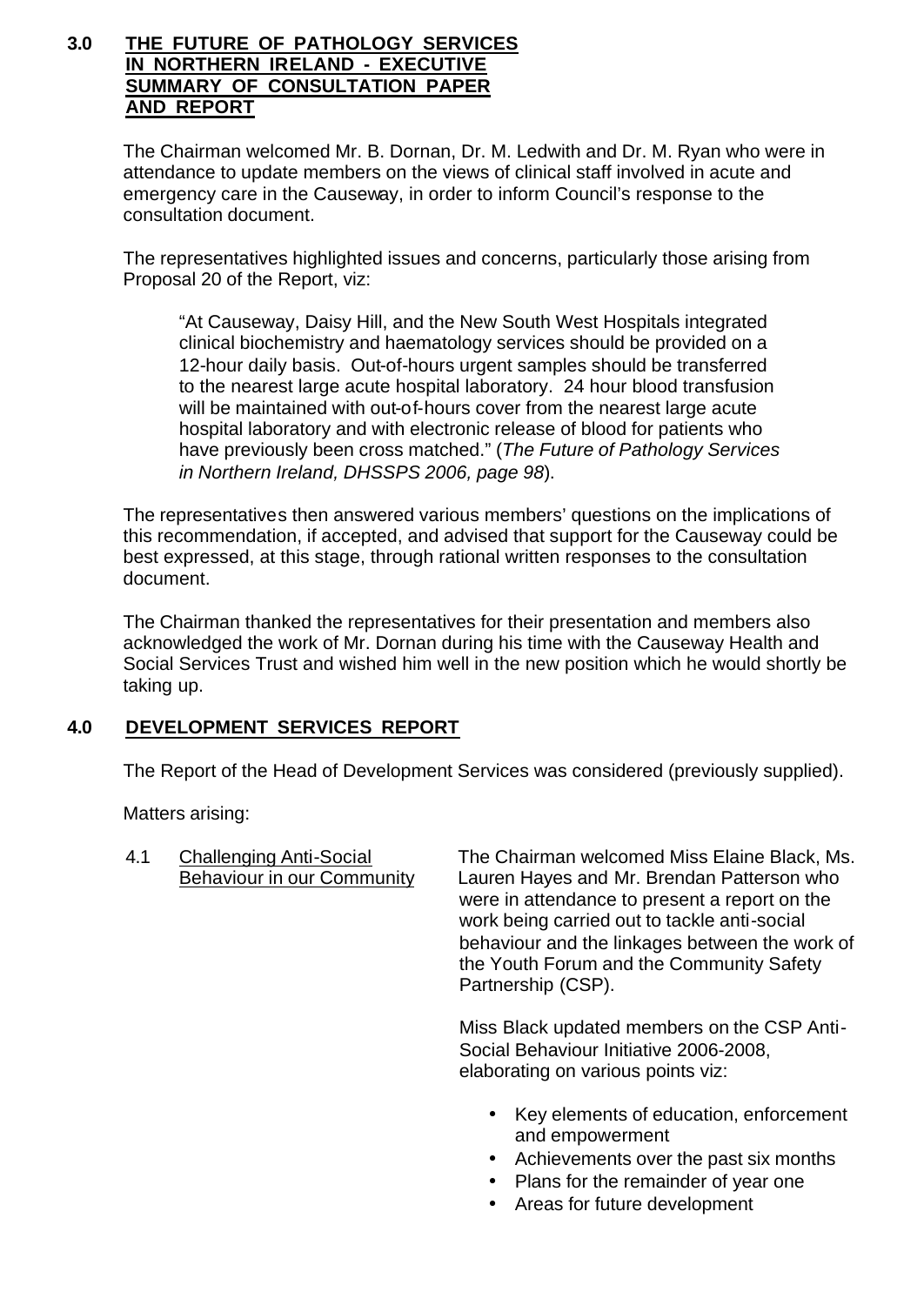Mr. Patterson advised members on projects being carried out by the Youth Forum in association with the CSP viz:  $\triangleright$  'The Base' Drop In Centre ÿ Anti-Social Behaviour CD Rom  $\triangleright$  Mountsandel/Windyhall pilot scheme  $\triangleright$  Youth Intervention Programme  $\triangleright$  Outreach projects  $\triangleright$  Borough wide strategy During a period of discussion, the representatives answered members' various questions. The Chairman thanked the representatives for their informative presentation, following which they withdrew. 4.2 Lower Bann Riverfest 2007 Consideration was given to information on this topic, as detailed in the report. Members expressed support for this programme and it was proposed by The Mayor, seconded by Councillor Bradley and recommended: That Council cover costs of up to £15,000 for land based activities for this event.

4.3 Tender for North West Business Consideration was given to information on this Development Programme topic, as detailed in the report.

> It was noted that four tenders had been submitted, and scored, for this work viz:

| <b>COMPANY</b>                   | <b>RANKING</b>  |
|----------------------------------|-----------------|
| Abacus HR Ltd                    | ⊿ <sup>th</sup> |
| <b>Business in the Community</b> | $\gamma$ nd     |
| Matrix                           | $3^{\text{rd}}$ |
| Now Lead Partnership             | ⊿ st            |

Recommended:

That Council approve the winning tender by Now Lead Partnership at a cost of £81,510.00; to involve a contribution by Council of £10,103.23.

4.4 Shopmobility Coleraine Ltd. Consideration was given to a request for assistance from Shopmobility Coleraine Ltd., as detailed in the report.

> It was proposed by Councillor Dallat, seconded by Councillor McPherson and recommended:

> > That Council make a one-off contribution of up to £5,000 to support the work of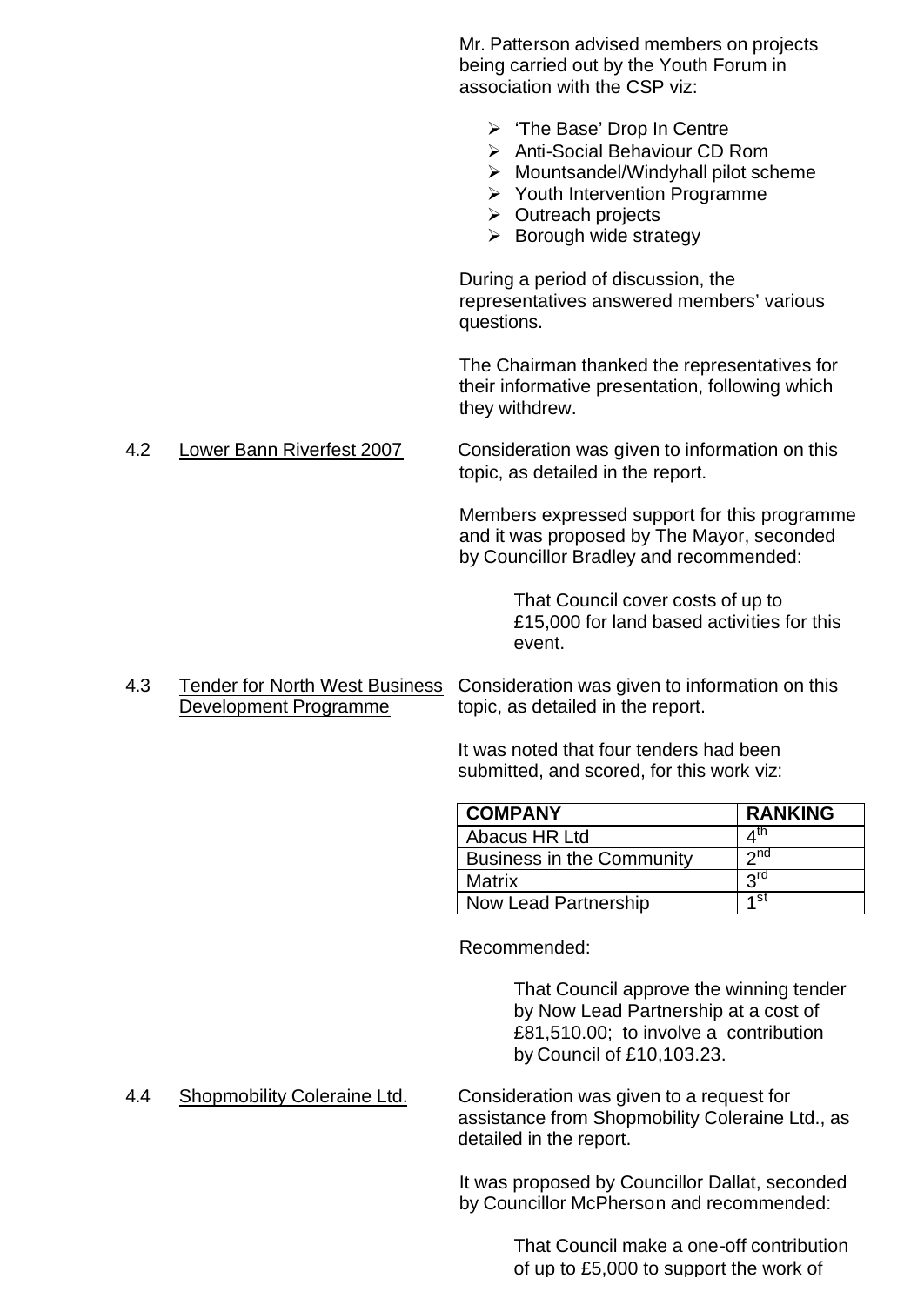Shopmobility Coleraine Ltd.

Employment Programmes

4.5 Chamber Awards Council is recommended to support the award for 'Business Commitment to Coleraine Borough' at a cost of £1,500.

4.6 Coleraine Harbourlands It was agreed that a Special Meeting of Council Report **Report** be arranged to receive a presentation on this Report.

4.7 Consultation on the EU Consideration was given to information on this Structural Funds - topic, as contained in the report, along with a Competitiveness and draft response (previously supplied).

2007-2013 Members expressed appreciation of the draft response prepared by the Economic Development Officer and it was recommended:

> That Council endorse the report of the Economic Development Officer as Council's response to this document.

4.8 Rural Development Members noted that a report on this topic would be brought to Council at the earliest opportunity.

# **5.0 CORPORATE SERVICES REPORT**

The Report of the Director of Corporate Services was considered (previously supplied).

Matters arising:

5.1 Updated Policies Council is recommended to adopt the following updated policies (previously supplied):

- Maternity Leave
- Paternity Leave
- Adoption Leave

5.2 Consultation Paper – Draft Consideration was given to this report and the Local Government (General contents noted. Grant) (Amendment) Regulations (NI) 2007

- 5.3 Matters for Information
- 5.3.1 Report of the Local Government Consideration was given to this report and the Auditor for the year ended contents noted. 31<sup>st</sup> March, 2006
- 
- 

5.3.2 Accounts Members noted that accounts for January 2007 had been issued.

5.3.3 New Appointments The following appointments had been made in accordance with the Local Government Staff Commission's Code of Procedures on Recruitment and Selection: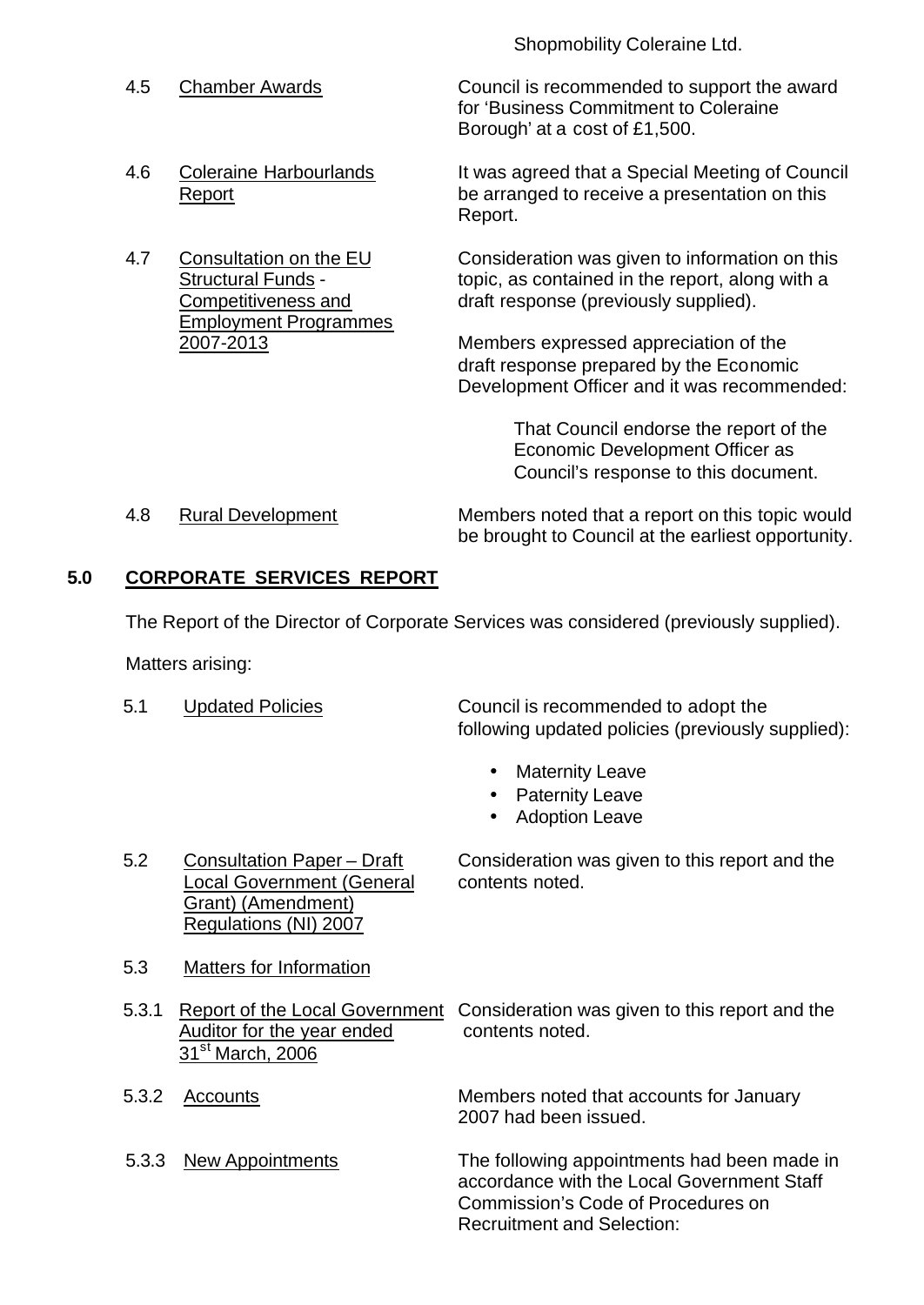Leisure Services Department

Technical Maintenance Operator (Waterworld): Mr. D. Cunning

Technical Services Department

Refuse Collector: Mr. J. M. Gaile

5.3.4 Rates League Table Consideration was given to the Rates League Table (circulated) and the contents noted.

#### **6.0 TENDERS**

6.1 Re-Surfacing of Bowling Greens Seven tenders had been received for these at The Warren, Portstewart and schemes, viz: Brook Green, Coleraine

| <b>CONTRACTOR</b>                                                      | <b>TENDER</b><br><b>AMOUNT</b> |
|------------------------------------------------------------------------|--------------------------------|
| Patrick Bradley, Craigall Quarry, Kilrea                               | £58,733.40                     |
| Castle Fixings, 23 The Abbey, Moyle Road, Ballycastle                  | £61,359.30                     |
| Northstone, Quarry & Asphalt Division, 209 Bushmills Road<br>Coleraine | £63,677.15                     |
| R Hogg & Sons, 60 Tobermore Road, Magherafelt                          | £69,498.20                     |
| R T Boyd, 80 Lismoyle Road, Swatragh                                   | £70,767.00                     |
| Whitemountain Quarries Ltd, 1 Letterloan Road, Macosquin,<br>Coleraine | £76,628.00                     |
| Tarmac Ltd, 73 Holywood Road, Newtownards                              | £87,738.75                     |

Recommended:

Acceptance of the lowest tender from Patrick Bradley Ltd. in the sum of £58,733.40.

#### 6.2 Annual Tenders

6.2.1 Tender No. 1 – Small Tools

| <b>TENDERER</b>              | <b>TOTAL</b> |
|------------------------------|--------------|
| * Christies Ltd, Coleraine   | £612.60      |
| Jamison & Green Ltd, Belfast | £901.94      |
| H & T Bellas Ltd, Coleraine  | £1307.64     |

\* Incomplete tender.

Recommended: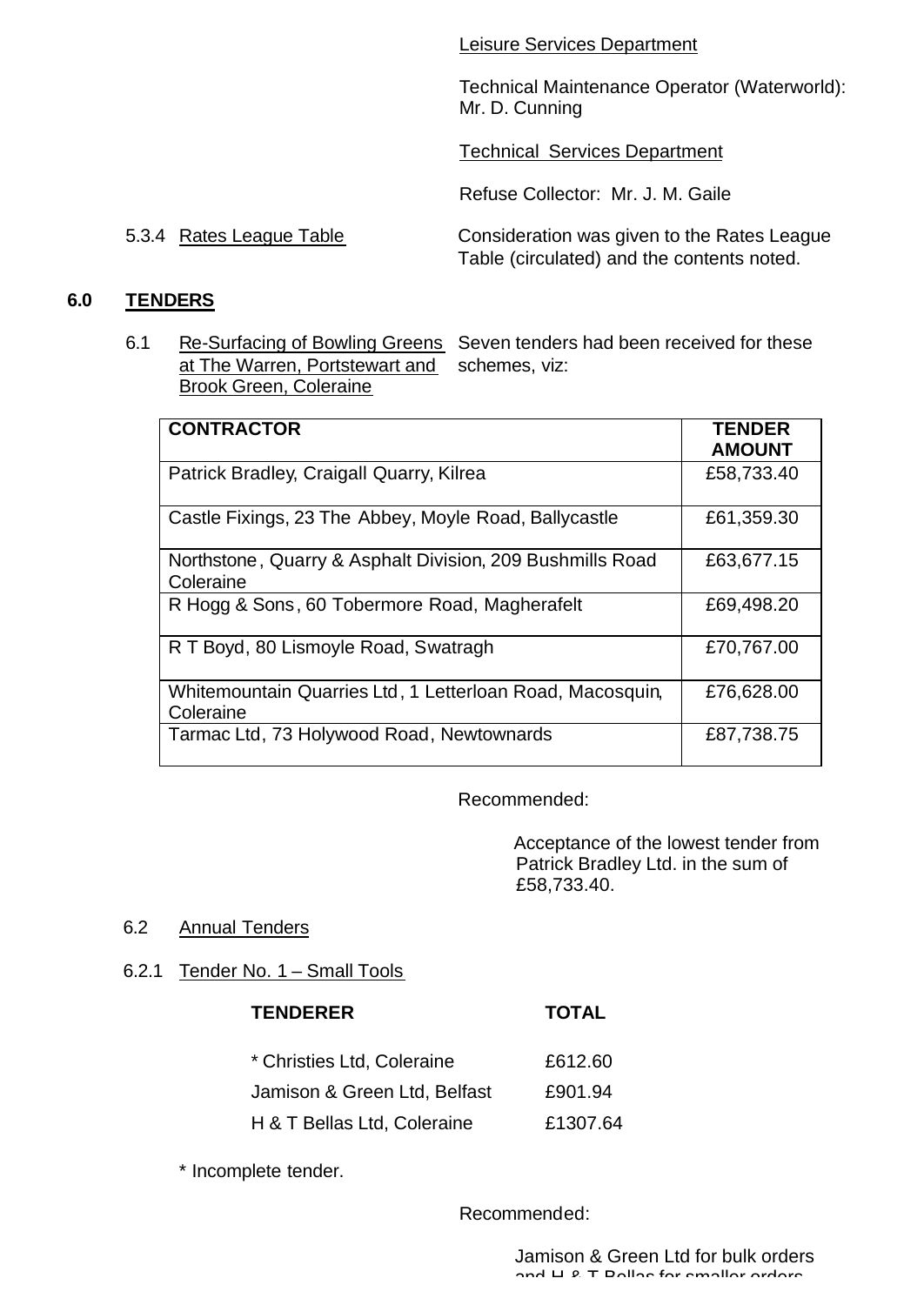#### **TENDERER TOTAL**

| Jacobs Building Centre, Coleraine | £3,350.95 |
|-----------------------------------|-----------|
| H & T Bellas Ltd, Coleraine       | £5,510.62 |

Recommended:

 Acceptance of tender received from Jacobs Building Centre, Coleraine.

#### 6.2.3 Tender No. 3 - Electrical Work

| <b>TENDERER</b>                   | <b>LABOUR RATE</b><br><b>PER HOUR</b> |            | <b>MATERIALS</b> |
|-----------------------------------|---------------------------------------|------------|------------------|
|                                   | Electrician                           | Apprentice | $+$ %            |
| A J M Electrical, Garvagh         | 12.50                                 | 7.00       | 2                |
| R H K Davidson, Coleraine         | 14.50                                 | 6.50       | 5                |
| <b>Contract Services, Belfast</b> | 18.50                                 | 7.50       | 5                |
| McMullan Electrical, Ballymena    | 19.50                                 | 12.00      | 10               |
| Red Sky Group, Belfast            | 24.50                                 | 16.00      | 20               |

Recommended:

Acceptance of tenders received from A J M Electrical and R H K Davidson for different aspects of work.

The remaining tenders to be included to provide quotations for larger maintenance jobs under the public tender limit.

In response to a member's query, it was confirmed that where more than one tender was accepted, the allocation of work was based on the tender that offered the best value for money in the specific circumstances.

#### 6.2.4 Tender No. 4 - Plumbing Work

| <b>TENDERER</b>                 | <b>LABOUR RATE</b><br><b>PER HOUR</b> |            | <b>MATERIALS</b> |  |
|---------------------------------|---------------------------------------|------------|------------------|--|
|                                 | Plumber                               | Apprentice | $+$ %            |  |
| P & H Services, Coleraine       | £15.75                                | £9.00      | 10               |  |
| Gorman Mech Services, Bushmills | £17.50                                | £8.75      | 5                |  |
| Red Sky Group, Belfast          | £24.00                                | £16.00     | 20               |  |

Recommended:

Acceptance of tender received from P & H Services.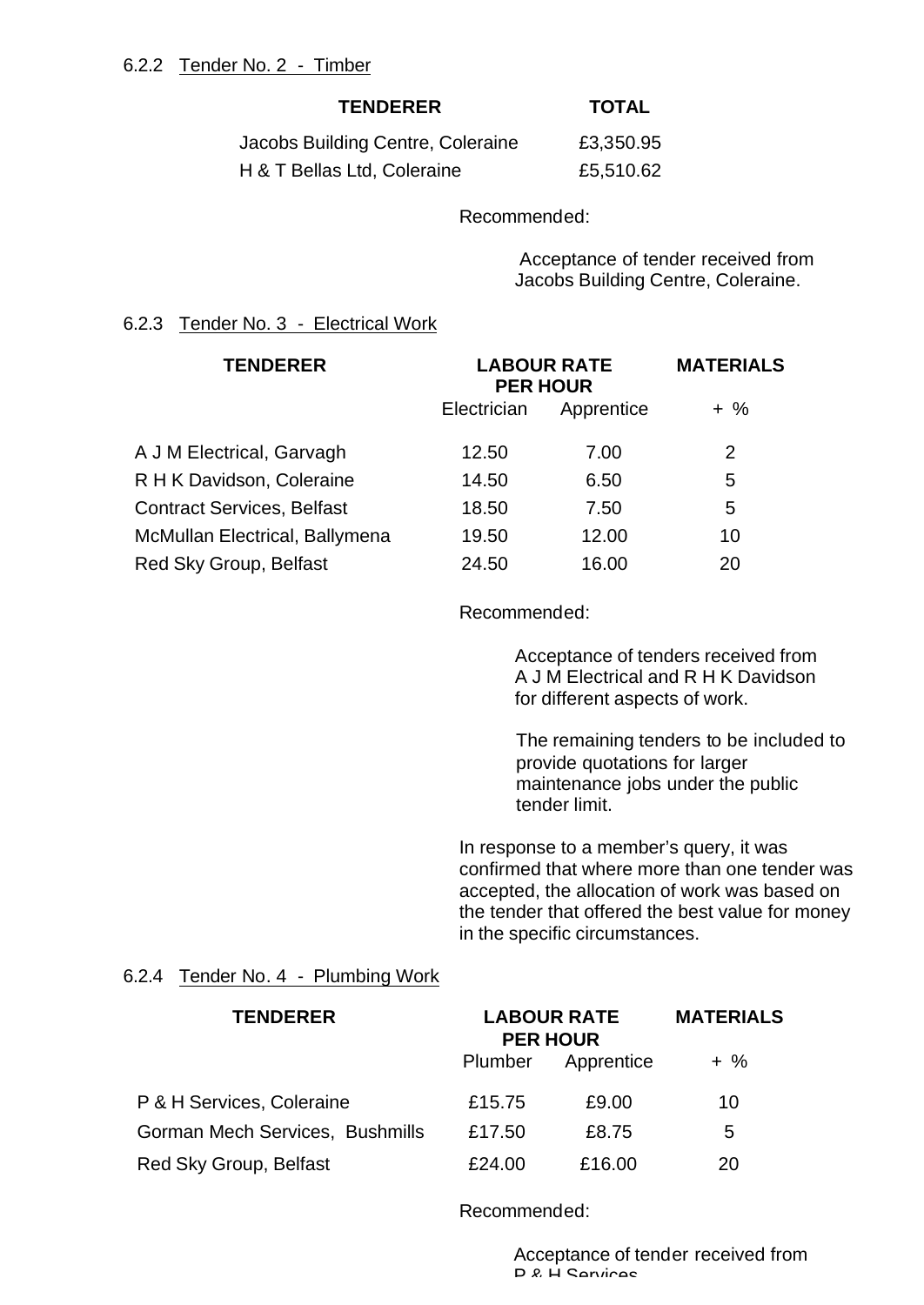| <b>TENDERER</b>                    | <b>LABOUR RATE</b><br><b>PER HOUR</b> |                  | <b>MATERIALS</b> |
|------------------------------------|---------------------------------------|------------------|------------------|
|                                    | Fitter                                | <b>Machinist</b> | $+$ %            |
| Roe Engineering, Coleraine         | £13.40                                | £15.00           | 10               |
| A Farlow (Engineering) Garvagh     | £13.50                                | £16.50           | 15               |
| <b>B B Engineering, Coleraine</b>  | £14.50                                | £16.50           | 25               |
| W Balmer, Ballymoney               | 320.00                                | £25.00           | 14               |
| Red Sky Group, Belfast             | £24.00                                | £20.00           | 20               |
| R Beveridge Engineering, Coleraine | £29.00                                | £29.00           | 15               |

Recommended:

Acceptance of tenders from Roe Engineering, Coleraine and A Farlow (Engineering) Garvagh.

The remaining tenders to be included to provide quotations for larger maintenance jobs under the public tender limit.

6.2.6 Tender No. 6 Tyres

# **TENDERER TOTAL**

Charles Hurst Tyres, Coleraine £2,315.25

Recommended:

Acceptance of tender from Charles Hurst Tyres, Coleraine.

# 6.2.7 Tender No. 7 - Paint

| <b>TENDERER</b>                                | <b>TOTAL</b> |
|------------------------------------------------|--------------|
| * Akzo Nobel Decorative Coatings, Belfast      | £10,977.96   |
| Siema Kalon Decorative Products, Carrickfergus | £13,181.39   |

Self-Coat London, Surrey **E17,110.34** 

\* Tender incomplete.

Recommended:

Acceptance of tender from Siema Kalon Decorative Products, Carrickfergus who are the current supplier.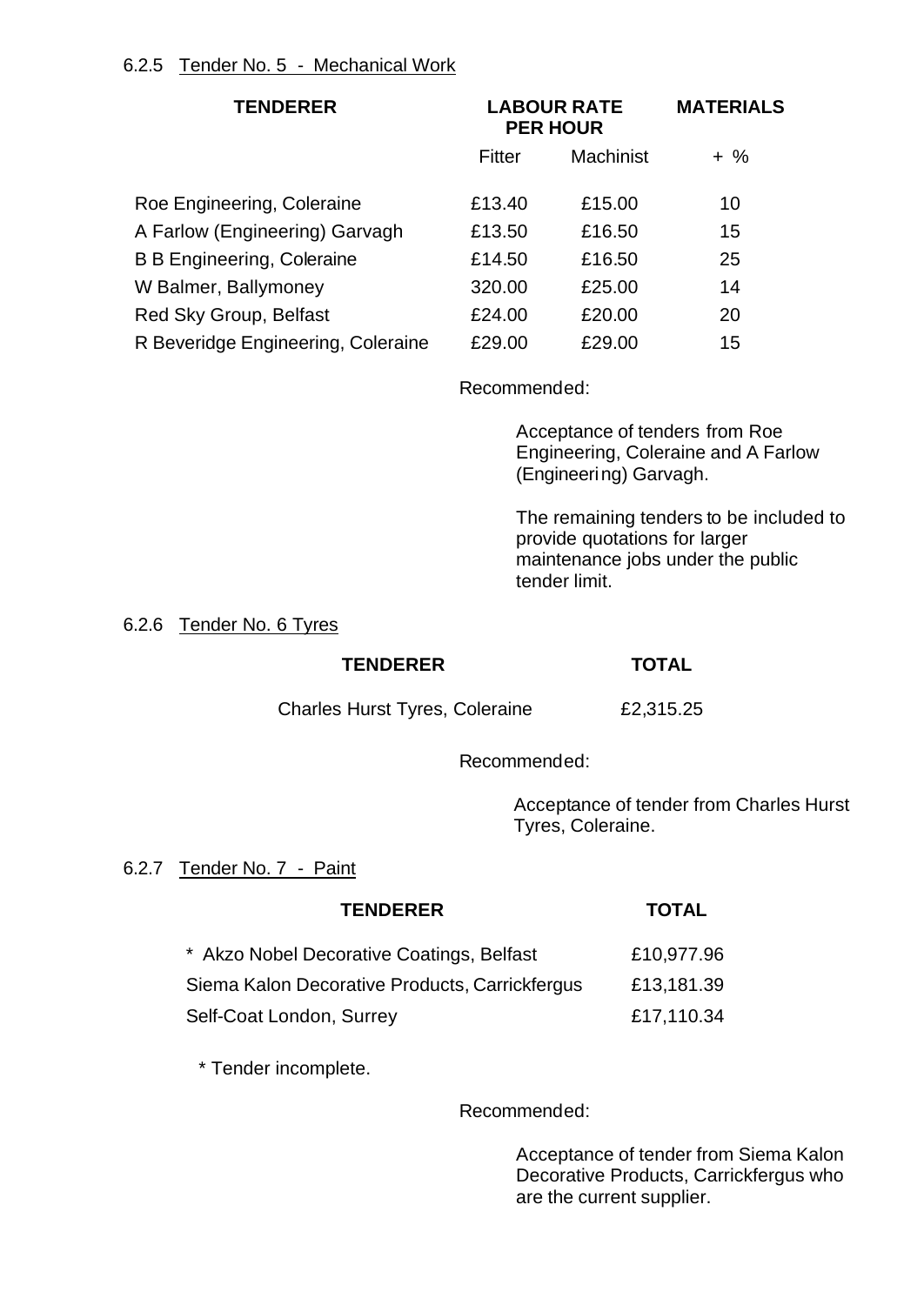| <b>TENDERER</b>              | <b>LABOUR RATE</b><br><b>PER HOUR</b> |            | <b>MATERIALS</b>         |  |
|------------------------------|---------------------------------------|------------|--------------------------|--|
|                              | <b>Painter</b>                        | Apprentice | $+$ %                    |  |
| S Nicholl, Coleraine         | £10.00                                | £6.00      | $\blacksquare$           |  |
| S Hemphill, Portstewart      | £11.50                                | N/A        | -                        |  |
| J Fleming                    | £13.00                                | £3.50      | $\overline{\phantom{0}}$ |  |
| A R Decorations, Portstewart | £11.00 / £14.00                       | £8.00      | 14                       |  |
| Red Sky Group, Belfast       | £22.00                                | £16.00     | 20                       |  |

Recommended:

**LABOUR RATE** 

Acceptance of all tenders. The tenders also to be used to provide quotations for larger maintenance jobs under the public tender limit.

#### 6.2.9 Tender No. 9 - Joinery Work

| <b>TENDERER</b>        | LABOUR RAIE<br><b>PER HOUR</b>                                                 |                                              | <b>MATERIALS</b> |
|------------------------|--------------------------------------------------------------------------------|----------------------------------------------|------------------|
| S M Oliver, Coleraine  | £19.50 (Joiner)<br>£19.50 (B'Layer)<br>£19.50 (Plasterer)<br>£18.00 (Labourer) | £12.00 (App)<br>£12.00 (App)<br>£12.00 (App) | $+15%$           |
| Red Sky Group, Belfast | £23.50 (Joiner)<br>£23.00 (B'Layer)<br>£23.00 (Plasterer)<br>£18.00 (Labourer) | £16.00 (App)<br>£16.00 (App)<br>£16.00 (App) | $+20%$           |

Recommended:

Acceptance of S M Oliver, Coleraine.

# **7.0 NOTICE OF MOTION**

The undernoted Notice of Motion was proposed by Councillor McQuillan and seconded by Councillor Cole:

"I here call upon this Council to make funds available at the earliest opportunity to erect CCTV cameras in Kilrea and Garvagh. This would help stamp out low level crime, anti-social behaviour and the fear of crime, bringing these towns into line with Coleraine and Portrush."

In response to a member's request, Councillor McQuillan gave a breakdown of costs for the supply and operation of two CCTV cameras viz:

- £20,000 for purchase of cameras
- £1,000 per annum running costs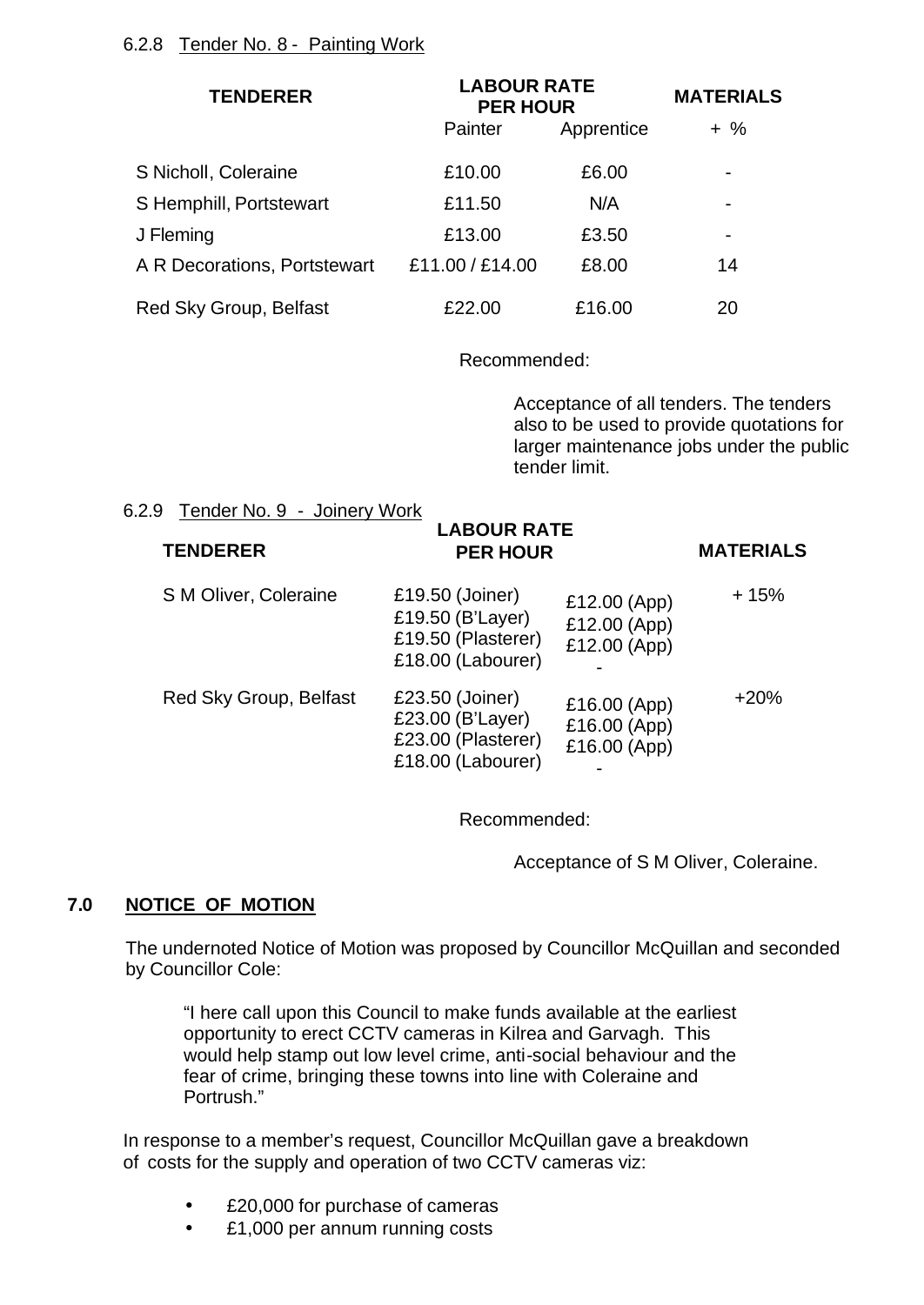During a period of discussion Councillor McQuillan agreed that Council officers meet with the PSNI, as a matter of urgency, to explore the possibility of a shared approach to funding on this issue.

On being put to the meeting, the Motion carried with eleven votes for and none against.

#### **8.0 NOTICE OF MOTION**

The undernoted Notice of Motion was proposed by Councillor Dallat and seconded by Councillor McLaughlin:

"In order to support economic and social development of the borough, this Council calls for a single rate of corporation tax throughout the island of 12.5%."

A proposed amendment put forward by Alderman McClure was declared unacceptable under Standing Order 8.6 as it made negative the Motion before Council.

During the period of discussion which ensued, it was proposed, as an amendment, by Councillor Hillis and seconded by Councillor Barbour:

"In order to support economic and social development of the borough, this Council calls for corporation tax in Northern Ireland to be at a rate of 12.5%."

On being put to the meeting, the amendment was carried by ten votes to three.

#### **9.0 NORTHERN IRELAND POLICING BOARD CONSULTATION ON THE FUTURE ARRANGEMENTS FOR DISTRICT POLICING PARTNERSHIPS**

Consideration was given to this consultation document (previously supplied) and the report and draft response prepared by the Head of Administrative Services (previously supplied).

Members' questions were responded to by the Town Clerk and Chief Executive and the Head of Administrative Services. Following discussion, it was proposed by Councillor McQuillan, seconded by Councillor Fitzpatrick and recommended:

That Council endorse the draft response prepared by the Head of Administrative Services as Council's response to this document.

## **10.0 DEPARTMENT OF FINANCE AND PERSONNEL - GUIDING PRINCIPLES FOR THE LOCATION OF PUBLIC SECTOR JOBS IN NORTHERN IRELAND**

Members noted that a draft response to this document would be provided for the March meeting of Committee.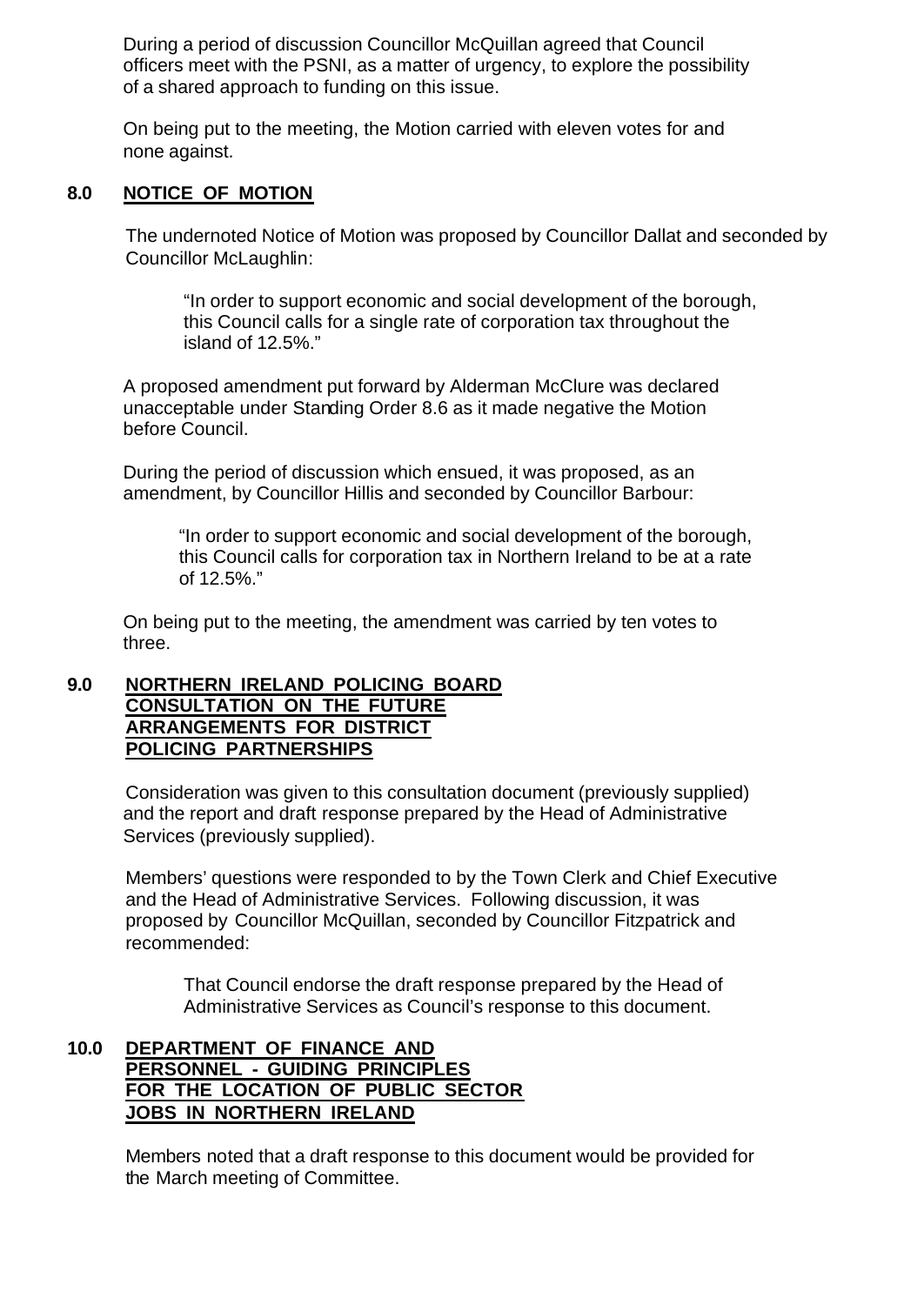#### **11.0 2007 SOMME PILGRIMAGE**

Council had been invited to nominate two members to participate in the 2007 Somme Pilgrimage, to take place on 28<sup>th</sup> June – 2<sup>nd</sup> July, 2007.

It was proposed by Councillor McLaughlin, seconded by Alderman Creelman and recommended:

That Councillor McPherson be nominated as a Council representative on this pilgrimage.

Councillor McPherson would confirm if he would be able to attend.

It was proposed by Alderman McClure, seconded by Councillor Fitzpatrick and recommended:

That Councillor Cole be nominated as a second Council representative on this pilgrimage.

### **12.0 ATTACKS ON THE ELDERLY** - **SENTENCING**

Read letter from the Lord Chief Justice's Office in response to Council's letter of 29<sup>th</sup> January, 2007.

Noted.

#### **13.0 CARRICKFERGUS BOROUGH COUNCIL - "BOOK OF HONOUR"**

Read letter from Carrickfergus Borough Council advising that the Knockagh Joint Committee had decided to compile a "Book of Honour" to record all those from County Antrim who fell during the First World War.

Recommended:

That Council give approval, in principle, to participate in the compilation of the information for the book and nominate the Museums Officer as the point of contact for the project.

#### **14.0 NIO POLICING DIVISION**

Read letter advising of the launch of the appointment competition for Independent Members of the Northern Ireland Policing Board.

Noted.

#### **15.0 PSNI HEADQUARTERS**

Read letter from PSNI Headquarters advising that the contents of Council's letter of 29<sup>th</sup> January, 2007 to the Chief Constable, had been noted and passed to the DCU Commander, Coleraine.

Noted.